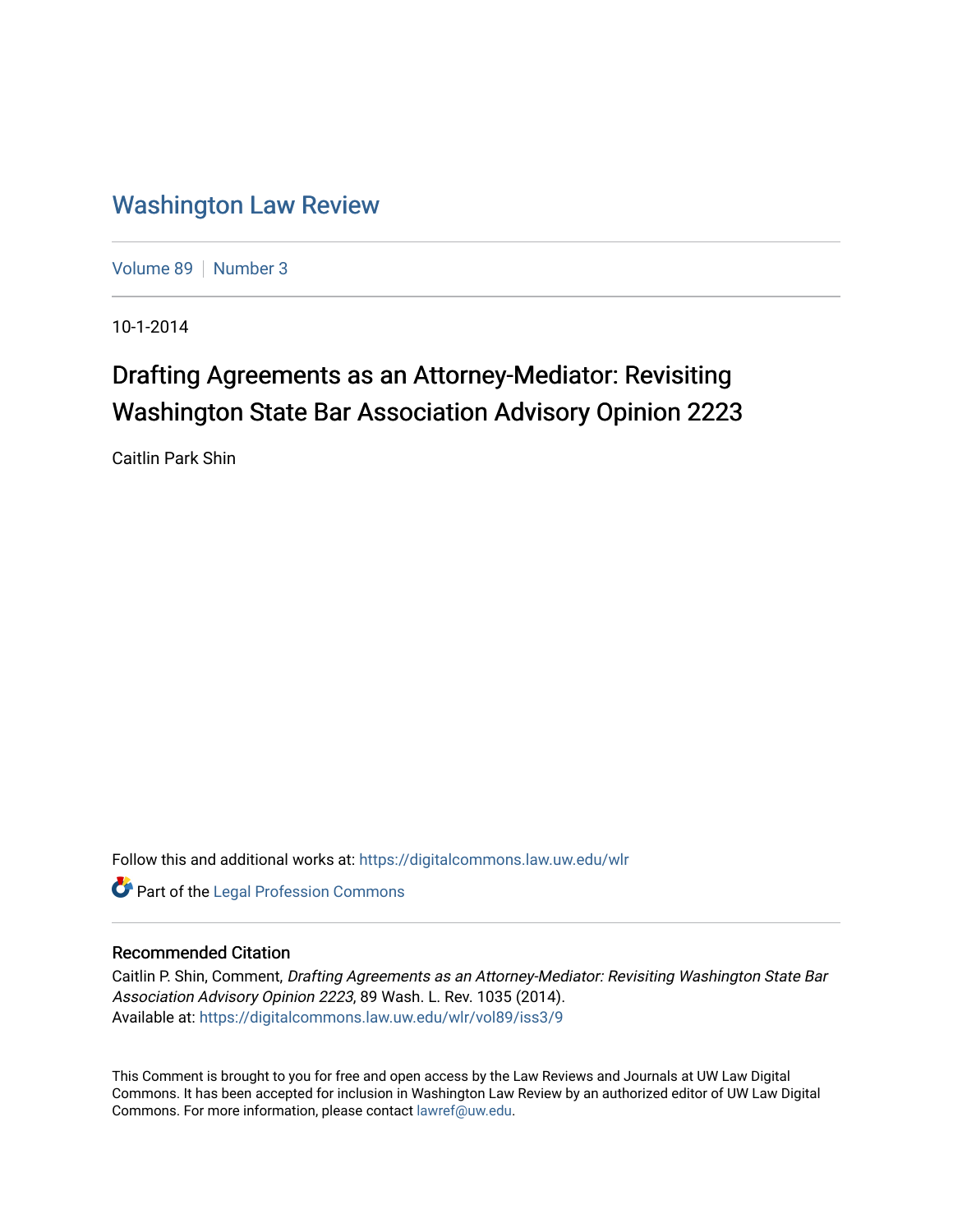# **DRAFTING AGREEMENTS AS AN ATTORNEY-MEDIATOR: REVISITING WASHINGTON STATE BAR ASSOCIATION ADVISORY OPINION 2223**

#### Caitlin Park Shin<sup>\*</sup>

*Abstract:* This Comment argues that Washington State Bar Association Advisory Opinion 2223 (WSBA Advisory Opinion 2223) should be revisited. WSBA Advisory Opinion 2223 reaches the unqualified conclusion that an attorney-mediator violates the Washington Rules of Professional Conduct (RPC) when drafting legal documents such as Property Settlement Agreements, Orders of Child Support, or Parenting Plans for unrepresented parties. WSBA Advisory Opinion 2223 creates confusion because it contains two significant flaws: (1) an omission of relevant comments to the RPC, and (2) an inconsistent reliance on extra-jurisdictional authority. Given WSBA Advisory Opinion 2223's practical ramifications, the opinion should be reconsidered. Reexamining this opinion should include a thorough discussion of all applicable RPC comments and an analysis of guidance from other jurisdictions that have faced the same question. These considerations may lead to a conclusion different from the one reached in WSBA Advisory Opinion 2223. Yet because Washington attorneys turn to WSBA advisory opinions for guidance concerning their ethical obligations, it is particularly important that WSBA Advisory Opinion 2223 be accurate, comprehensive, and clear.

#### INTRODUCTION

<span id="page-1-2"></span>In 2012, the Washington State Bar Association's Rules of Professional Conduct Committee (the Committee) released Advisory Opinion  $2223$ <sup>[1](#page-1-0)</sup> The Committee drafted Washington State Bar Association Advisory Opinion 2223 (WSBA Advisory Opinion 2223) in response to an inquiry about "[w]hether a lawyer who is acting as a neutral mediator pursuant to RPC 2.4 may prepare a Property Settlement Agreement, Order of Child Support, or Parenting Plan for unrepresented parties."<sup>[2](#page-1-1)</sup> In WSBA Advisory Opinion 2223, the Committee opined that a lawyer acting as a neutral mediator preparing "complex and customized provisions using original language and choices" in drafting a document for unrepresented parties is  $(1)$  practicing law;  $(2)$ representing parties who may have interests directly in conflict; and (3)

<span id="page-1-0"></span><sup>\*</sup> From 2013–2014 the author volunteered as a mediator in the Mediation Clinic at the University of Washington School of Law.

<span id="page-1-1"></span><sup>1.</sup> Wash. State Bar Ass'n Rules of Prof'l Conduct Comm., Advisory Op. 2223 (2012), *available at* http://mcle.mywsba.org/IO/print.aspx?ID=1669 [hereinafter *WSBA Advisory Op. 2223*].

<sup>2.</sup> *Id.*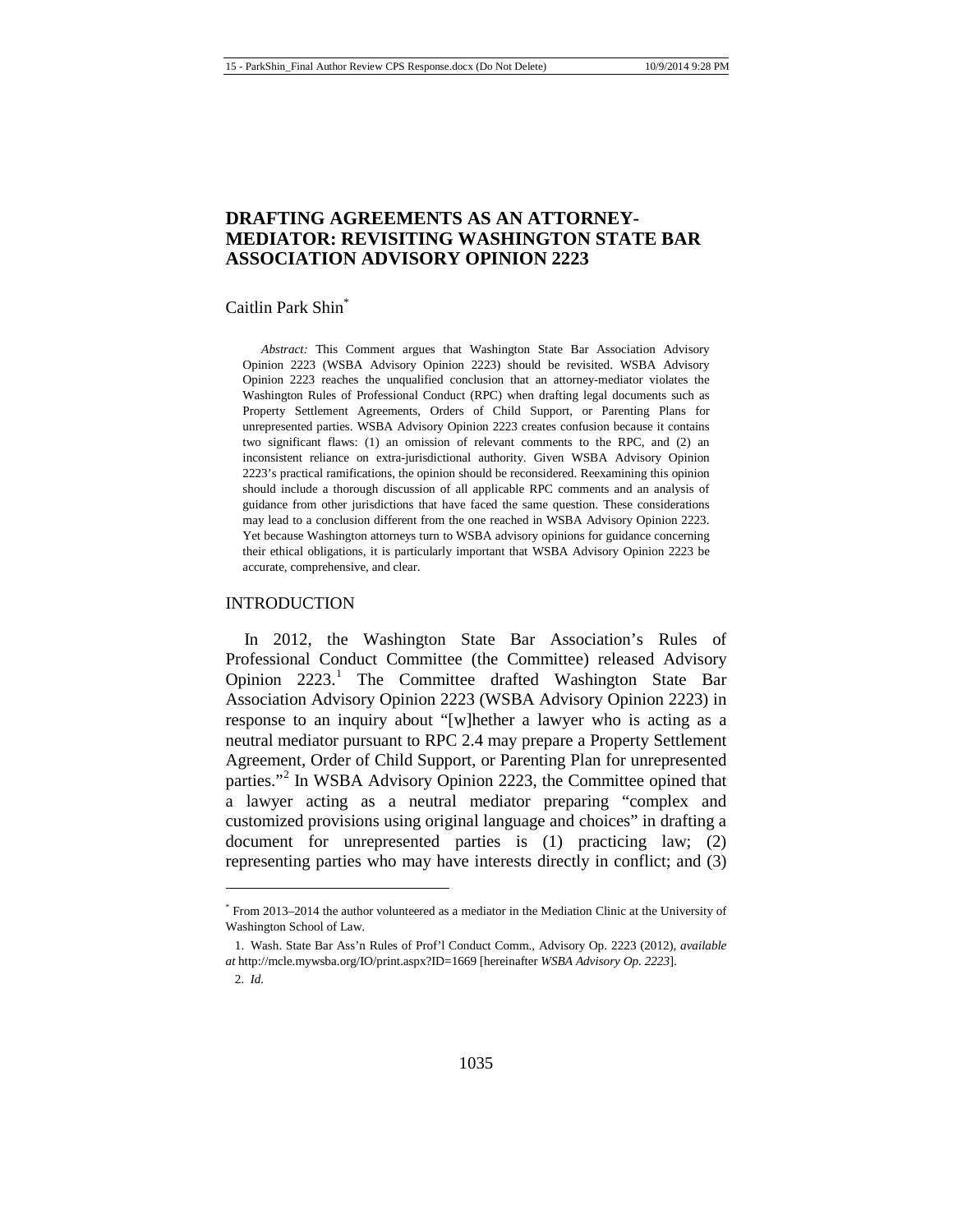<span id="page-2-10"></span><span id="page-2-9"></span>violating RPC  $1.7$ ,<sup>[3](#page-2-0)</sup> which governs conflicts of interest with regard to current clients.<sup>[4](#page-2-1)</sup> Mediators often draft documents such as those WSBA Advisory Opinion 2223 describes.<sup>[5](#page-2-2)</sup> WSBA Advisory Opinion 2223 has therefore caused confusion and concern among Washington's mediation community.<sup>[6](#page-2-3)</sup> Consequently, Washington attorney-mediators are left to wonder<sup>[7](#page-2-4)</sup> whether they may no longer ethically perform a traditional step in the mediation process, as well as what WSBA Advisory Opinion 2223 means for clients seeking mediation's benefits.

<span id="page-2-8"></span>This Comment discusses WSBA Advisory Opinion 2223, and so extensively examines the Washington Rules of Professional Conduct  $(RPC)$ . Many mediators are not attorneys, $\delta$  and Washington's Uniform Mediation Act does not require a mediator to be an attorney.<sup>[9](#page-2-6)</sup> But because the RPC generally govern only lawyers, $^{10}$  $^{10}$  $^{10}$  and do not create

<span id="page-2-3"></span>6. *See Advisory Opinion 2223 Discussion Group*, WASH. ST. B. ASS'N. ALTERNATIVE DISP. RESOL. SEC., http://wsba-adr.org/groups/group/show?groupUrl=advisory-opinion-2223-discussiongroup&id=4703052%3AGroup%3A32862&page=1#comments (last visited Sept. 14, 2014) (providing a forum discussion in which Washington attorney-mediators express concerns about WSBA Advisory Opinion 2223); WASH. STATE BAR ASS'N. ALT. DISPUTE RESOLUTION SECTION, 21ST NORTHWEST DISPUTE RESOLUTION CONFERENCE SESSION SUMMARIES 7 (2014), *available at*  http://api.ning.com/files/72Jod1iYAGFvMeXHYy16U9ZI3F-8mJC8SVW-gjNQUF28QtcfsuVFy D5r7zlcz40y0Drjzjv9Mh-cXDUtteyQNexPfbzmojkr/21stDisputeResolutionConferenceSession Summaries3.pdf (summarizing a conference workshop entitled *Scrivener's Dilemma: Mediators Who Draft Settlement Agreements (WSBA Advisory Opinion 2223)*); Bob Collins, *Put Down that Pen . . . and Keep Your Hands up Where I Can See Them!*, COMMON SENSE DIVORCE MEDIATION (Sept. 2, 2013), http://www.bobcollinsmediation.com/put-that-pen-down-and-keep-your-hands-outwhere-i-can-see-them/#more-400 (last visited Aug. 25, 2014) (discussing WSBA Advisory Opinion 2223 and referencing a meeting with a group of concerned mediators in Spokane, Washington).

<span id="page-2-4"></span>7. Washington State Bar Association Advisory Opinions are advisory only. *Advisory Opinions*, WASH. ST. B. ASS'N, http://www.wsba.org/Resources-and-Services/Ethics/Advisory-Opinions (last visited Sept. 3, 2014); *see also WSBA Advisory Op. 2223*, *supra* note [1](#page-1-2) ("Advisory Opinions are provided for the education of the Bar and reflect the opinion of the Rules of Professional Conduct Committee. Advisory Opinions are provided pursuant to the authorization granted by the Board of Governors, but are not individually approved by the Board and do not reflect the official position of the Bar association."). Despite this "advisory only" status, Washington attorneys pay close attention to the WSBA's advisory opinions. *See infra* not[e 79](#page-9-0) and accompanying text.

8. SARAH R. COLE ET AL., MEDIATION: LAW, POLICY & PRACTICE § 10:10 (2012−2013 ed.).

<span id="page-2-6"></span><span id="page-2-5"></span>9. *See* Uniform Mediation Act, WASH. REV. CODE § 7.07.080(6) (2012) ("This chapter does not require that a mediator have a special qualification by background or profession.").

<span id="page-2-7"></span>10. *See generally* WASH. RULES OF PROF'L CONDUCT (2006). Note that the RPC's preamble and scope, and indeed the majority of the rules, mention only lawyers and nonlawyer assistants.

<sup>3.</sup> WASH. RULES OF PROF'L CONDUCT R. 1.7 (2006).

<sup>4.</sup> *WSBA Advisory Op. 2223*, *supra* not[e 1](#page-1-2)*.*

<span id="page-2-2"></span><span id="page-2-1"></span><span id="page-2-0"></span><sup>5.</sup> *See* KIMBERLEE K. KOVACH, MEDIATION IN A NUTSHELL 276 (2003) ("In many instances, mediators in divorce cases also took on the responsibility for drafting not only the memorandum of agreement at the close of the mediation, but also the final court documents, including the decree of divorce.").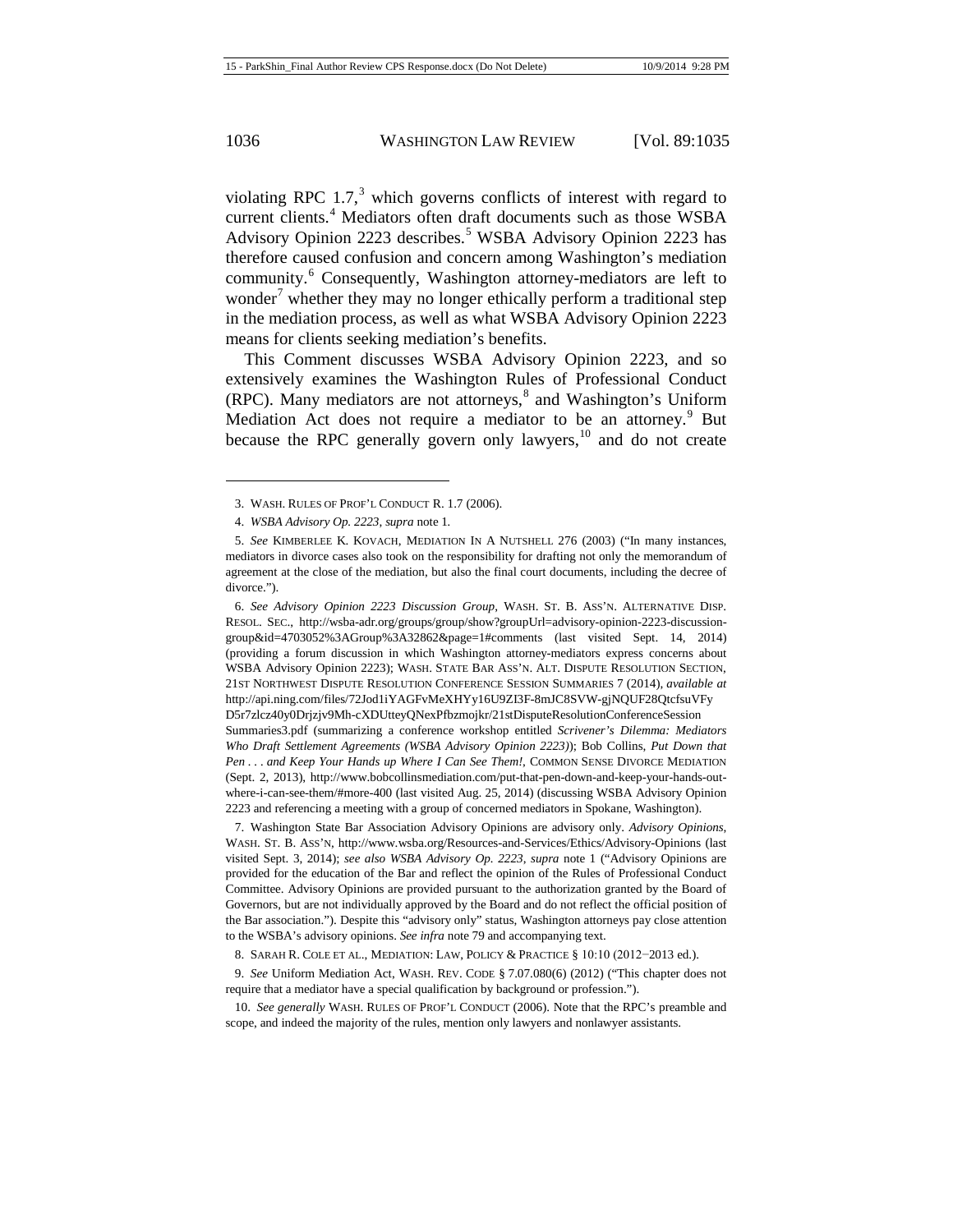concerns for nonlawyer third-party neutrals, $^{11}$  $^{11}$  $^{11}$  this Comment's scope will be limited to WSBA Advisory Opinion 2223's effects on attorneymediators. This Comment will not examine WSBA Advisory Opinion 2223's implications for mediators who are not attorneys.<sup>[12](#page-3-1)</sup>

This Comment explores WSBA Advisory Opinion 2223 in depth, focusing on both its reasoning and its effects on Washington attorneymediators' practices. Part I gives a brief overview of mediation's history and development. Part II examines the fundamentals of the mediation process, including the principles generally applicable to mediation and mediation's basic steps. Part III takes a detailed look at WSBA Advisory Opinions in general, and WSBA Advisory Opinion 2223 in particular. Part IV analyzes WSBA Advisory Opinion 2223's flaws, focusing on two categories: (1) an omission of relevant comments to the RPC, and (2) an inconsistent reliance on extra-jurisdictional authority. Part V then argues that because of WSBA Advisory Opinion 2223's practical ramifications, revisiting WSBA Advisory Opinion 2223 is necessary. Finally, Part VI maintains that when reexamining WSBA Advisory Opinion 2223, the Committee should carefully consider all applicable RPC comments and seek guidance from other jurisdictions that have faced the same question. The Committee should be open to the possibility that these considerations may lead to a conclusion different from that reached in WSBA Advisory Opinion 2223.

#### I. A BRIEF HISTORY OF MEDIATION

**.** 

Mediation is defined broadly as "a process where an impartial person

<span id="page-3-0"></span><sup>11.</sup> *See, e.g.*, WASH. RULES OF PROF'L CONDUCT R. 2.4 cmt. 3 ("Unlike nonlawyers who serve as third-party neutrals, lawyers serving in this role may experience unique problems . . . .").

<span id="page-3-1"></span><sup>12.</sup> Whether mediation qualifies as the practice of law, therefore indicating that non-attorney mediators are engaging in the unauthorized practice of law, is a serious concern without a clear answer in many jurisdictions. *See* COLE ET AL., *supra* note [8,](#page-2-8) § 10:10 ("Despite considerable concern about the possibility that a nonlawyer mediator may engage in the unauthorized practice of law, there are few reported cases."). The American Bar Association Section of Dispute Resolution has stated that "[m]ediation is not the practice of law," a mediator's preparation of a settlement agreement "incorporating the terms of settlement specified by the parties, does not constitute the practice of law," and that all unauthorized practice of law statutes and regulations "should be interpreted and applied in such a manner as to permit all individuals, regardless of whether they are lawyers, to serve as mediators." ABA Section of Dispute Resolution, *Resolution on Mediation and the Unauthorized Practice of Law*, AM. B. ASS'N (Feb. 2, 2002), http://www.americanbar.org/ content/dam/aba/migrated/2011\_build/dispute\_resolution/resolution2002.authcheckdam.pdf. WSBA Advisory Opinion 2223, however, begins with a definition of the practice of law that seems to encompass drafting documents as described in the inquiry. *See WSBA Advisory Op. 2223*, *supra* note [1.](#page-1-2) WSBA Advisory Opinion 2223 may thus have unauthorized practice of law implications for non-attorney mediators who draft these documents. This issue is beyond the scope of this Comment.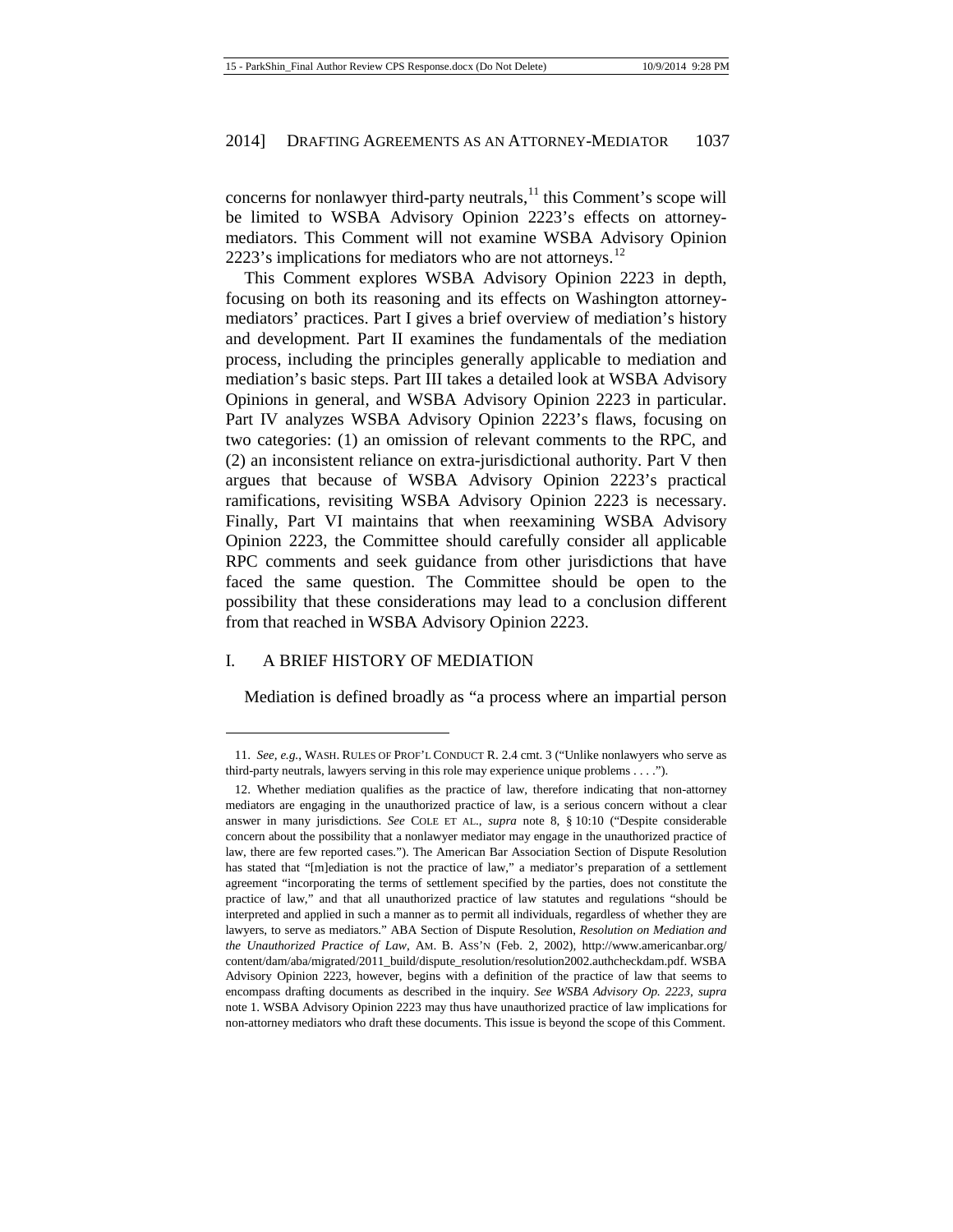assists others in reaching a resolution of a conflict or dispute."<sup>[13](#page-4-1)</sup> Humans have long practiced mediation. For example, there are reported uses of mediation in China over  $4000$  years ago.<sup>[14](#page-4-2)</sup> In the United States, mediation became increasingly prominent through the development of labor relations.<sup>[15](#page-4-3)</sup> Additionally, during the twentieth century mediation was used as a cost-effective method for resolving cases outside of adjudication.<sup>[16](#page-4-4)</sup>

<span id="page-4-0"></span>The modern mediation movement is generally considered to have begun with the Pound Conference in 1976.<sup>[17](#page-4-5)</sup> The Pound Conference was a gathering of judges and scholars in the American Bar Association who wanted to examine why people were dissatisfied with the American justice system.<sup>[18](#page-4-6)</sup> The conference contained a series of discussions and debates, including one that addressed the overcrowded and costly court system.<sup>[19](#page-4-7)</sup> The Pound Conference gave rise to a pilot project creating Neighborhood Justice Centers designed to test mediation's role in resolving minor disputes.<sup>[20](#page-4-8)</sup> These programs grew to become Dispute Resolution Centers, which now exist throughout the United States. $21$ These community mediation centers in turn spurred the development of mediation's widespread use in the court system.<sup>[22](#page-4-10)</sup> Today, mediation programs operate in both state and federal trial and appellate courts, as well as small claims courts.<sup>[23](#page-4-11)</sup> Additionally, mediation is practiced in law schools through mediation courses and clinics.<sup>[24](#page-4-12)</sup> The private mediation

<sup>13.</sup> KOVACH, *supra* not[e 5,](#page-2-9) at 16.

<span id="page-4-2"></span><span id="page-4-1"></span><sup>14.</sup> *Id.* at 17; Cao Pei, *The Origins of Mediation in Traditional China*, 54 DISP. RESOL. J. 32, 32 (1999).

<span id="page-4-3"></span><sup>15.</sup> KIMBERLEE K. KOVACH, MEDIATION: PRINCIPLES AND PRACTICE 31 (3d ed. 2004). For example, the first government-mediated labor settlement in the United States occurred in 1838, when President Martin Van Buren facilitated the settlement of a shipyard workers' strike. *Our History*, FED. MEDIATION & CONCILIATION SERVICES, http://www.fmcs.gov/internet/ itemDetail.asp?categoryID=21&itemID=15810 (last visited Sept. 3, 2014).

<span id="page-4-4"></span><sup>16.</sup> COLE ET AL., *supra* not[e 8,](#page-2-8) § 4:1; *see also* Reginald Heber Smith, *The Place of Conciliation in the Administration of Justice*, 9 A.B.A. J. 746–47 (1923); George H. Ostenfeld, *Danish Courts of Conciliation*, 9 A.B.A. J. 747–48 (1923); George F. Shafer, *North Dakota's Conciliation Law*, A.B.A. J. 748–49 (1923); Thomas H. Salmon, *Minneapolis Conciliation Court*, 9 A.B.A. J. 749 (1923); C.J. Dempsey, *Conciliation in the City of Cleveland*, 9 A.B.A. J. 749–51 (1923).

<span id="page-4-5"></span><sup>17.</sup> KOVACH, *supra* not[e 15,](#page-4-0) at 31.

<span id="page-4-6"></span><sup>18.</sup> *Id.* at 32.

<span id="page-4-7"></span><sup>19.</sup> *Id.*

<sup>20.</sup> *Id.*

<sup>21.</sup> *Id.* at 32–33.

<span id="page-4-11"></span><span id="page-4-10"></span><span id="page-4-9"></span><span id="page-4-8"></span><sup>22.</sup> *Id.* at 33.

<sup>23.</sup> KOVACH, *supra* not[e 5,](#page-2-9) at 24, 26.

<span id="page-4-12"></span><sup>24.</sup> *Id.* at 31–32.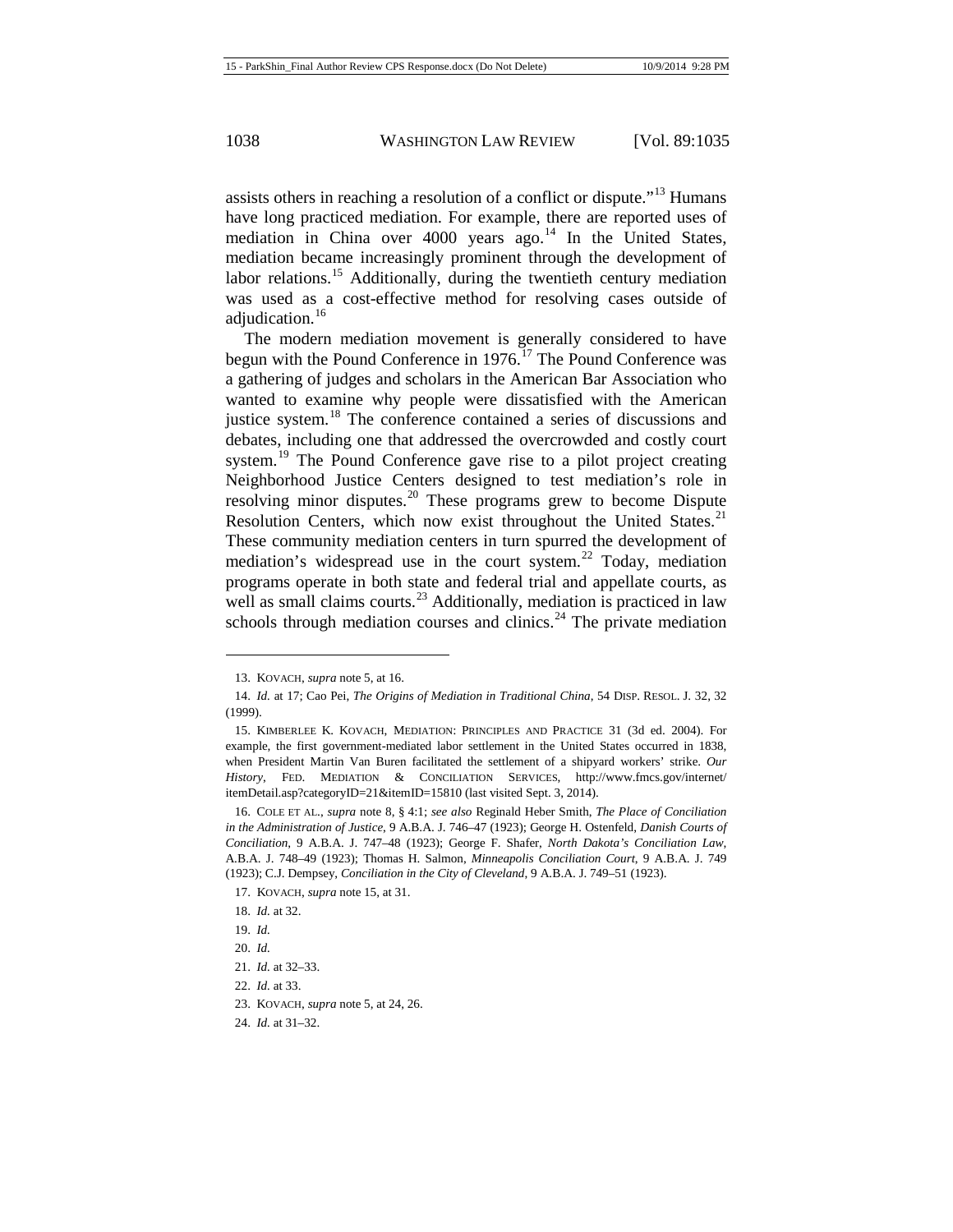practice has grown to the point where it is now considered an independent profession.<sup>[25](#page-5-0)</sup>

Mediation's prominence in the United States is particularly evident in its role in family law. Thousands of divorce-related disputes use mediation each year. $^{26}$  $^{26}$  $^{26}$  Since the late 1970s, the use of mediation in divorce settlement and child custody disputes has increased dramatically.<sup>[27](#page-5-2)</sup> No-fault<sup>[28](#page-5-3)</sup> and "do-it-yourself" divorces—along with the realization that an adversarial divorce process did not always best serve the parties' interests—contributed to family law mediation's growth.<sup>[29](#page-5-4)</sup> Today, the vast majority of family law courts offer mediation services.<sup>[30](#page-5-5)</sup> Domestic relations courts sometimes even compel mediation participation by parties who have custody or visitation disputes. $31$  In the family law context, mediation provides parties with a way to achieve flexible resolutions while saving on the costs of litigation.<sup>[32](#page-5-7)</sup> Mediation's role in family law illustrates why it is important that attorney-mediators have clear guidance about the ethical permissibility of family law mediation practices.

#### II. THE MEDIATION PROCESS

The root of the term "mediate" is the Latin word *mediare*, meaning "to be in the middle."[33](#page-5-8) According to the Washington Uniform Mediation Act, $34$  mediation is "a process in which a mediator facilitates communication and negotiation between parties to assist them in reaching a voluntary agreement regarding their dispute."<sup>[35](#page-5-10)</sup> The

<span id="page-5-0"></span>**.** 

<span id="page-5-3"></span><span id="page-5-2"></span><span id="page-5-1"></span>28. Washington is a no-fault divorce state. *See* WASH. REV. CODE § 26.09.080 (2012). This means that in a marriage dissolution proceeding the trial court may not consider "marital misconduct" when making a disposition of the property and liabilities of the parties. *Id.*; *see also In re* Marriage of Muhammad, 153 Wash. 2d 795, 803–04, 108 P.3d 779, 783–84 (2005) (holding that trial court's division of property in dissolution decree was an abuse of discretion because trial court considered marital fault).

29. KOVACH, *supra* not[e 5,](#page-2-9) at 28.

<span id="page-5-7"></span><span id="page-5-6"></span><span id="page-5-5"></span><span id="page-5-4"></span>30. Peter Salem, *The Emergence of Triage in Family Court Services: The Beginning of the End for Mandatory Mediation?*, 47 FAM. CT. REV. 371, 373 (2009) (citing a survey showing that ninetytwo percent of family courts have mediation programs).

31. COLE ET AL., *supra* not[e 8,](#page-2-8) § 15:2.

32. *Id.* § 4:3.

- <span id="page-5-8"></span>33. MERRIAM WEBSTER'S COLLEGIATE DICTIONARY 770 (11th ed. 2003).
- <span id="page-5-9"></span>34. Uniform Mediation Act, WASH. REV. CODE ch. 7.07 (2012).
- <span id="page-5-10"></span>35. *Id.* § 7.07.010(1).

<sup>25.</sup> *Id.* at 34.

<sup>26.</sup> COLE ET AL., *supra* not[e 8,](#page-2-8) § 15:2.

<sup>27.</sup> *Id.* § 4:3; KOVACH, *supra* not[e 5,](#page-2-9) at 28.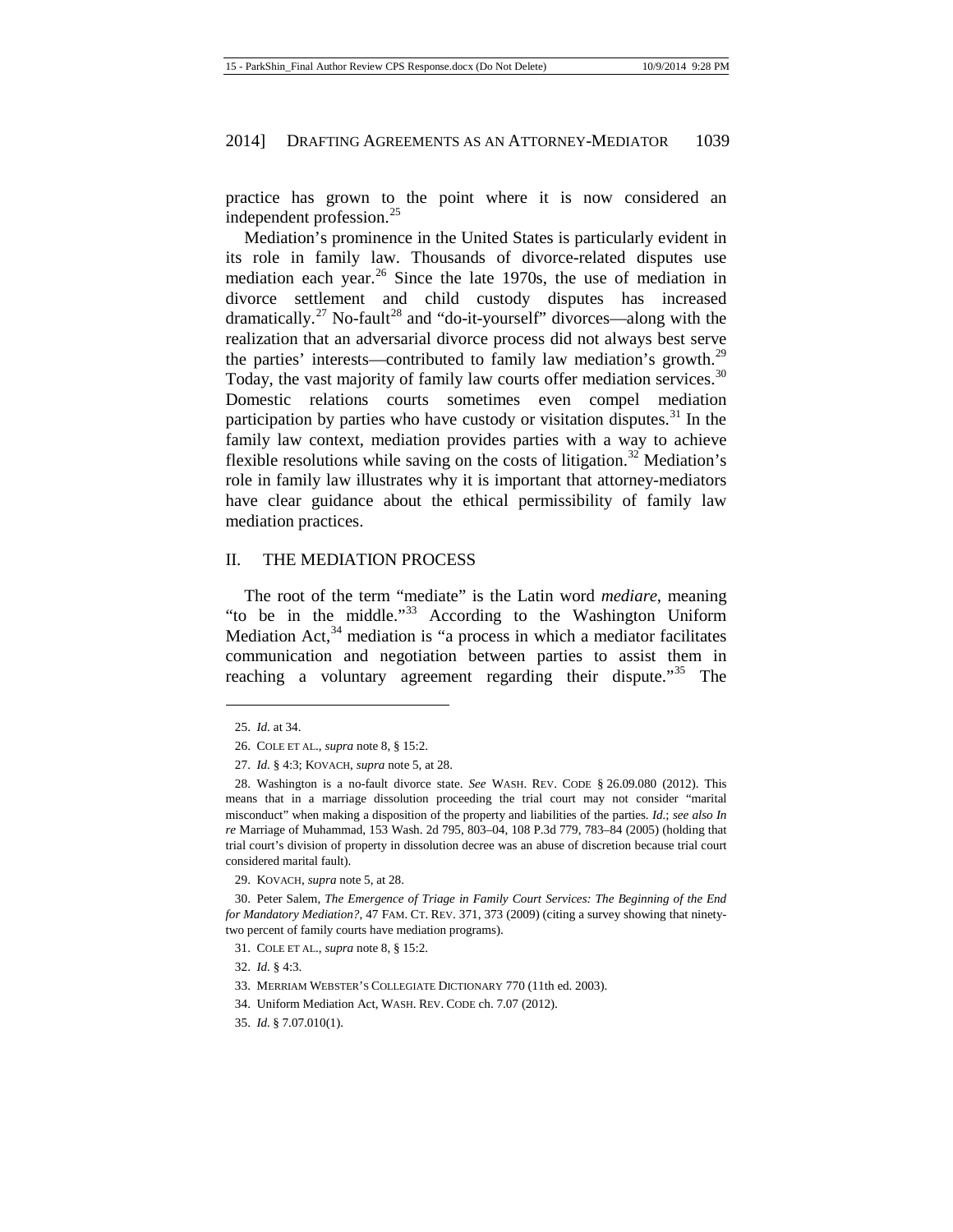## *A. Key Principles of Mediation*

<span id="page-6-12"></span>Mediation involves a neutral third party, called the mediator, who helps the parties in reaching a mutually acceptable agreement.<sup>[37](#page-6-1)</sup> Mediation is a consensual process in which the mediator has no power to rule or to compel the parties to agree to a particular resolution.<sup>[38](#page-6-2)</sup> Some courts or contracts mandate mediation, but such mediations are mandatory only in the sense that the parties are required to attend the mediation and try the process. $39$  The parties can discuss what they wish without using evidentiary or procedural rules.<sup>[40](#page-6-4)</sup> Mediation is, by definition, voluntary and both parties must agree to those resolutions reached. $41$ 

Self-determination is a key element in the mediation process.  $42$  "Selfdetermination is the act of coming to a voluntary, uncoerced decision in which each party makes free and informed choices as to process and outcome."[43](#page-6-7) This principle requires that the individuals are free to make their own decisions throughout the mediation.<sup>[44](#page-6-8)</sup> How to proceed in the mediation, and whether to resolve a dispute or create an agreement, and on what terms, is at the discretion of each mediation party.<sup>[45](#page-6-9)</sup> Selfdetermination sets mediation apart from other dispute resolution processes, such as adjudication or arbitration, in which a third party may make the decision for the parties.<sup>[46](#page-6-10)</sup> Self-determination gives the parties the ability to be the final decision makers in their dispute, and is therefore an important aspect of mediation. $47$ 

 $\overline{a}$ 

<span id="page-6-0"></span><sup>36.</sup> KOVACH, *supra* note [5,](#page-2-9) at 40; *see also* KOVACH, *supra* note [15,](#page-4-0) at 27−28 (listing eleven different basic definitions of mediation).

<sup>37.</sup> KOVACH, *supra* not[e 15,](#page-4-0) at 26.

<span id="page-6-4"></span><span id="page-6-3"></span><span id="page-6-2"></span><span id="page-6-1"></span><sup>38.</sup> DOUGLAS N. FRENKEL & JAMES H. STARK, THE PRACTICE OF MEDIATION 3 (Vicki Been et al. eds., 2d ed. 2012).

<sup>39.</sup> *Id.*

<sup>40.</sup> *Id.*

<span id="page-6-5"></span><sup>41.</sup> *Id.*

<sup>42.</sup> KOVACH, *supra* not[e 5,](#page-2-9) at 230.

<span id="page-6-8"></span><span id="page-6-7"></span><span id="page-6-6"></span><sup>43.</sup> MODEL STANDARDS OF CONDUCT FOR MEDIATORS Standard I.A. (2005).

<sup>44.</sup> KOVACH, *supra* not[e 5,](#page-2-9) at 165–66.

<span id="page-6-9"></span><sup>45.</sup> *Id*. at 36–37.

<span id="page-6-10"></span><sup>46.</sup> *Id.* at 36.

<span id="page-6-11"></span><sup>47.</sup> *Id.* at 36–37.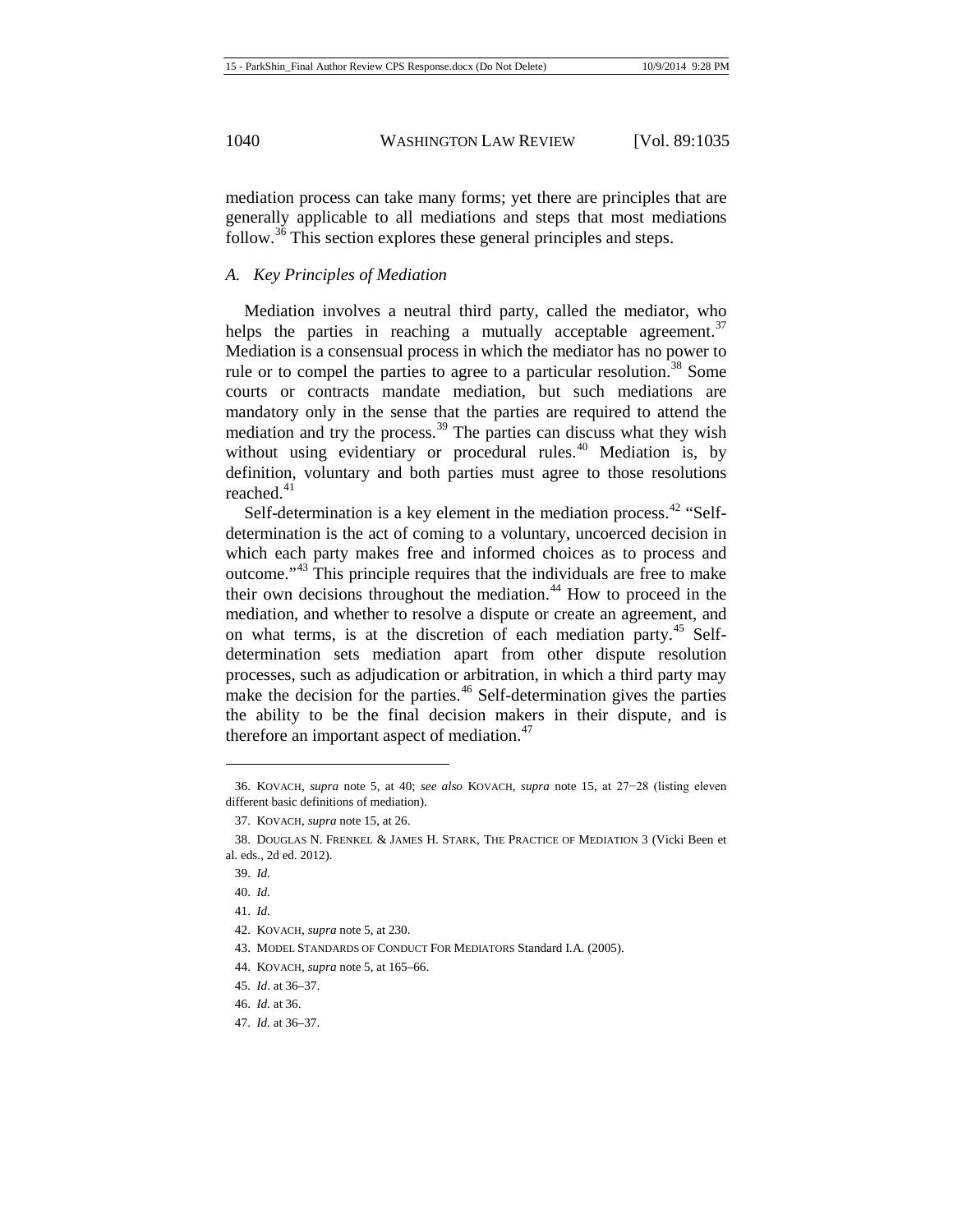#### *B. Mediation's Basic Steps*

Mediation does not have to follow a set format,<sup>[48](#page-7-0)</sup> but most mediation models include the same basic steps.<sup>[49](#page-7-1)</sup> The first step in mediation is the mediator's opening statement.<sup>[50](#page-7-2)</sup> This opening generally encompasses introductions, confirms the presence and authority of the necessary parties, gives an overview of relevant principles, and provides an explanation of the mediation process.<sup>[51](#page-7-3)</sup> In some mediations, although not all, after the first step the mediator will move the parties into a caucus and proceed in a shuttle-style mediation, where the mediator moves back and forth between the two parties.<sup>[52](#page-7-4)</sup> Next, the mediator may give the parties the opportunity to describe the situation leading to the mediation.<sup>[53](#page-7-5)</sup> In this stage, the mediator may ask clarifying questions and reflect back the parties' statements.<sup>[54](#page-7-6)</sup> Once both parties have had the opportunity to express their positions, the mediator may set a detailed agenda outlining which issues the parties wish to address.<sup>[55](#page-7-7)</sup> The mediation then proceeds to negotiation, in which the mediator facilitates conversation and helps the parties contemplate their goals and options.<sup>[56](#page-7-8)</sup> If the negotiating phase results in an agreement, the next step is often to outline the arrangement.  $57$ 

The final product created in the agreement drafting stage can take several forms. In some mediations, the mediator creates a synopsis of the main terms of agreement that the parties and their lawyers later use to create detailed agreement documents.[58](#page-7-10) Sometimes the mediator drafts a formal agreement but the parties wait to review the document with their

<span id="page-7-0"></span><sup>48.</sup> *See generally* DWIGHT GOLANN & JAY FOLBERG, MEDIATION: THE ROLES OF ADVOCATE AND NEUTRAL 145 (Vicki Been et al. eds., 2006) ("A mediator has almost complete freedom to improvise, and in practice good neutrals use widely varying approaches."); KOVACH, *supra* note [5,](#page-2-9)  at 39 ("While guidelines do exist, such guidelines are rarely precise or detailed.").

<span id="page-7-1"></span><sup>49.</sup> KOVACH, *supra* not[e 5,](#page-2-9) at 40 ("Over the years, numerous outlines or views of mediation have evolved. A variety of stages or segments of the mediation process have been outlined. These range from a four or five-stage model to one with ten or more stages.").

<sup>50.</sup> FRENKEL & STARK, *supra* not[e 38,](#page-6-12) at 134.

<sup>51.</sup> *Id.* at 135.

<span id="page-7-5"></span><span id="page-7-4"></span><span id="page-7-3"></span><span id="page-7-2"></span><sup>52.</sup> COLE ET AL., *supra* not[e 8,](#page-2-8) § 3:3. Mediation can occur with the parties in the same room or in separate rooms. FRENKEL & STARK, *supra* note [38,](#page-6-12) at 260. A mediator can also meet with the parties both together and in a separate caucus. KOVACH, *supra* not[e 5,](#page-2-9) at 43.

<sup>53.</sup> KOVACH, *supra* not[e 5,](#page-2-9) at 42.

<sup>54.</sup> *Id.* at 148.

<span id="page-7-8"></span><span id="page-7-7"></span><span id="page-7-6"></span><sup>55.</sup> *Id.* at 44.

<sup>56.</sup> *Id.*

<span id="page-7-10"></span><span id="page-7-9"></span><sup>57.</sup> *Id.*

<sup>58.</sup> *Id.* at 208.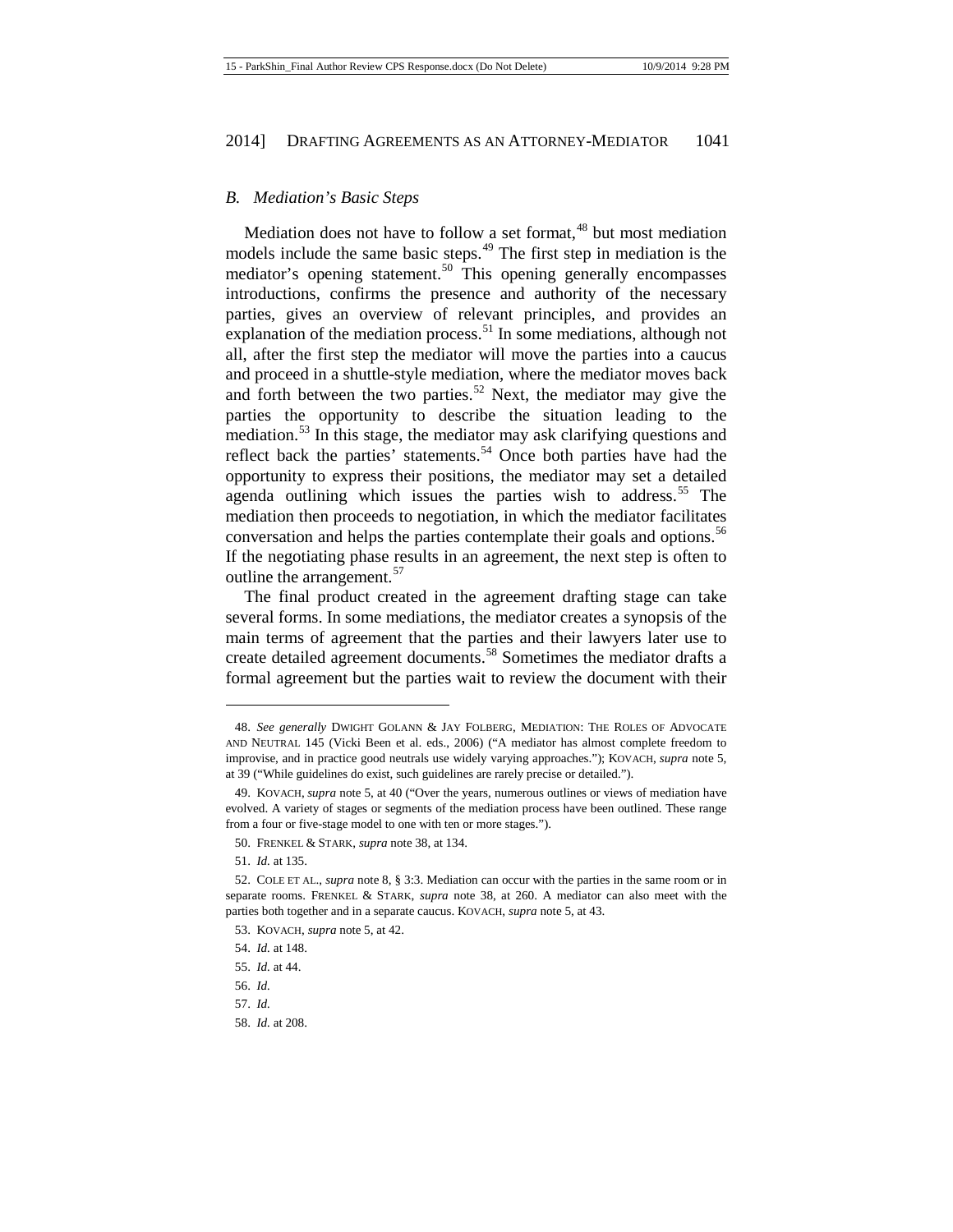own attorneys before signing.<sup>[59](#page-8-0)</sup> In other cases, the parties sign the mediation agreement at the conclusion of the mediation.<sup>[60](#page-8-1)</sup> A mediated agreement can take the form of a simple outline. $61$  Other cases require formal contracts using legal terms.<sup>[62](#page-8-3)</sup> In family law cases, the mediation agreement can include form documents used to effectuate the divorce.<sup>[63](#page-8-4)</sup> These documents can include a Property Settlement Agreement,<sup>[64](#page-8-5)</sup> an Order of Child Support, or a Parenting Plan.<sup>[65](#page-8-6)</sup>

The mediator's role in drafting the agreement can vary. Sometimes the parties or their attorneys draft the agreement.<sup>[66](#page-8-7)</sup> In other mediations, the mediator may only review his or her notes from the mediation's discussions with the parties to help them formalize their agreement.<sup>[67](#page-8-8)</sup> In many instances, the mediator drafts the agreement for the parties.<sup>[68](#page-8-9)</sup> The mediator asks questions to ensure the agreement is clear and specific.<sup>[69](#page-8-10)</sup> Regardless of the form of the agreement, "it remains the mediator's duty to be sure that the participants do not leave the mediation without a complete understanding of the details of their agreement."<sup>[70](#page-8-11)</sup> The mediator serves an important purpose in implementing the mediated agreement, $\frac{71}{1}$  $\frac{71}{1}$  $\frac{71}{1}$  and therefore needs clear guidance about the attorneymediator's ethical responsibilities at this final mediation stage.

#### III. WSBA ADVISORY OPINION 2223

This Section explores WSBA Advisory Opinion 2223 in detail. Part A begins with a discussion of WSBA advisory opinions in general, with a particular focus on what these opinions mean for Washington attorneys.

- 61. *See id.* at 346.
- 62. *Id.*

<span id="page-8-1"></span><span id="page-8-0"></span> $\overline{a}$ 

63. KOVACH, *supra* not[e 5,](#page-2-9) at 28.

<span id="page-8-5"></span><span id="page-8-4"></span><span id="page-8-3"></span><span id="page-8-2"></span>64. A Property Settlement Agreement is "[a] contract that divides up the assets of divorcing spouses and is incorporated into a divorce decree." BLACK'S LAW DICTIONARY 1338 (9th ed. 2009) (giving the definition of "property settlement," then stating that it is "[*a*]*lso termed . . . property settlement agreement*." (emphasis in original)).

<span id="page-8-7"></span><span id="page-8-6"></span>65. A Parenting Plan is "[a] plan that allocates custodial responsibility and decision-making authority for what serves the child's best interests and that provides a mechanism for resolving any later disputes between parents." BLACK'S LAW DICTIONARY 1224 (9th ed. 2009).

- 66. KOVACH, *supra* not[e 5,](#page-2-9) at 205.
- <span id="page-8-8"></span>67. *Id.* at 206.
- <span id="page-8-10"></span><span id="page-8-9"></span>68. *Id.* at 205.
- 69. KOVACH, *supra* not[e 15,](#page-4-0) at 343–44.
- <span id="page-8-11"></span>70. KOVACH, *supra* not[e 5,](#page-2-9) at 207.
- <span id="page-8-12"></span>71. *See id.*

<sup>59.</sup> KOVACH, *supra* not[e 15,](#page-4-0) at 350.

<sup>60.</sup> *Id.* at 348.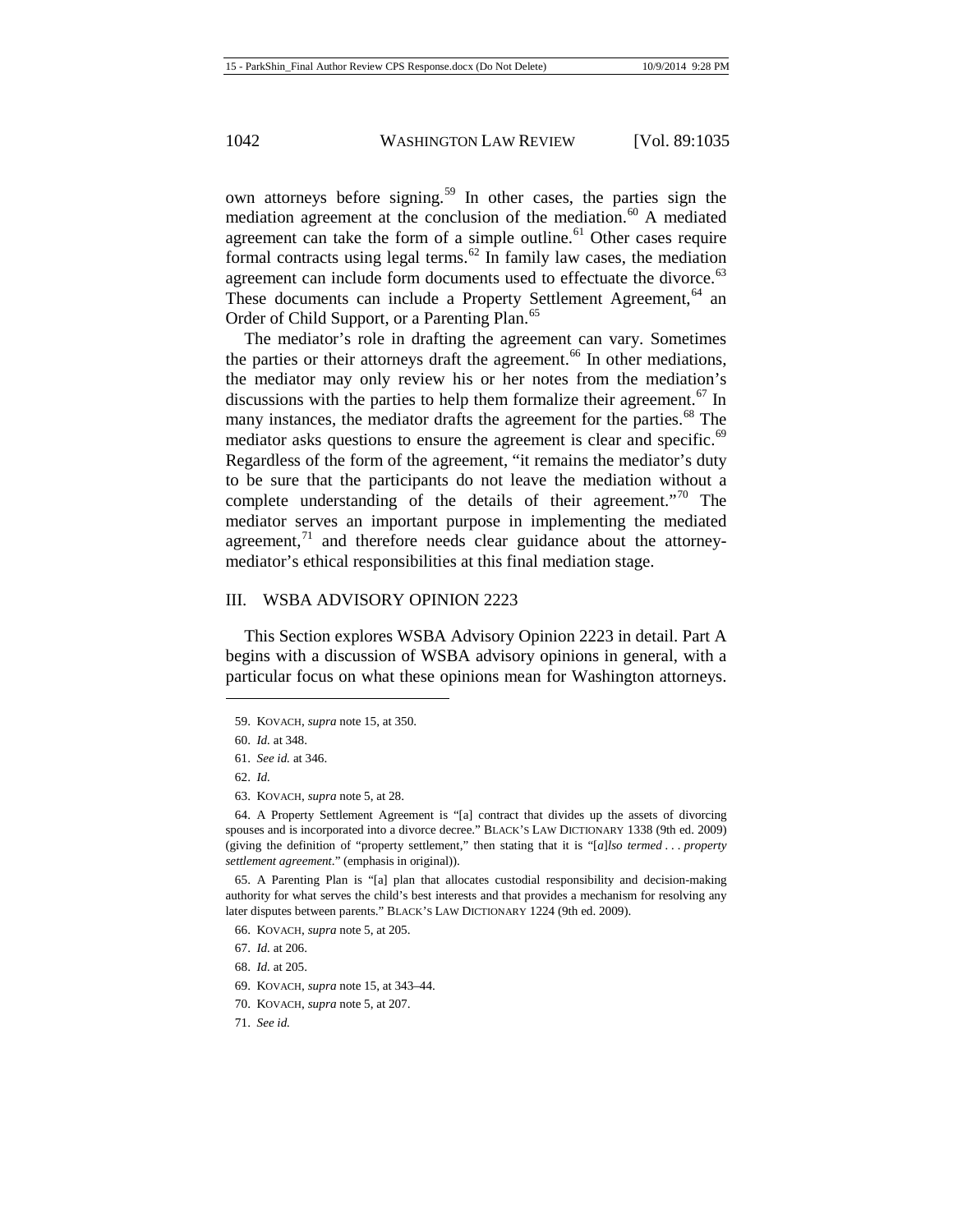Next, Part B provides an overview of WSBA Advisory Opinion 2223's factual background. Finally, Part C examines WSBA Advisory Opinion 2223's specifics: what it says, what authority it relies on, and what conclusions it draws.

#### *A. Washington State Bar Association Advisory Opinions in General*

<span id="page-9-9"></span>WSBA advisory opinions are influential in the Washington legal community. While the Washington Supreme Court approves and adopts Washington's RPC, $^{72}$  $^{72}$  $^{72}$  the WSBA claims "a major responsibility" for the ethics rules governing law practice in Washington.<sup>[73](#page-9-2)</sup> To carry out this responsibility and to aid Washington attorneys in understanding their ethical duties, the WSBA issues advisory opinions.<sup>[74](#page-9-3)</sup> These advisory opinions are issued by a Bar Association committee.<sup>[75](#page-9-4)</sup> The opinions concern both new and recurring ethical issues WSBA members face, and are often issued in response to ethical questions WSBA members submit.<sup>[76](#page-9-5)</sup> WSBA advisory opinions are advisory only<sup>[77](#page-9-6)</sup>—the Washington State Supreme Court "bears the ultimate responsibility for lawyer discipline."<sup>[78](#page-9-7)</sup> Despite this "advisory only" status, Washington attorneys pay close attention to the WSBA's advisory opinions. Washington attorneys and courts both cite WSBA advisory opinions to lend authority to arguments.<sup>[79](#page-9-8)</sup> Furthermore, Washington Court Rule

<span id="page-9-2"></span><span id="page-9-1"></span><span id="page-9-0"></span><sup>72.</sup> *Advisory Opinions*, WASH. ST. B. ASS'N, http://www.wsba.org/Resources-and-Services/ Ethics/Advisory-Opinions (last visited Sept. 3, 2014).

<sup>73.</sup> *Id.*

<sup>74.</sup> *Id.*

<span id="page-9-4"></span><span id="page-9-3"></span><sup>75.</sup> *Id.* Currently this committee is called the Committee on Professional Ethics, although prior to October 1, 2012, this committee was called the Rules of Professional Conduct Committee. *Rules of Professional Conduct Committee*, WASH. STATE BAR ASS'N, http://www.wsba.org/Legal-Community/Committees-Boards-and-Other-Groups/RPC-Committee (last visited Sept. 3, 2014).

<span id="page-9-5"></span><sup>76.</sup> *See Rules of Professional Conduct Committee*, WASH. ST. B. ASS'N, http://www.wsba.org/ Legal-Community/Committees-Boards-and-Other-Groups/RPC-Committee (last visited Sept. 3, 2014); *Advisory Opinions*, WASH. ST. B. ASS'N, http://www.wsba.org/Resources-and-Services/ Ethics/Advisory-Opinions (last visited Sept. 3, 2014).

<span id="page-9-6"></span><sup>77.</sup> *Advisory Opinions*, WASH. ST. B. ASS'N, http://www.wsba.org/Resources-and-Services/ Ethics/Advisory-Opinions (last visited Sept. 3, 2014); *see also WSBA Advisory Op. 2223*, *supra* note [1](#page-1-2) ("Advisory Opinions are provided for the education of the Bar and reflect the opinion of the Rules of Professional Conduct Committee. Advisory Opinions are provided pursuant to the authorization granted by the Board of Governors, but are not individually approved by the Board and do not reflect the official position of the Bar association.").

<span id="page-9-7"></span><sup>78.</sup> *In re* Disciplinary Proceeding Against DeRuiz, 152 Wash. 2d 558, 571, 99 P.3d 881, 888 (2004).

<span id="page-9-8"></span><sup>79.</sup> *See, e.g.*, Rafel Law Group PLLC v. Defoor, 176 Wash. App. 210, 226–28, 308 P.3d 767, 776–77 (2013) (Schindler, J., concurring) (citing Wash. State Bar Ass'n Rules of Prof'l Conduct Comm., Advisory Opinion 2209 (2012) to demonstrate the current interpretation of WASH. RULES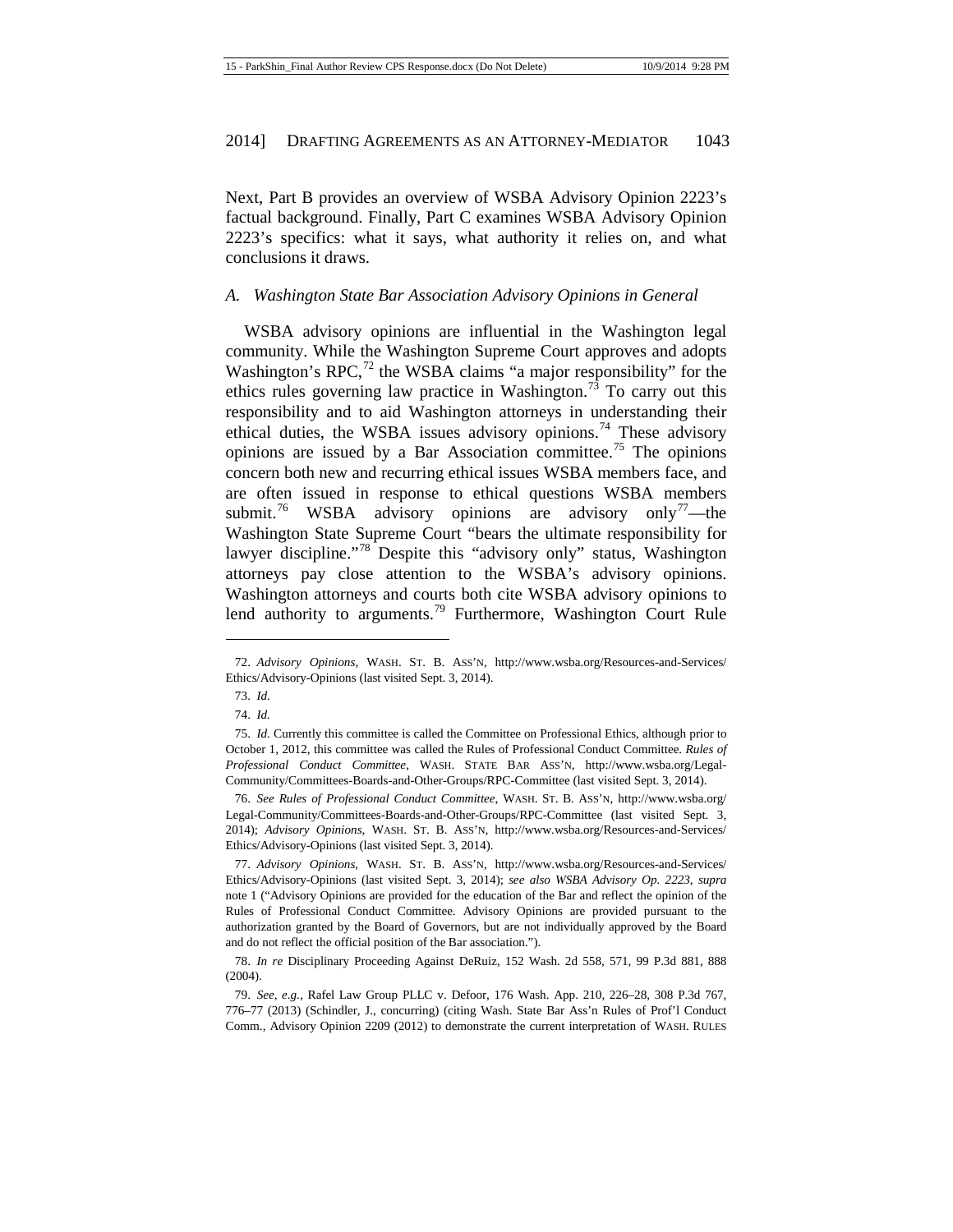General Rule 12.1 specifically authorizes the WSBA to "inform and advise lawyers regarding their ethical obligations.<sup>[80](#page-10-0)</sup> Finally, the WSBA's own goal of "assist[ing] members in interpreting their ethical obligations by issuing advisory opinions on specific issues,"<sup>[81](#page-10-1)</sup> supports Washington attorneys' reliance on WSBA Advisory Opinions. This reliance explains why it is so important that WSBA Advisory Opinions provide clear guidance.

# *B. WSBA Advisory Opinion 2223's Background*

WSBA Advisory Opinion 2223 was issued in 2012 in response to an inquiry asking whether a lawyer acting as a neutral mediator under RPC 2.4 may prepare specific family law documents for unrepresented parties.<sup>[82](#page-10-2)</sup> These documents included a Property Settlement Agreement, an Order of Child Support, and a Parenting Plan.<sup>[83](#page-10-3)</sup> The inquirer stated that preparing these documents "is not a matter of checking boxes on standardized forms, but frequently involves the drafting of complex and customized provisions using original language and choices that impact the party's legal and property rights."<sup>[84](#page-10-4)</sup> In response to this question and this factual premise, the Committee issued WSBA Advisory Opinion 2223.

# *C. WSBA Advisory Opinion 2223's Specifics: Its Statements, Its Authority, and Its Conclusions*

WSBA Advisory Opinion 2223 concludes that attorney-mediators violate the Washington RPC when they draft documents such as Property Settlement Agreements, Orders of Child Support, or Parenting Plans as part of a mediation for unrepresented parties. WSBA Advisory Opinion 2223 begins by citing Washington State Courts General Rule

OF PROF'L CONDUCT R. 1.8(a)); Ferguson Firm, PLLC v. Teller & Associates, PLLC, 178 Wash. App. 1033, \*9 (2013) (citing Wash. State Bar Ass'n, Advisory Opinion 1522 (1993) to define the term "legal responsibility" as used in WASH. RULES OF PROF'L CONDUCT R. 1.5(e)); Mayers v. Bell, 167 Wash. App. 1039, \*3 (2012) (analyzing Wash. State Bar Ass'n, Advisory Opinions 1610 (1995) and 1838 (1998) after defendant law firm argued reliance on these opinions).

<span id="page-10-0"></span><sup>80.</sup> WASH. CT. GEN. R. 12.1(b)(5) (2013), *available at* http://www.courts.wa.gov/court\_rules/? fa=court\_rules.display&group=ga&set=gr&ruleid=GAGR12.1.

<span id="page-10-3"></span><span id="page-10-2"></span><span id="page-10-1"></span><sup>81.</sup> *Advisory Opinions*, WASH. STATE BAR ASS'N, http://www.wsba.org/Resources-and-Services/ Ethics/Advisory-Opinions (last visited Sept. 3, 2014).

<sup>82.</sup> *WSBA Advisory Op. 2223*, *supra* not[e 1](#page-1-2)*.*

<span id="page-10-4"></span><sup>83.</sup> *Id.*

<sup>84.</sup> *Id.*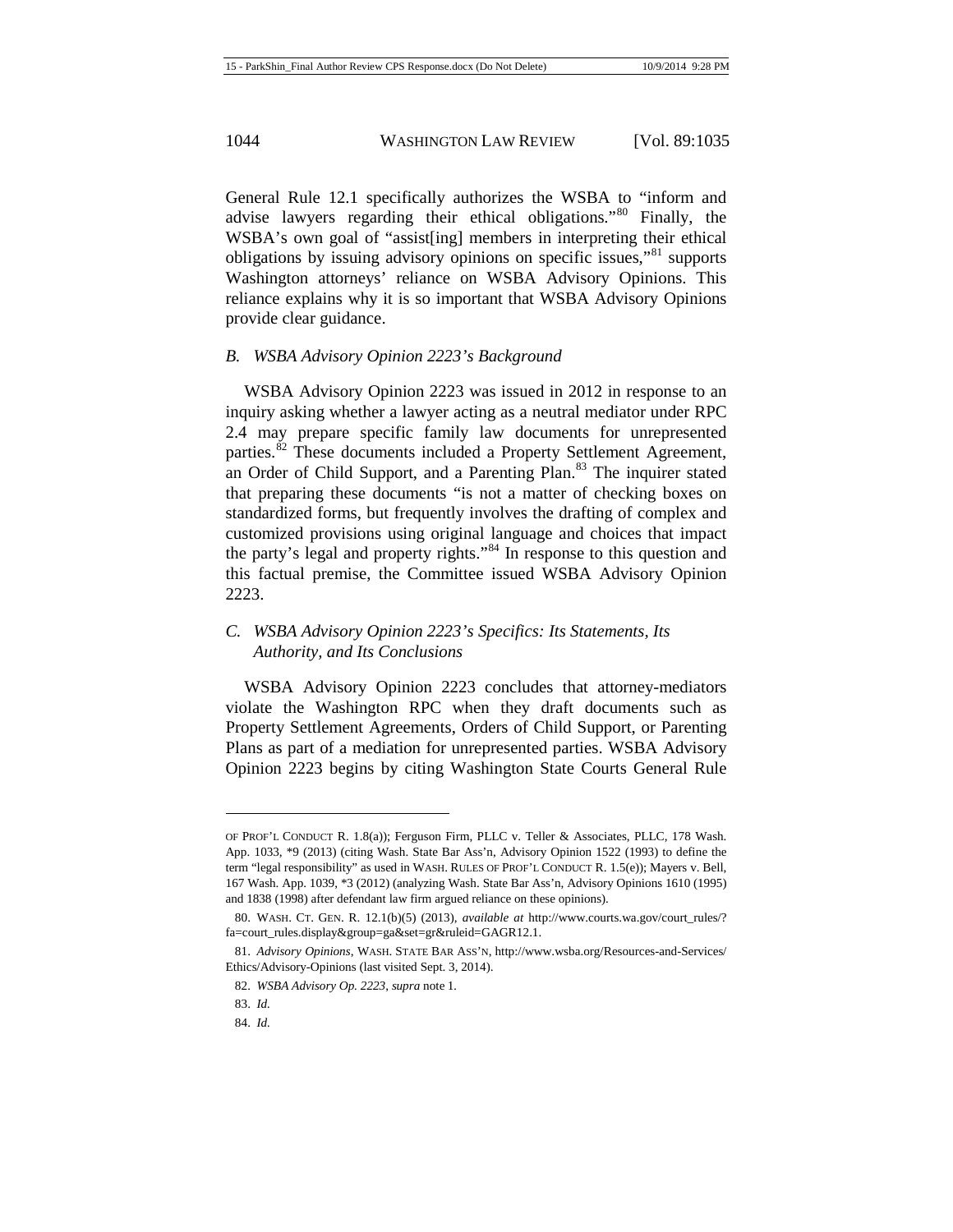(GR)  $24^{85}$  $24^{85}$  $24^{85}$  to define the practice of law.<sup>[86](#page-11-1)</sup> GR 24 states that "[t]he practice of law is the application of legal principles and judgment with regard to the circumstances or objectives of another entity or person(s) which require the knowledge and skill of a person trained in the law."<sup>[87](#page-11-2)</sup> WSBA Advisory Opinion 2223 continues to cite GR 24(a)(1)–(2) for the proposition that "the practice of law includes giving advice and drafting documents that affect the rights and responsibilities of an entity or person."[88](#page-11-3) WSBA Advisory Opinion 2223 recognizes that GR 24(b)(4) permits a lawyer "to serve 'in a neutral capacity as a mediator,"<sup>[89](#page-11-4)</sup> regardless of whether this service constitutes the practice of law.<sup>[90](#page-11-5)</sup> WSBA Advisory Opinion 2223 then asks whether the preparation of documents moves an attorney-mediator out of a neutral role and into a representation role. WSBA Advisory Opinion 2223 cites RPC  $2.4<sup>91</sup>$  $2.4<sup>91</sup>$  $2.4<sup>91</sup>$  to explain that a lawyer is a third-party neutral "when the lawyer assists two or more persons who are not clients of the lawyer to reach a resolution of a dispute or other matter that has arisen between them."<sup>[92](#page-11-7)</sup> WSBA Advisory Opinion 2223 cautions that when the lawyer mediates for unrepresented parties there is potential for confusion regarding the lawyer's role.<sup>[93](#page-11-8)</sup>

WSBA Advisory Opinion 2223 next examines RPC 1.7.[94](#page-11-9) WSBA Advisory Opinion 2223 begins this discussion by stating that a conflict of interest may exist for an attorney representing both parties in a dissolution matter because "the parties' interests may be directly in conflict."<sup>[95](#page-11-10)</sup> To explain how other jurisdictions have handled the ethics involved in this scenario, WSBA Advisory Opinion 2223 refers to Texas Ethics Opinion Number 583 (TX Ethics Opinion 583).<sup>[96](#page-11-11)</sup> TX Ethics Opinion 583 concludes that while divorce mediation is not the practice

 $\overline{a}$ 

<span id="page-11-1"></span><span id="page-11-0"></span><sup>85.</sup> WASH. CT. GEN. R. 24(a) (2002), *available at* http://www.courts.wa.gov/court\_rules/?fa= court\_rules.rulesPDF&ruleId=gagr24&pdf=1.

<sup>86.</sup> *Id.*

<sup>87.</sup> *Id.*

<sup>88.</sup> *WSBA Advisory Op. 2223*, *supra* not[e 1.](#page-1-2)

<span id="page-11-6"></span><span id="page-11-5"></span><span id="page-11-4"></span><span id="page-11-3"></span><span id="page-11-2"></span><sup>89.</sup> WASH. CT. GEN. R. 24(b)(4), *available at* http://www.courts.wa.gov/court\_rules/?fa= court\_rules.rulesPDF&ruleId=gagr24&pdf=1.

<sup>90.</sup> *Id.*

<sup>91.</sup> WASH. RULES OF PROF'L CONDUCT R. 2.4 (2006).

<span id="page-11-8"></span><span id="page-11-7"></span><sup>92.</sup> *WSBA Advisory Op. 2223*, *supra* not[e 1](#page-1-2) (citing WASH. RULES OF PROF'L CONDUCT R. 2.4.

<sup>93.</sup> *Id.*

<sup>94.</sup> *See generally id.* 

<span id="page-11-11"></span><span id="page-11-10"></span><span id="page-11-9"></span><sup>95.</sup> *Id.*

<sup>96.</sup> *Id.*; State Bar of Tex. Prof'l Ethics Comm., Ethics Op. 583 (2008).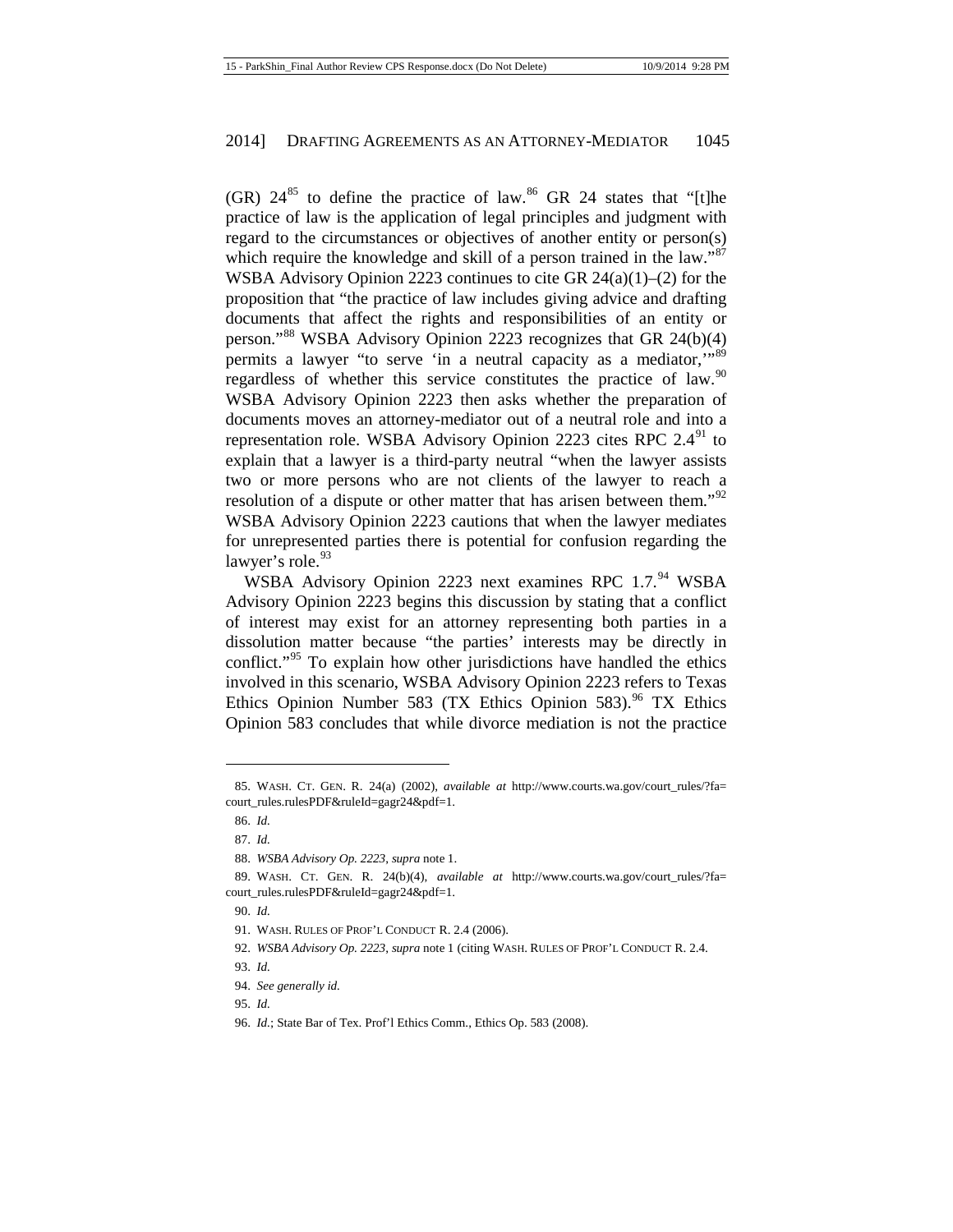of law, preparing documents implementing a divorce agreement reached through mediation "clearly involves" the lawyer-mediator's providing legal services and therefore preparing documents for unrepresented parties to bring about the settlement constitutes "representation of both parties in the divorce litigation."<sup>[97](#page-12-0)</sup> TX Ethics Opinion 583 considers this practice a violation of a Texas ethics rule prohibiting lawyers from representing parties opposed in the same litigation.<sup>[98](#page-12-1)</sup> WSBA Advisory Opinion 2223 takes a similar position, citing RPC 1.7 comment 23 and comment 15 for the principles that, respectively, "representation of opposing parties in the same litigation" is non-consentable, and that representation is prohibited when an attorney "cannot reasonably conclude that the lawyer will be able to provide competent and diligent representation."<sup>[99](#page-12-2)</sup>

WSBA Advisory Opinion 2223 next briefly examines three Oregon cases as examples of other jurisdictions having concerns about an attorney's "ability to provide competent and diligent representation when representing both parties in a family law case." $100$  The first case WSBA Advisory Opinion 2223 cites is *In re McKee*. [101](#page-12-4) WSBA Advisory Opinion 2223 states that the Oregon Supreme Court in *In re McKee*  disciplined a lawyer for representing copetitioners in divorce, and that the concurrence suggested "consent usually will not cure conflict of interest between copetitioners in divorce."<sup>[102](#page-12-5)</sup> WSBA Advisory Opinion 2223 also refers to *In re Bryant*, [103](#page-12-6) in which a lawyer had a conflict of interest when putting into legal terms a dissolution agreement the divorcing couple developed.<sup>[104](#page-12-7)</sup> Finally, WSBA Advisory Opinion 2223 mentions *In re Taub*, <sup>[105](#page-12-8)</sup> in which the Oregon Supreme Court sanctioned a lawyer for representing both parties in a divorce after rejecting the lawyer's defense that he was only a scrivener.<sup>[106](#page-12-9)</sup> From these three cases, WSBA Advisory Opinion 2223 draws the conclusion that other

 $\overline{a}$ 

- <span id="page-12-6"></span>103. 12 Disciplinary B. Rptr 69 (Or. 1998).
- <span id="page-12-7"></span>104. *See generally id.*
- <span id="page-12-8"></span>105. 7 Disciplinary B. Rptr. 77 (Or. 1998).
- <span id="page-12-9"></span>106. *See generally id.*

<span id="page-12-0"></span><sup>97.</sup> *WSBA Advisory Op. 2223*, *supra* note [1;](#page-1-2) State Bar of Tex. Prof'l Ethics Comm., Ethics Op. 583 (2008).

<span id="page-12-1"></span><sup>98.</sup> *WSBA Advisory Op. 2223*, *supra* note [1;](#page-1-2) State Bar of Tex. Prof'l Ethics Comm., Ethics Op. 583 (2008).

<span id="page-12-4"></span><span id="page-12-3"></span><span id="page-12-2"></span><sup>99.</sup> *WSBA Advisory Op. 2223*, *supra* note [1](#page-1-2) (citing WASH. RULES OF PROF'L CONDUCT R. 1.7 cmt. 15 (2006)).

<span id="page-12-5"></span><sup>100.</sup> *Id.*

<sup>101.</sup> 849 P.2d 509 (Or. 1993).

<sup>102.</sup> *WSBA Advisory Op. 2223*, *supra* not[e 1.](#page-1-2)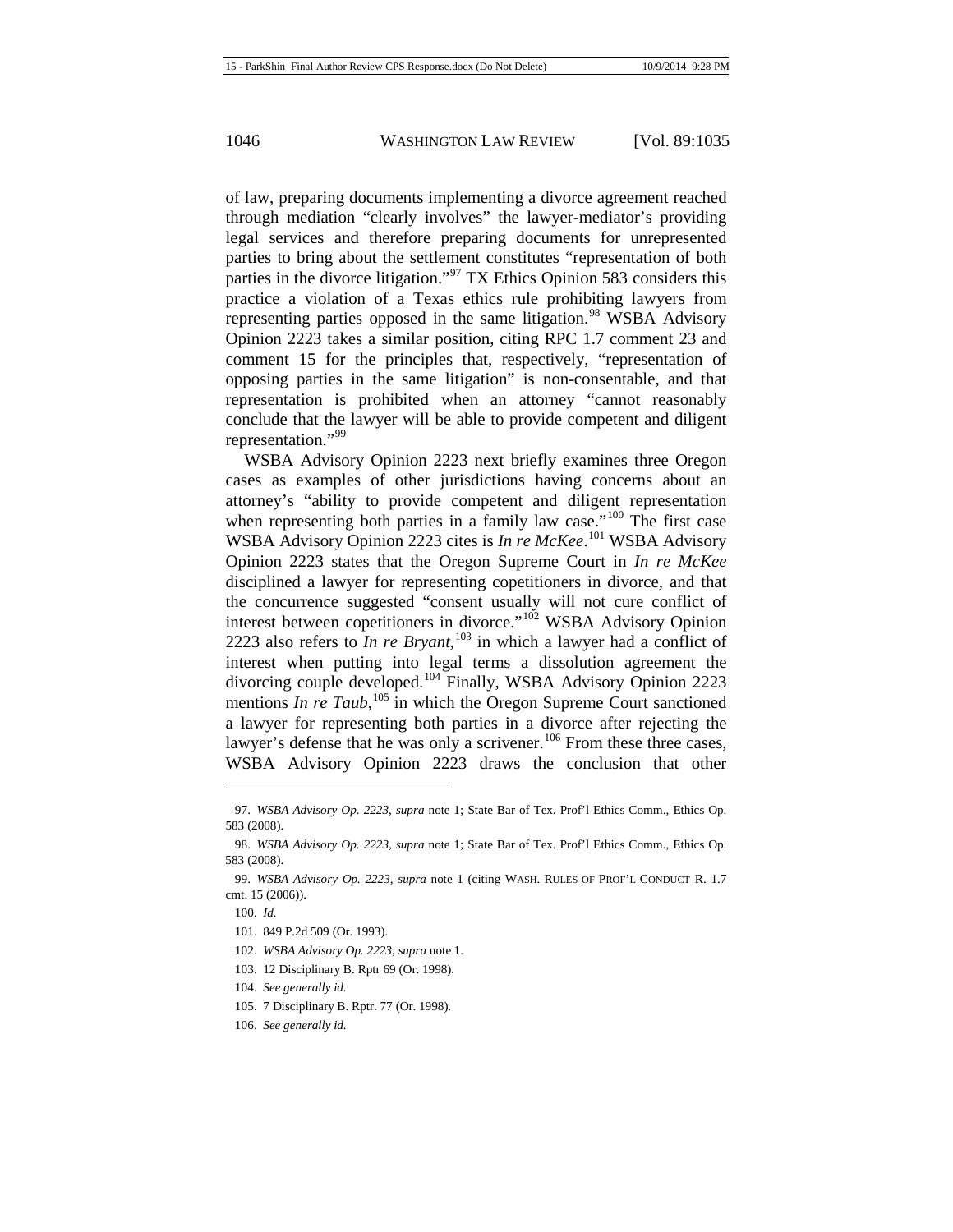jurisdictions are similarly uneasy with joint representation of parties in family law cases. $107$ 

WSBA Advisory Opinion 2223 concludes that "because the preparation of 'complex and customized provisions using original language and choices' as part of a mediation for unrepresented parties goes beyond the role of a mediator, and is instead the representation of the parties, the practices raised in this inquiry violate RPC 1.7 and are prohibited."<sup>[108](#page-13-1)</sup>

In sum, WSBA Advisory Opinion 2223 takes the following positions:

- 1. Under GR 24, drafting documents that impact parties' legal and property rights constitutes the practice of law.<sup>[109](#page-13-2)</sup>
- 2. Under GR 24(b) and RPC 2.4, an attorney may serve as a neutral mediator, regardless of whether the attorney-mediator's service constitutes the practice of law.<sup>[110](#page-13-3)</sup>
- 3. Yet, as explained in RPC 2.4, there is potential confusion regarding the attorney-mediator's role when the mediation parties are unrepresented.<sup>[111](#page-13-4)</sup>
- 4. The question becomes whether preparing documents as described in this fact pattern removes an attorney from a neutral role to a role of representation. WSBA Advisory Opinion 2223 refers to a Texas ethics opinion that found (1) preparing documents implementing a divorce agreement reached through mediation is providing legal services, (2) preparing documents for unrepresented parties to bring about the settlement constitutes representation of both parties, and (3) preparing divorce documents for unrepresented parties violates a Texas ethics rule prohibiting lawyers from representing adverse parties in the same litigation.<sup>[112](#page-13-5)</sup>
- 5. Under RPC 1.7, a conflict of interest may exist for an attorney representing both parties in a dissolution because the parties' interests may be directly opposed.<sup>[113](#page-13-6)</sup> Comment 23 to RPC 1.7 clarifies that representation of opposing parties in the same litigation is a nonconsentable conflict of interest.<sup>[114](#page-13-7)</sup>

<span id="page-13-0"></span><sup>107.</sup> *WSBA Advisory Op. 2223*, *supra* not[e 1.](#page-1-2)

<span id="page-13-2"></span><span id="page-13-1"></span><sup>108.</sup> *Id.*

<sup>109.</sup> *Id.*

<span id="page-13-3"></span><sup>110.</sup> *Id.*

<span id="page-13-4"></span><sup>111.</sup> *Id.*

<span id="page-13-5"></span><sup>112.</sup> *Id.*; State Bar of Tex. Prof'l Ethics Comm., Ethics Op. 583 (2008).

<span id="page-13-6"></span><sup>113.</sup> WASH. RULES OF PROF'L CONDUCT R. 1.7 (2006).

<span id="page-13-7"></span><sup>114.</sup> WASH. RULES OF PROF'L CONDUCT R. 1.7 cmt. 23.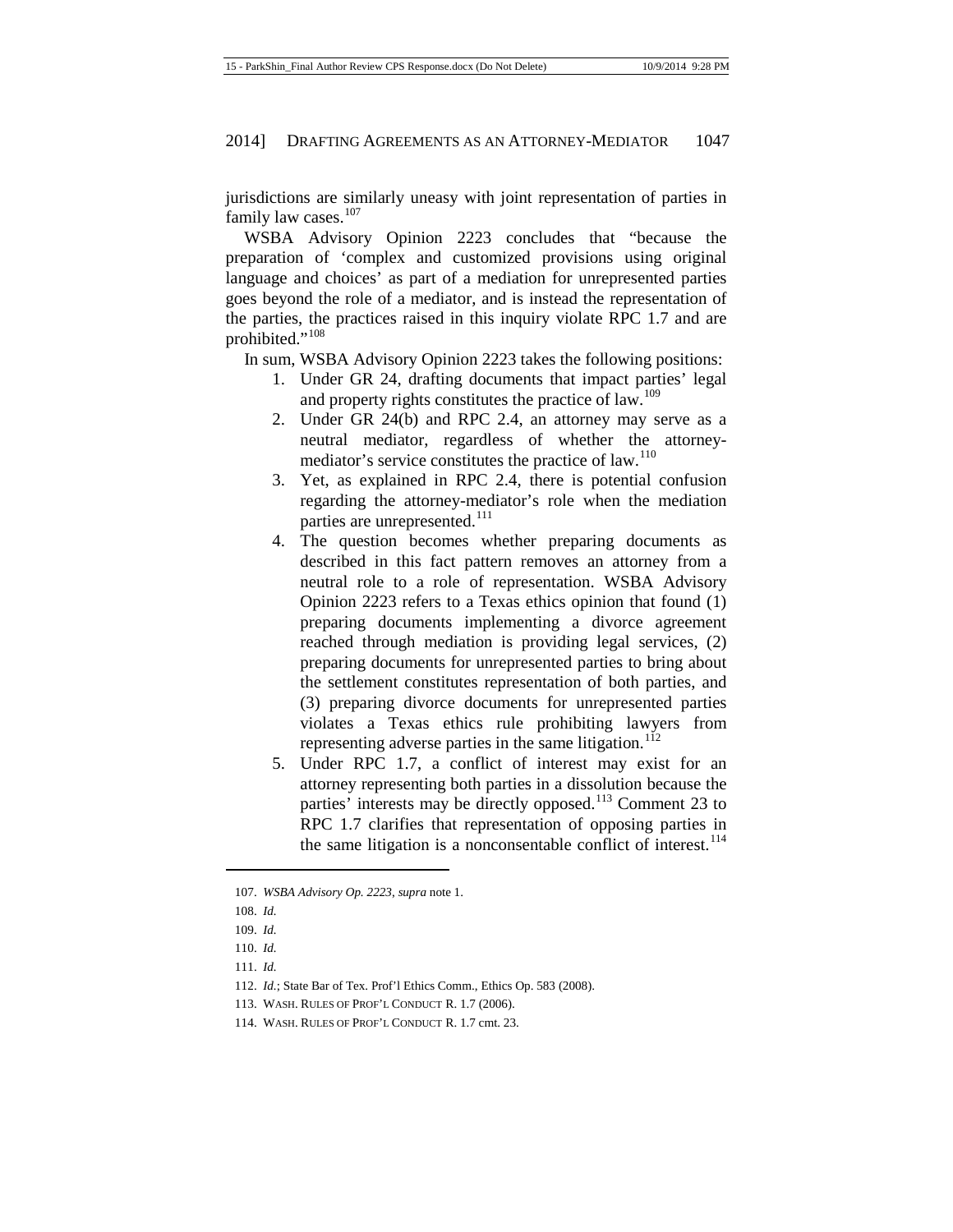Comment 15 to RPC 1.7 prohibits a representation when the lawyer "cannot reasonably conclude that the lawyer will be able to provide competent and diligent representation."<sup>[115](#page-14-0)</sup>

- 6. Other jurisdictions have concerns about an attorney's "ability to provide competent and diligent representation when representing both parties in a family law case," as shown in three Oregon disciplinary cases. $116$
- 7. WSBA Advisory Opinion 2223 concludes that preparing the documents described in the inquiry for unrepresented parties "goes beyond the role of a mediator, and is instead the representation of the parties," and the practice is therefore prohibited as a violation of RPC  $1.7.^{117}$  $1.7.^{117}$  $1.7.^{117}$

WSBA Advisory Opinion 2223's conclusion draws a clear line: it is not ethically permissible for attorney-mediators to draft documents such as Property Settlement Agreements, Orders of Child Support, or Parenting Plans as part of a mediation for unrepresented parties.<sup>[118](#page-14-3)</sup> This opinion, however, contains significant flaws that give rise to questions about its accuracy. Part IV explores these flaws, and their ramifications, in detail.

#### IV. WSBA ADVISORY OPINION 2223'S FLAWS

This Part argues that WSBA Advisory Opinion 2223 is flawed and proposes that the Committee reexamine the opinion. WSBA Advisory Opinion 2223's flaws fall into two categories: (1) an omission of relevant comments to the RPC, and (2) an inconsistent reliance on extrajurisdictional authority. WSBA Advisory Opinion 2223's practical ramifications make it necessary to revisit this opinion. When reconsidering WSBA Advisory Opinion 2223, the Committee should carefully examine all applicable comments to the RPC and look for guidance from other jurisdictions who have addressed WSBA Advisory Opinion 2223's ethical considerations. Revisiting WSBA Advisory Opinion 2223 may involve drawing a different conclusion.

<span id="page-14-2"></span><span id="page-14-1"></span><span id="page-14-0"></span><sup>115.</sup> *WSBA Advisory Op. 2223*, *supra* note [1](#page-1-2) (citing WASH. RULES OF PROF'L CONDUCT R. 1.7 cmt. 15).

<sup>116.</sup> *Id.*

<span id="page-14-3"></span><sup>117.</sup> *Id.*

<sup>118.</sup> *See generally id.*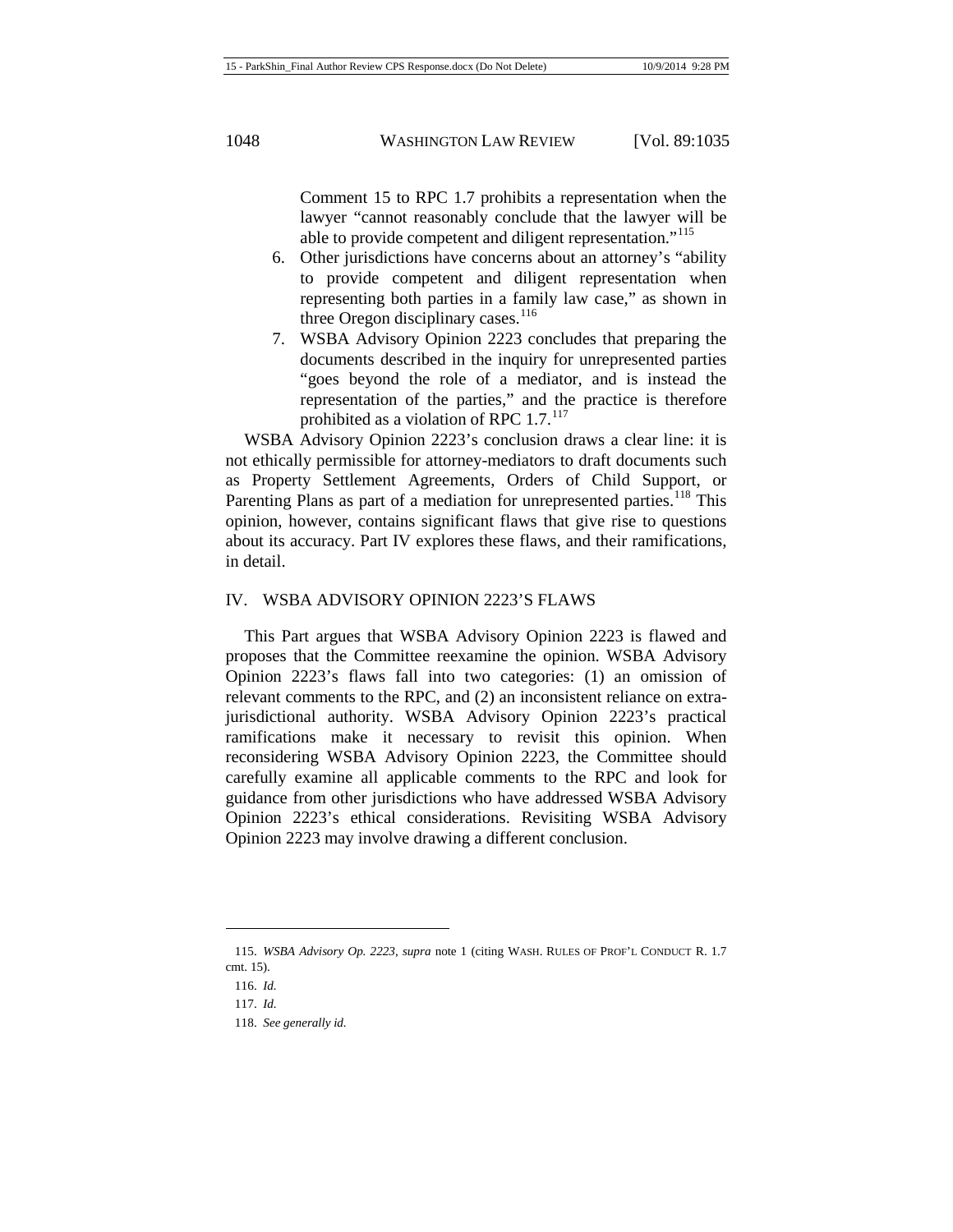# *A. WSBA Advisory Opinion 2223 Does Not Discuss Relevant Comments to RPC 1.7*

WSBA Advisory Opinion 2223 cites RPC 1.7, governing conflicts of interest between current clients,  $119$  in support of its conclusion that an attorney-mediator who drafts the described documents is in violation of the Washington RPC.<sup>[120](#page-15-1)</sup> WSBA Advisory Opinion 2223 also references RPC 1.7 comment 23 and RPC 1.7 comment  $15$ <sup>[121](#page-15-2)</sup> However, two relevant comments to RPC 1.7—comments 17 and 28—are omitted from WSBA Advisory Opinion 2223's analysis.<sup>[122](#page-15-3)</sup> This section explores the idea that RPC 1.7 comments 17 and 28 may permit an attorney-mediator to draft the documents at issue in WSBA Advisory Opinion 2223 without violating his or her ethical obligations. This section argues that WSBA Advisory Opinion 2223's analysis is incomplete without considering RPC 1.7 comments 17 and 28.

### *1. RPC 1.7 Comment 17*

In certain circumstances a concurrent conflict of interest cannot be waived.<sup>[123](#page-15-4)</sup> RPC 1.7 comment 17 describes how to determine whether clients are aligned directly against each other such that the representation is impermissible under RPC  $1.7(b)(3)$ .<sup>[124](#page-15-5)</sup> RPC  $1.7(b)(3)$  prohibits representation that involves a claim by one client against another client in the same litigation or proceeding before a tribunal.<sup>[125](#page-15-6)</sup> Comment 17 provides that determining "[w]hether clients are aligned directly against each other within the meaning of  $[(b)(3)]$  requires examination of the context of the proceeding."<sup>[126](#page-15-7)</sup> Comment 17 proceeds to state that "this paragraph does not preclude a lawyer's multiple representation of adverse parties to a mediation (because mediation is not a proceeding before a 'tribunal' under Rule  $1.0(m)$ ."<sup>[127](#page-15-8)</sup> Comment 17 is directly

 $\overline{a}$ 

<sup>119.</sup> WASH. RULES OF PROF'L CONDUCT R. 1.7.

<span id="page-15-2"></span><span id="page-15-1"></span><span id="page-15-0"></span><sup>120.</sup> *WSBA Advisory Op. 2223*, *supra* not[e 1](#page-1-2) (citing WASH. RULES OF PROF'L CONDUCT R. 1.7 & 2.4 (2006)).

<sup>121.</sup> *See generally id.*

<sup>122</sup>*. WSBA Advisory Op. 2223*, *supra* not[e 1](#page-1-2)*.*

<span id="page-15-5"></span><span id="page-15-4"></span><span id="page-15-3"></span><sup>123.</sup> *See* WASH. RULES OF PROF'L CONDUCT R. 1.7 (prohibiting representation in which one client asserts a claim against another client represented by the lawyer in the same litigation).

<sup>124.</sup> *Id.* at R. 1.7 cmt. 17.

<sup>125.</sup> *Id.* at R. 1.7(b)(3).

<sup>126.</sup> *Id.* at R. 1.7 cmt. 17.

<span id="page-15-8"></span><span id="page-15-7"></span><span id="page-15-6"></span><sup>127.</sup> *Id.* The RPC define "tribunal" as "a court, an arbitrator in a binding arbitration proceeding or legislative body, administrative agency or other body acting in an adjudicative capacity. A legislative body, administrative agency or other body acts in an adjudicative capacity when a neutral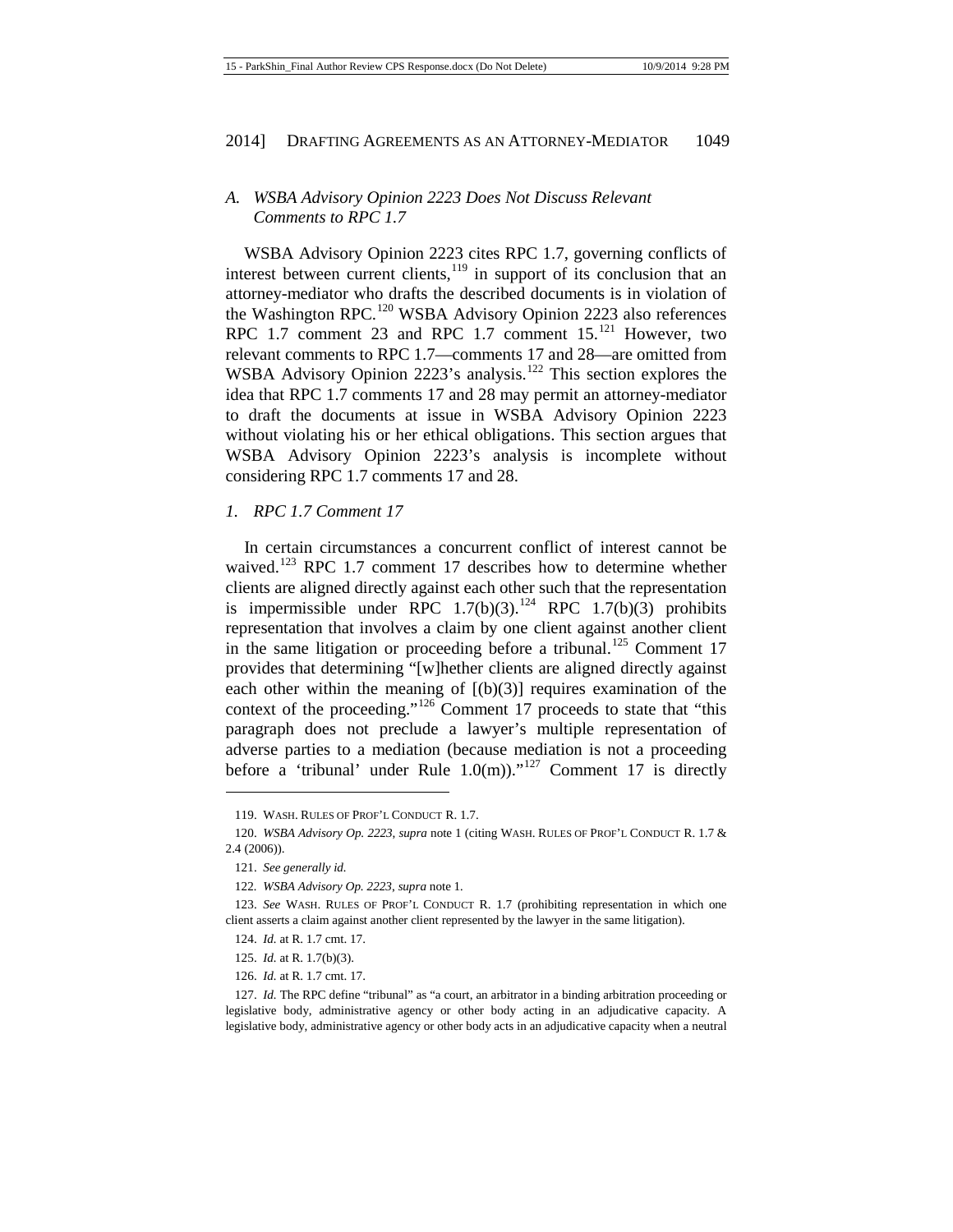applicable to the mediation context but WSBA Advisory Opinion 2223 does not mention it.  $^{128}$  $^{128}$  $^{128}$ 

Considering comment 17 might have led the Committee to draw a different conclusion. WSBA Advisory Opinion 2223's conclusion assumes the parties in the inquiry have directly opposed interests.<sup>[129](#page-16-1)</sup> But this need not be an assumption—comment 17 provides a framework for analyzing whether the interests of the parties indeed conflict. Under comment 17, one seeking to determine if RPC 1.7(b)(3) is satisfied would first examine the context of the proceeding<sup>[130](#page-16-2)</sup>—in this case, the mediation. RPC 1.7(b)(3) prohibits only representation that concerns a claim by one client against another "in the same litigation or proceeding before a tribunal."[131](#page-16-3) Comment 17 expressly states that mediation is not a proceeding before a tribunal.<sup>[132](#page-16-4)</sup> Thus, the mediation context is not one that automatically contains clients aligned directly against each other under RPC 1.7(b)(3). Therefore, under comment 17's analysis, the fact pattern at issue in WSBA Advisory Opinion 2223 does not automatically violate RPC 1.7(b)(3). WSBA Advisory Opinion 2223 does not explore comment 17's impact on the inquiry.

#### *2. RPC 1.7 Comment 28*

Furthermore, RPC 1.7 comment 28 explains that conflict consentability "depends on the circumstances."<sup>[133](#page-16-5)</sup> Comment 28 gives an example to illustrate this concept: a lawyer may not represent multiple parties with "fundamentally antagonistic" interests in the same negotiation, but may represent both parties when the clients' interests are "generally aligned" even though some differences exist.<sup>[134](#page-16-6)</sup>

Comment 28 is particularly relevant in the mediation context. When documents are drafted at the end of the mediation, the parties have already reached an agreement. The parties' interests are perhaps no longer directly opposed, but instead aligned with a common goal: memorializing the results of their mediation. Indeed, at the agreement-

 $\overline{a}$ 

<span id="page-16-0"></span>official, after the presentation of evidence or legal argument by a party or parties, will render a binding legal judgment directly affecting a party's interests in a particular matter." WASH. RULES OF PROF'L CONDUCT R. 1.0(m).

<sup>128.</sup> *WSBA Advisory Op. 2223*, *supra* not[e 1.](#page-1-2)

<span id="page-16-1"></span><sup>129.</sup> *Id.*

<sup>130.</sup> WASH. RULES OF PROF'L CONDUCT R. 1.7 cmt. 17.

<span id="page-16-3"></span><span id="page-16-2"></span><sup>131.</sup> *Id.* at R. 1.7(b)(3).

<span id="page-16-4"></span><sup>132.</sup> *Id.*

<sup>133.</sup> *Id.* at R. 1.7 cmt. 28.

<span id="page-16-6"></span><span id="page-16-5"></span><sup>134.</sup> *Id.*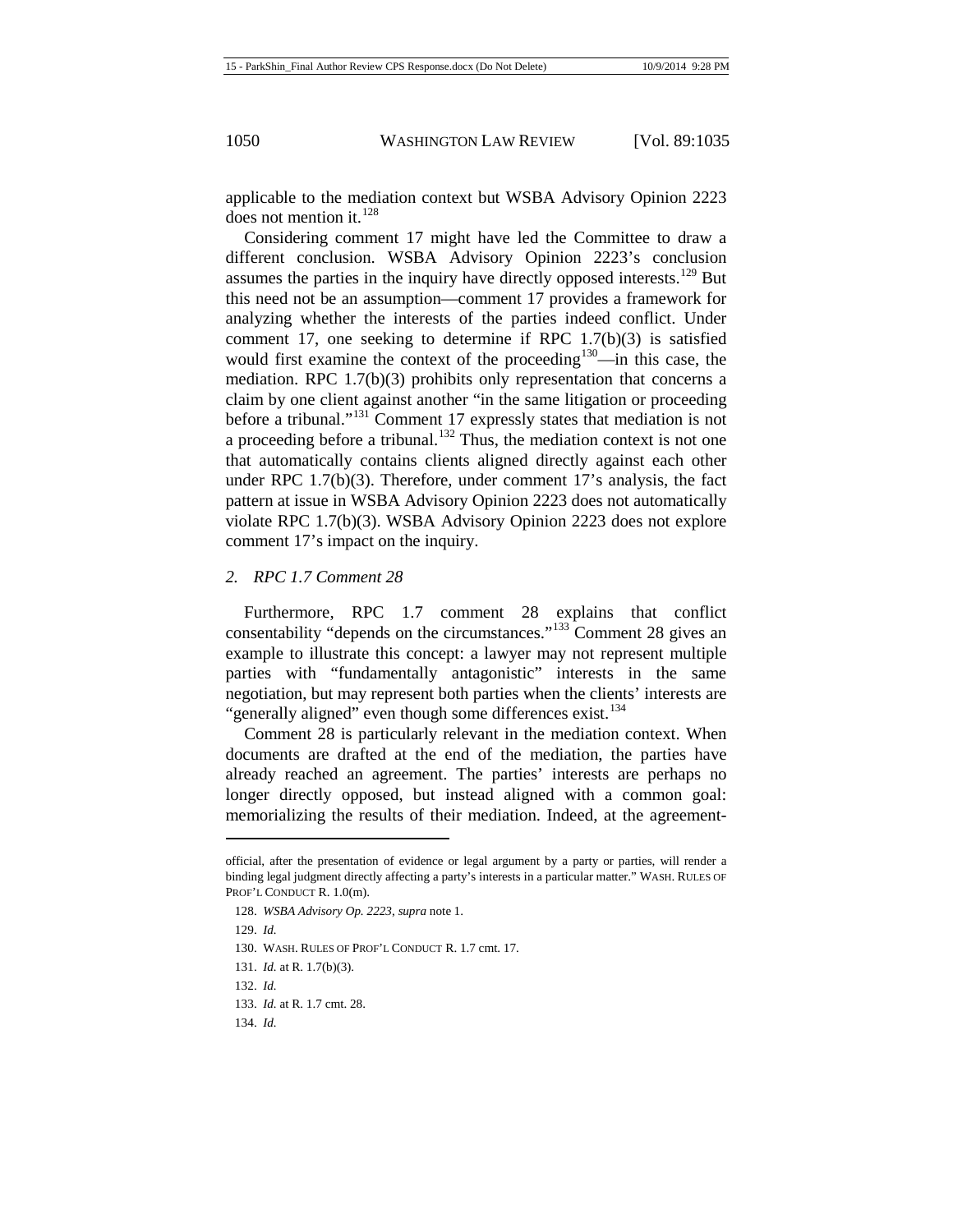writing phase it is likely the parties' interests are more aligned than they have been at any point during the mediation. If a lawyer-mediator is representing the parties during the document drafting stage, it is possible that the lawyer is not representing parties with "fundamentally antagonistic" interests in the same negotiation, but instead is aiding parties with "generally aligned" interests. Comment 28 does not require the interests to be completely aligned—instead it permits some differences to exist without preventing the attorney from representing both parties.<sup>[135](#page-17-0)</sup> Comment 28 gives examples of scenarios where an attorney may commonly represent parties with differing interests, including when "arranging a property distribution in settlement of an estate."<sup>[136](#page-17-1)</sup> The property distribution scenario comment 28 describes is analogous to WSBA Advisory Opinion 2223's context, when the parties share a common goal of drawing up their agreements (including a Property Settlement Agreement) to implement their divorce. It is therefore conceivable that the attorney-mediator in WSBA Advisory Opinion 2223's inquiry is faced with a consentable conflict of interest, rather than a conflict of interest in clear violation of RPC 1.7.

This analysis extends further. RPC 1.7(a) prohibits joint representation when "the representation of one client will be directly adverse to another client."<sup>[137](#page-17-2)</sup> One may wonder whether parties who reach a complete agreement through mediation necessarily qualify as "adverse." Things are adverse when they are "acting against or in a contrary direction."<sup>[138](#page-17-3)</sup> At the end of a successful mediation, two parties will have reached a full concurrence on how to resolve their dispute. The only remaining task is to put that agreement in writing. The family law system requires that to completely resolve the dispute (the divorce), this agreement must take the form of specific, required paperwork that must be filed with the court.<sup>[139](#page-17-4)</sup> This one remaining task does not seem to fit the definition of "adverse."<sup>[140](#page-17-5)</sup> To the contrary, the parties now have the

<span id="page-17-1"></span><span id="page-17-0"></span><sup>135.</sup> *Id.* ("[C]ommon representation is permissible where the clients are generally aligned in interest even though there is some difference in interest among them.").

<sup>136.</sup> *Id.*

<sup>137.</sup> *Id.* at R. 1.7(a).

<sup>138.</sup> MERRIAM WEBSTER'S COLLEGIATE DICTIONARY 19 (11th ed. 2003).

<span id="page-17-4"></span><span id="page-17-3"></span><span id="page-17-2"></span><sup>139.</sup> *See* 20 KENNETH W. WEBER ET AL., WASHINGTON PRACTICE, FAMILY & COMMUNITY PROPERTY LAW § 31.4 (2013) ("Legislation enacted in 1990 directed the Office of the Administrator for the Courts to develop standardized forms for most family law proceedings, including dissolutions. These forms have now been promulgated and, with few exceptions, their use is mandatory.").

<span id="page-17-5"></span><sup>140.</sup> The Utah Rules of Professional Conduct support this argument. *See* UTAH RULES OF PROF'L CONDUCT R. 2.4 cmt. 5(a) (2006) ("Rule 2.4(c) is intended to permit a lawyer-mediator for parties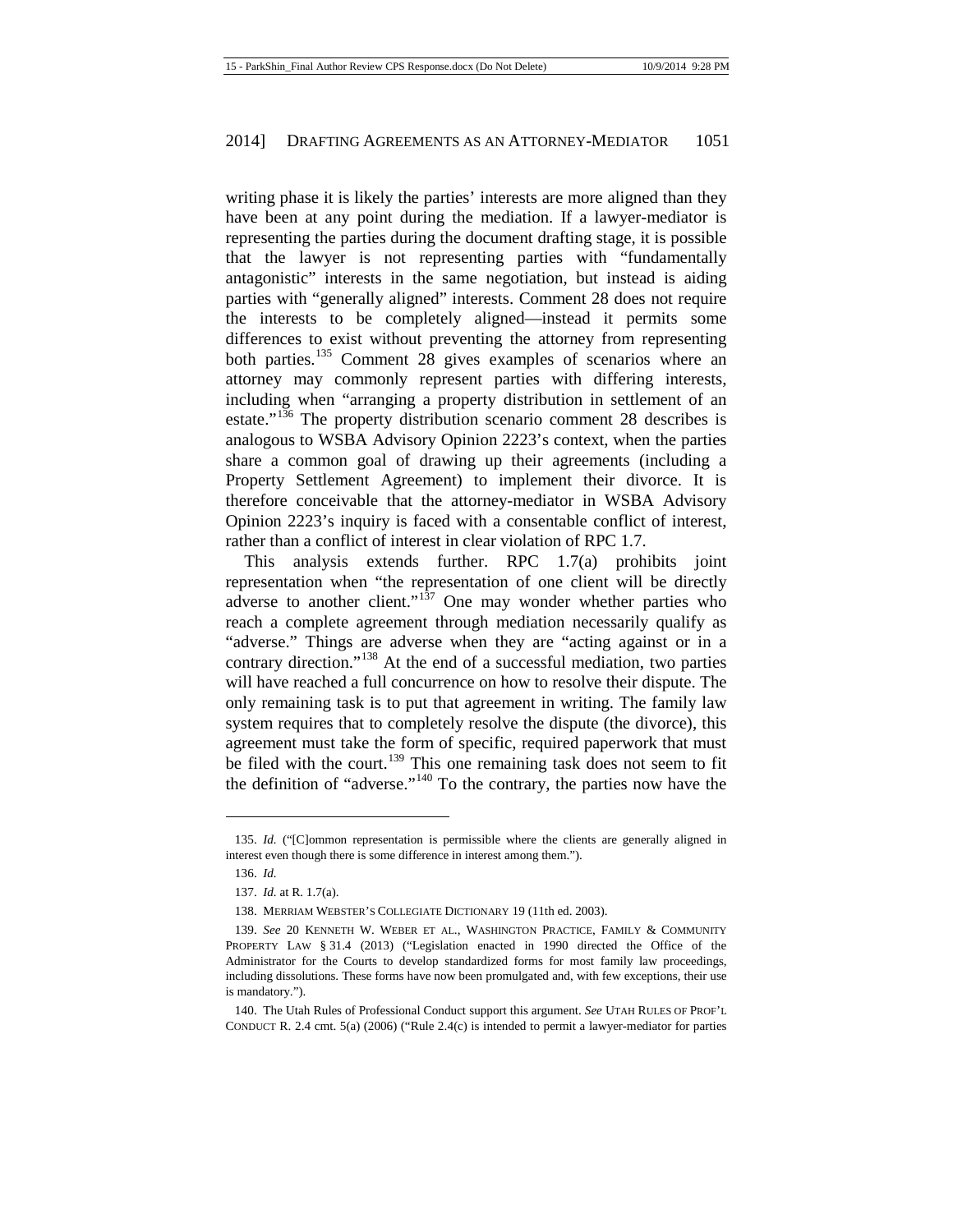common goal of completing the documents necessary to finalize their agreement. Because divorcing parties at the conclusion of mediation proceedings are not necessarily "adverse," it seems there may be situations in which drafting documents, such as those described in WSBA Advisory Opinion 2223, is not a violation of RPC 1.7.

In fact, initially WSBA Advisory Opinion 2223 seems to consider this possibility when it states "[i]n a dissolution matter, the parties' interests *may* be directly in conflict."<sup>[141](#page-18-0)</sup> Yet, WSBA Advisory Opinion 2223 then concludes that "the practices raised in this inquiry violate RPC 1.7 and are prohibited."<sup>[142](#page-18-1)</sup> This unqualified prohibition is puzzling, given the opinion's recognition that directly conflicting interests are not a certainty and in light of comment 17's framework for determining when a conflict is consentable. WSBA Advisory Opinion 2223 is flawed because of this gap in analysis.

# *B. WSBA Advisory Opinion 2223 Inconsistently Relies on Extra-Jurisdictional Authority*

WSBA Advisory Opinion 2223 is also flawed because of the authority it cites. WSBA Advisory Opinion 2223 relies on two sources of authority outside Washington: three Oregon attorney discipline cases and TX Ethics Opinion 583.<sup>[143](#page-18-2)</sup> This section explains why this reliance is misguided and why these authorities are insufficient to support WSBA Advisory Opinion 2223's position. First, Part 1 explores why the Oregon cases do not adequately support WSBA Advisory Opinion 2223's conclusion. Next, Part 2 explains that WSBA Advisory Opinion 2223's analysis is incomplete because it relies solely on TX Ethics Opinion 583 while neglecting to consider the positions of many other jurisdictions that have explored this ethical issue. Part 2 also provides an overview of these other jurisdictions' positions. Finally, Part 3 examines New York State Bar Association Committee on Professional Ethics Opinion 736 (NY Ethics Opinion  $736$ )<sup>[144](#page-18-3)</sup> as an example of how a thorough

 $\overline{a}$ 

who have successfully resolved all issues between them to draft a legally binding agreement and, to the extent necessary or appropriate, record or file related papers or pleadings with an appropriate tribunal. In so doing, the lawyer will be jointly representing the parties in their common goal of effecting proper legal filings or obtaining judicial approval of their fully resolved issues. Because the parties in this situation have fully resolved their issues, they are not considered "adverse" under Rule  $1.7(a)(1)$ .").

<span id="page-18-0"></span><sup>141.</sup> *WSBA Advisory Op. 2223*, *supra* not[e 1](#page-1-2) (emphasis added)*.*

<span id="page-18-1"></span><sup>142.</sup> *Id.*

<span id="page-18-2"></span><sup>143.</sup> *Id.*

<span id="page-18-3"></span><sup>144.</sup> N.Y. State Bar Ass'n Comm. on Prof'l Ethics, Ethics Op. 736 (2001).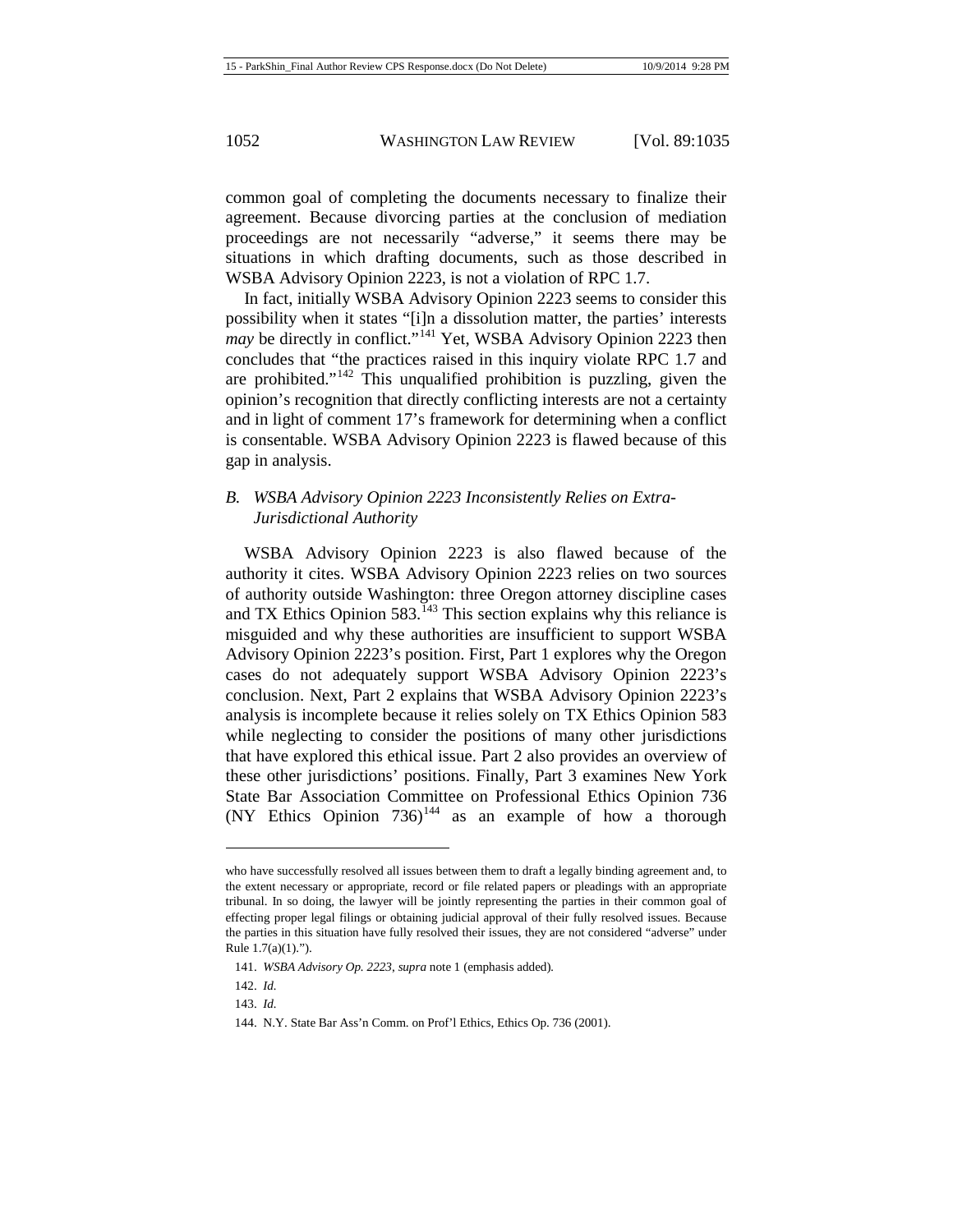consideration of other opinions might lead to a conclusion different from that reached in WSBA Advisory Opinion 2223.

# *1. The Oregon Disciplinary Cases Are Distinguishable and Do Not Adequately Support WSBA Advisory Opinion 2223's Conclusion*

WSBA Advisory Opinion 2223 references three attorney discipline cases from Oregon, but its reliance on these cases is flawed. The first case, *In re Conduct of McKee*,<sup>[145](#page-19-0)</sup> is distinguishable from the facts in WSBA Advisory Opinion 2223's inquiry. Mr. McKee was not functioning as a mediator; the decision does not mention mediation at all.<sup>[146](#page-19-1)</sup> While it is true that Mr. McKee was disciplined for representing copetitioners in divorce, $147$  Mr. McKee also committed a number of other ethical breaches. In particular, he failed to advise the parties that their interests were potentially in conflict.<sup>[148](#page-19-3)</sup> Mr. McKee also later provided both parties with legal advice in disputes concerning the completed divorce agreement $149$  and then, without consent, sued one party on behalf of the other in a claim involving the family home, one asset at issue in the dissolution agreement.<sup>[150](#page-19-5)</sup> The Oregon Bar did not discipline Mr. McKee for the drafting of the divorce agreement, and the Court's opinion in *McKee* does not mention this action as a violation.<sup>[151](#page-19-6)</sup>

Significantly, the Oregon State Supreme Court's decision in *McKee* supports the proposition that it is at least possible to represent adverse parties in a divorce proceeding.<sup>[152](#page-19-7)</sup> Under the Oregon Disciplinary Rules (Oregon DR), the Court explained, "[i]n situations involving dissolution of marriage where the parties have minor children and jointly acquired assets, it may seldom be 'obvious that the lawyer can adequately represent the interest of each [client]"<sup>[153](#page-19-8)</sup> Thus, while it may be seldom, it was still possible to represent copetitioners in a divorce. The Oregon DR were amended during *McKee*, and the Court noted that under the new rule there were "ten factors that must be present in order for a

- 147. *See generally id.*
- <span id="page-19-3"></span>148. *Id.* at 512.
- <span id="page-19-4"></span>149. *Id.*

**.** 

<span id="page-19-5"></span>150. *Id.* at 513.

152. *Id.* at 516–17.

<span id="page-19-2"></span><span id="page-19-1"></span><span id="page-19-0"></span><sup>145.</sup> 849 P.2d 509 (Or. 1993), *reinstatement granted sub nom. In re* Reinstatement of McKee, 37 P.3d 987 (2002).

<sup>146.</sup> *See generally id.*

<span id="page-19-6"></span><sup>151.</sup> *See generally id.*

<span id="page-19-8"></span><span id="page-19-7"></span><sup>153.</sup> *Id.* at 517.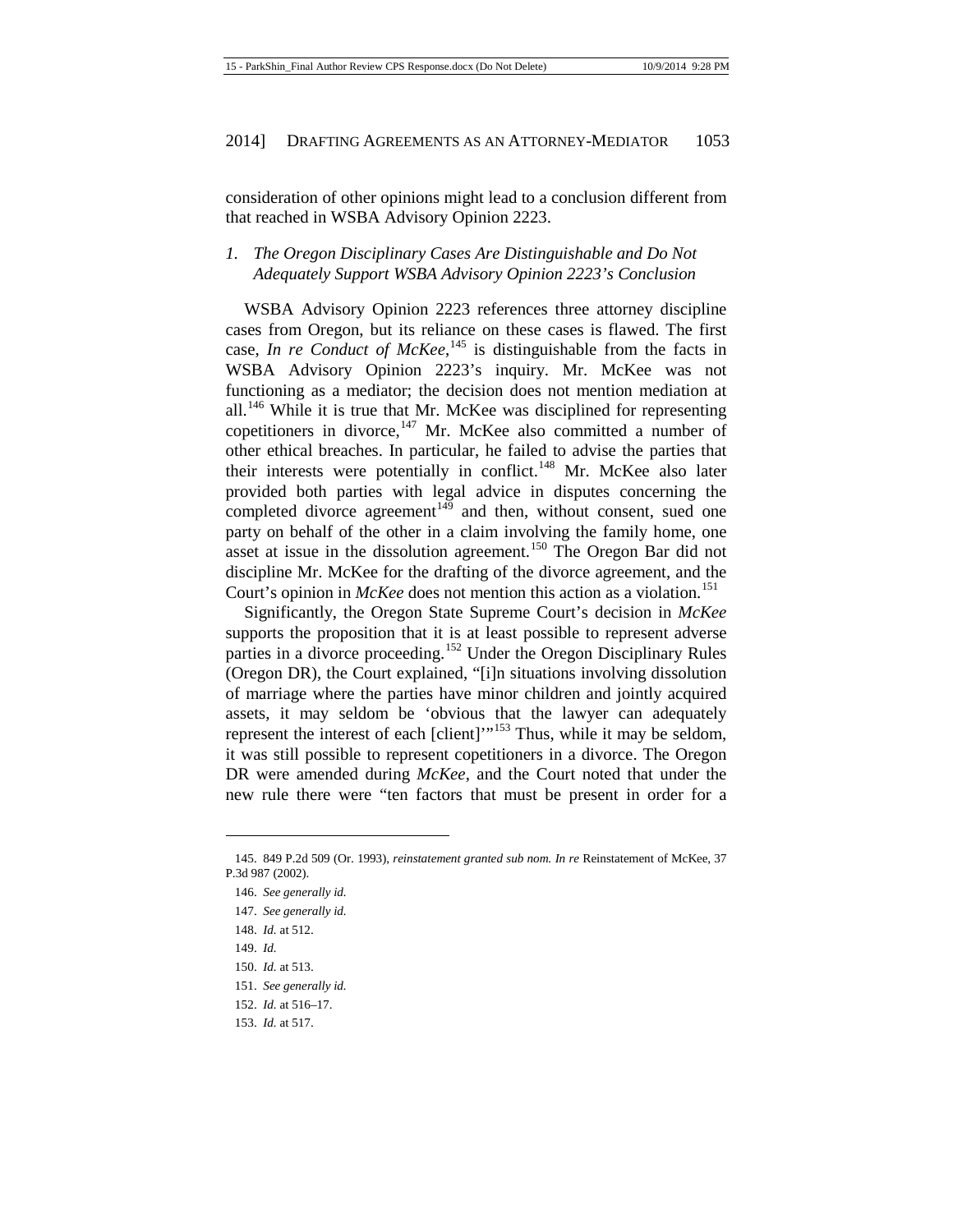lawyer's joint representation of parties in a marital dissolution to avoid an actual conflict of interest."<sup>[154](#page-20-0)</sup> Joint representation of a divorcing couple was therefore permissible under the new Oregon ethics rules as well.

In *McKee*, two justices concurred in the result but "[wrote] separately to venture the opinion that rarely, if ever, can a lawyer represent both spouses in a marital dissolution proceeding."<sup>[155](#page-20-1)</sup> With this hesitation in mind, the concurrence nevertheless continued on to say: "The law, and the Disciplinary Rules, should be sensitive to the all too common situation in which neither spouse can afford *one* lawyer, much less two. Perhaps allowing the lawyer to 'represent' both is preferable to having one spouse go unrepresented . . . . .<sup>5[156](#page-20-2)</sup> WSBA Advisory Opinion 2223 states that the *McKee* "concurring opinion suggests that consent usually will not cure conflict of interest between copetitioners in divorce."<sup>[157](#page-20-3)</sup> This interpretation focuses on only part of the *McKee* concurrence's conclusion. While it is true that the *McKee* concurrence was concerned with a lawyer's ability to represent both parties to a divorce, the concurrence also suggests that joint representation is preferable to having one spouse go unrepresented.<sup>[158](#page-20-4)</sup>

Neither the concurring nor the majority opinions in *McKee* stand for the premise that joint representation of parties in a divorce proceeding is always impermissible. Mr. McKee was not disciplined because he drafted a divorce agreement, but rather because he failed to adequately disclose the conflict of interest present in the joint representation,  $159$ among a multitude of other ethics violations.[160](#page-20-6) Additionally, *McKee*  does not concern mediation. Thus, *In re McKee* does not provide definitive support for WSBA Advisory Opinion 2223's conclusion.

Furthermore, both of the other cases WSBA Advisory Opinion 2223 relies on, *In re Bryant*<sup>[161](#page-20-7)</sup> and *In re Taub*, <sup>[162](#page-20-8)</sup> are disciplinary cases from

<span id="page-20-0"></span><sup>154.</sup> *Id.* at 517 n.13.

<span id="page-20-1"></span><sup>155.</sup> *Id.* at 519 (Peterson, J., concurring).

<sup>156.</sup> *Id.* at 520 (Peterson, J., concurring) (emphasis in original).

<sup>157.</sup> *WSBA Advisory Op. 2223*, *supra* not[e 1.](#page-1-2)

<sup>158.</sup> *In re McKee*, 849 P.2d at 520 (Peterson, J., concurring).

<span id="page-20-6"></span><span id="page-20-5"></span><span id="page-20-4"></span><span id="page-20-3"></span><span id="page-20-2"></span><sup>159.</sup> *Id.* at 516 ("That disclosure, however, falls far short of that required by *former* DR 5- 105(C) . . . which requires a *full* disclosure of the possible effect of multiple representation on the exercise of the lawyer's independent professional judgment on behalf of each client." (emphasis in original) (internal citations omitted)).

<sup>160.</sup> *Id.* at 510 ("We find the accused guilty of several violations . . . .").

<span id="page-20-7"></span><sup>161.</sup> 12 Disciplinary B. Rptr 69 (Or. 1998).

<span id="page-20-8"></span><sup>162.</sup> 7 Disciplinary B. Rptr 77 (Or. 1993).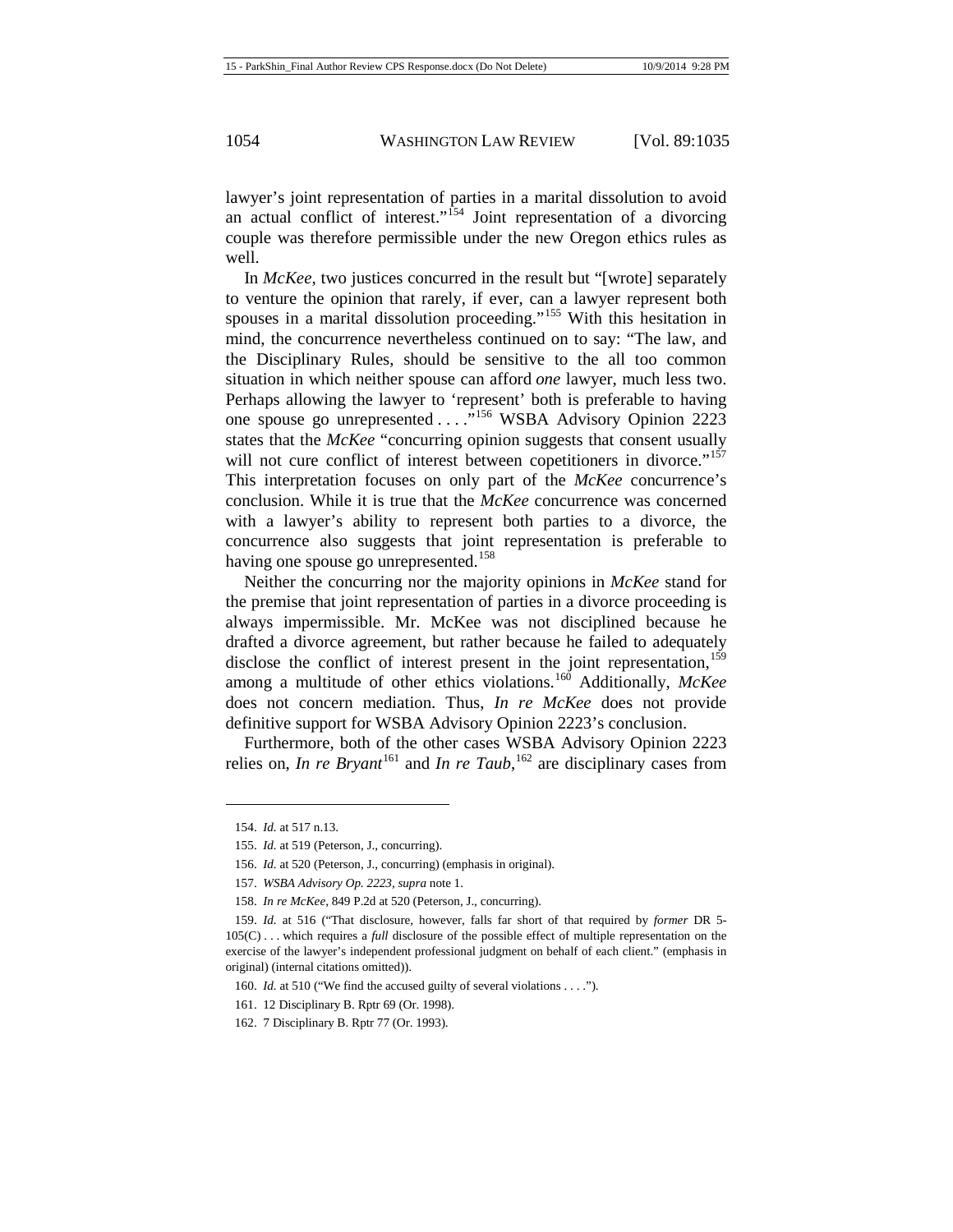the 1990s based on old Oregon DRs. Importantly, since these opinions were issued, Oregon has amended the Oregon DRs to expressly state that "[a] lawyer serving as a mediator: (1) may prepare documents that memorialize and implement the agreement reached in mediation."<sup>[163](#page-21-0)</sup> Under the modern Oregon DRs, the ethics violations in both *Bryant* and *Taub* do not exist. The facts of both cases are somewhat similar to those in WSBA Advisory Opinion 2223's inquiry: in both cases an attorney drafted documents for copetitioners to a divorce, although the attorney was not serving as a mediator.<sup>[164](#page-21-1)</sup> WSBA Advisory Opinion 2223 cites both cases as evidence that "[o]ther courts have raised concerns about a lawyer's ability to provide competent and diligent representation when representing both parties in a family law case."<sup>[165](#page-21-2)</sup> These "concerns," however, no longer exist in Oregon—so much so that Oregon altered the Oregon DRs to expressly permit attorney-mediators to prepare documents. Thus, WSBA Advisory Opinion 2223's reliance on these Oregon cases as proof that other jurisdictions are similarly concerned about drafting the agreements described in the inquiry is flawed.

# *2. WSBA Advisory Opinion 2223 Did Not Thoroughly Examine the Opinions of Other Jurisdictions*

Several jurisdictions have addressed the factual scenario at issue in WSBA Advisory Opinion 2223. WSBA Advisory Opinion 2223, however, relies solely on one extra-jurisdictional ethics opinion: TX Ethics Opinion 583.<sup>[166](#page-21-3)</sup> Yet, Texas is only one of many jurisdictions that have discussed this ethical issue. The bar associations of nine states have issued opinions advising that it is ethically impermissible to draft documents like those described in WSBA Advisory Opinion 2223.<sup>[167](#page-21-4)</sup> One of these nine states, Utah, subsequently amended its Rules of Professional Conduct to expressly permit the drafting of such

<sup>163.</sup> OR. RULES OF PROF'L CONDUCT R. 2.4(b)(1) (2005).

<span id="page-21-2"></span><span id="page-21-1"></span><span id="page-21-0"></span><sup>164.</sup> *See generally In re Bryant*, 12 Disciplinary B. Rptr 69 (Or. 1998); *In re Taub*, 7 Disciplinary B. Rptr 77 (Or. 1993).

<sup>165.</sup> *WSBA Advisory Op. 2223*, *supra* not[e 1.](#page-1-2)

<sup>166.</sup> *See generally id.*

<span id="page-21-4"></span><span id="page-21-3"></span><sup>167.</sup> These nine states are: Illinois, Ill. State Bar Ass'n, Advisory Op. 04-03 (2005); Michigan, State Bar of Mich., Legal Ethics Op. RI-351 (2011); New Hampshire, N.H. Bar Ass'n Ethics Comm., Formal Op. 1993-94/4 (1993); North Carolina, N.C. State Bar, Formal Ethics Op. 2012-2 (2012); Ohio, Ohio Bd. of Comm'rs on Grievances and Discipline, Legal Ethics Op. 2009-4 (2009); Texas, State Bar of Tex. Prof'l Ethics Comm., Legal Ethics Op. 583 (2008); Utah, Utah State Bar Ethics Advisory Op. Comm., Ethics Op. 05-03 (2005); Vermont, Vt. Bar Ass'n, Advisory Ethics Op. 80-12 (1980); and Washington, *WSBA Advisory Op. 2223*, *supra* note [1.](#page-1-2)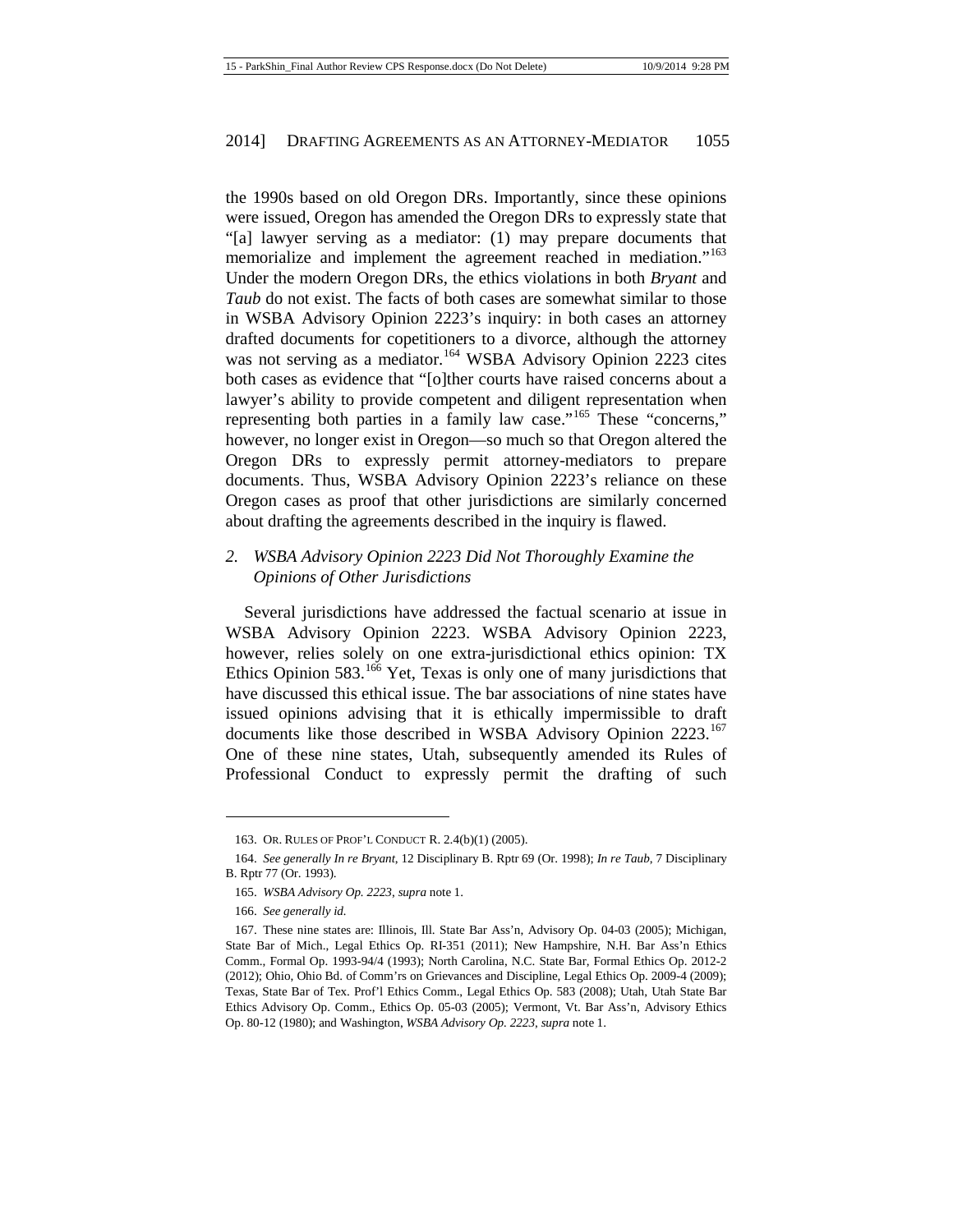documents.<sup>[168](#page-22-0)</sup> On the other hand, fourteen states permit attorneymediators to draft agreements reached in divorce mediation. In four of these fourteen states bar association ethics committees have produced ethics opinions that directly address WSBA Advisory Opinion 2223's concerns and find that the practice is ethically permissible.<sup>[169](#page-22-1)</sup> There are four states that have issued ethics advisory opinions that, while not specifically discussing WSBA Advisory Opinion 2223's factual scenario, endorse practices that encompass drafting documents similar to those at issue in WSBA Advisory Opinion 2223.[170](#page-22-2) Four states have provisions in their Rules of Professional Conduct or Bar Rules that permit attorney-mediators to draft documents implementing agreements reached in mediation.<sup>[171](#page-22-3)</sup> And two of the fourteen states have court rules that allow an attorney-mediator to draft documents.<sup>[172](#page-22-4)</sup> Finally, one state

<span id="page-22-0"></span><sup>168.</sup> UTAH RULES OF PROF'L CONDUCT R. 2.4(c) (2006) ("A lawyer serving as a mediator in a mediation in which the parties have fully resolved all issues:  $(c)(1)$  may prepare formal documents that memorialize and implement the agreement reached in mediation;  $(c)(2)$  shall recommend that each party seek independent legal advice before executing the documents; and  $(c)(3)$  with the informed consent of all parties confirmed in writing, may record or may file the documents in court, informing the court of the mediator's limited representation of the parties for the sole purpose of obtaining such legal approval as may be necessary."); *see also id.* at R. 2.4 cmt. 5(a) ("Rule 2.4(c) is intended to permit a lawyer-mediator for parties who have successfully resolved all issues between them to draft a legally binding agreement and, to the extent necessary or appropriate, record or file related papers or pleadings with an appropriate tribunal. In so doing, the lawyer will be jointly representing the parties in their common goal of effecting proper legal filings or obtaining judicial approval of their fully resolved issues. Because the parties in this situation have fully resolved their issues, they are not considered 'adverse' under Rule 1.7(a)(1).").

<span id="page-22-1"></span><sup>169.</sup> These four states are: Florida, Fla. State Bar Ass'n Comm. on Prof'l Ethics, Legal Ethics Op. 86-8 (1986); Massachusetts, Mass. Bar Ass'n, Ethics Op. 85-3 (1985); Missouri, Mo. Bar, Informal Advisory Op. 2010-0055 (2010); and New York, N.Y. State Bar Ass'n Comm. on Prof'l Ethics, Ethics Op. 736 (2001).

<span id="page-22-2"></span><sup>170.</sup> These four states are: Connecticut, Conn. Bar Ass'n Comm. on Prof'l Ethics, Informal Op. 97-12 (1997) (approving a mediation collaboration in which the attorney would draft documents in divorce mediation); Kentucky, Ky. Bar Ass'n, Ethics Op. E-335 (1989) (recognizing that the mediator cannot insist that the parties have independent counsel, but instructing mediators to encourage unrepresented parties to have separate counsel review any proposed agreement prepared in the mediation and to warn of the risks of being unrepresented); Pennsylvania, Penn. Bar Ass'n Comm. on Legal Ethics and Prof'l Responsibility, Informal Ethics Op. 93-210 (1994) (advising attorney who wishes to form organization that creates pro se consent custody orders to inform parties attorney is a mediator); and Virginia, Va. State Bar, Legal Ethics Op. 1368 (1990) (ruling that a mediator who mediated a dispute and then drafted an agreement was not in violation of ethics rules).

<span id="page-22-3"></span><sup>171.</sup> Three of these four states are: Maine, ME. BAR R. 3.4(h)(4) (2012); Oregon, OR. RULES OF PROF'L CONDUCT R. 2.4(b)(1)–(2) (2014); and Tennessee, TENN. RULES OF PROF'L CONDUCT R. 2.4(e) (2011). Utah has also amended its Rules of Professional Conduct to allow a lawyer-mediator to draft documents that "memorialize and implement" the mediation agreement. UTAH RULES OF PROF'L CONDUCT R. 2.4(c) (2006).

<span id="page-22-4"></span><sup>172.</sup> These two states are Kansas and Indiana. Kansas permits attorney-mediators to draft mediation agreements under both the Kansas Supreme Court Rules and the Kansas Court Rules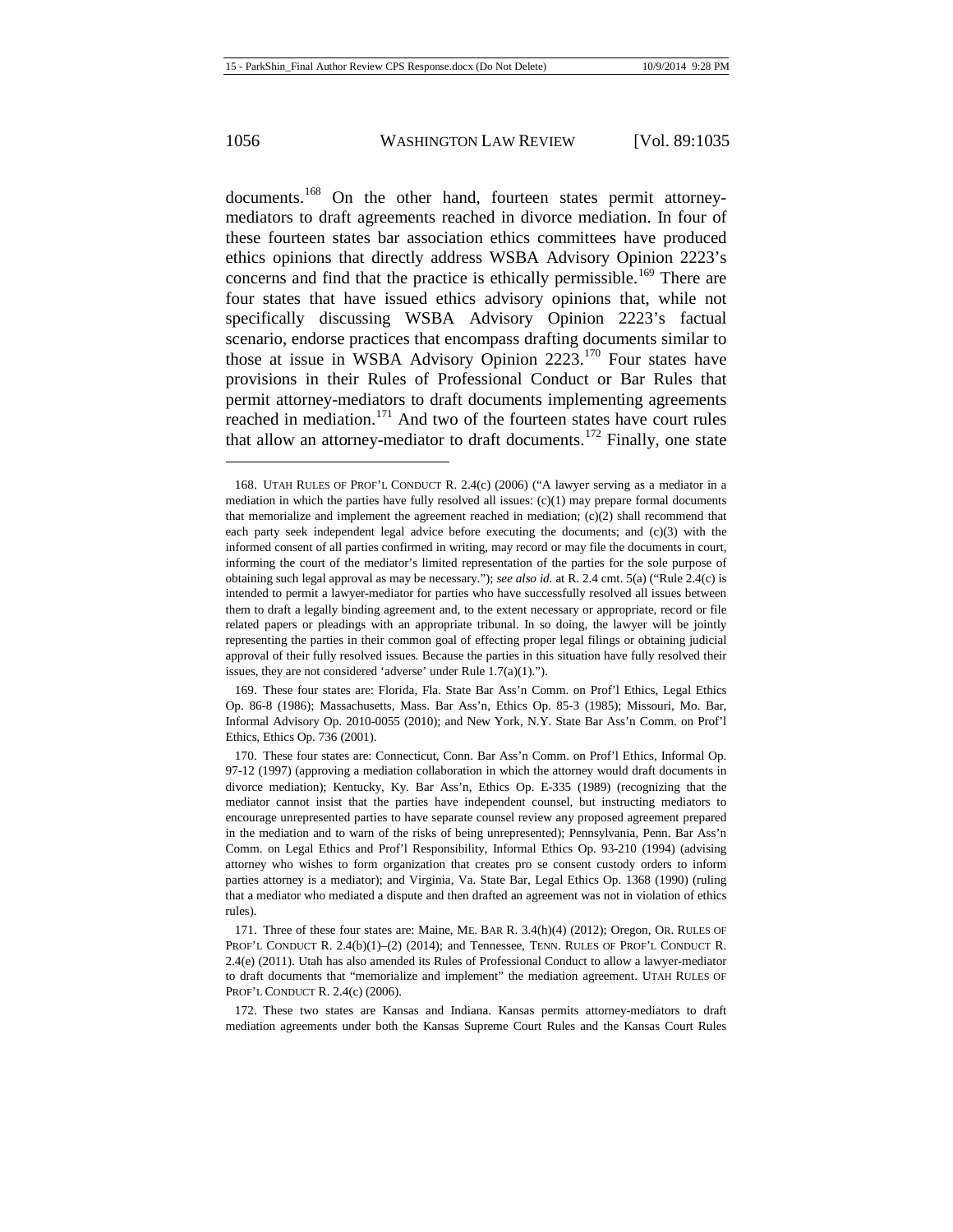Bar Association Ethics Committee faced WSBA Advisory Opinion 2223's ethical question and was unable to reach a consensus.<sup>[173](#page-23-0)</sup> The remaining twenty-seven states plus Washington D.C. have not provided guidance on this issue.

Additionally, the American Bar Association Alternative Dispute Resolution Section's Committee on Mediator Ethics (ABA Committee) has issued Mediator Ethical Guidance Opinion 2010-1 (ABA Opinion 2010-1), which expressly permits a lawyer-mediator to prepare an agreement concerning the division of property and custody plans for unrepresented parties in a divorce.<sup>[174](#page-23-1)</sup> ABA Opinion 2010-1 addresses a fact pattern in which a couple with one minor child seeks an uncontested no-fault divorce with joint custody.<sup>[175](#page-23-2)</sup> The couple jointly retains a mediator to help them work out the terms of a property settlement, custody, and support agreement.<sup>[176](#page-23-3)</sup> At the conclusion of the mediation, the parties request that the mediator prepare the agreement for them.<sup>[177](#page-23-4)</sup> The parties do not want to retain their own attorneys and will not have an attorney review the agreement the mediator prepares.<sup>[178](#page-23-5)</sup> In ABA Opinion 2010-1, the ABA Committee states that it "sees no ethical

 $\overline{\phantom{a}}$ 

<span id="page-23-5"></span>178. *Id.*

Relating to Mediation. *See* KAN. SUP. CT. R. 901 ("The attorney-mediator advises and encourages the parties to seek independent legal advice before the parties execute any settlement agreement drafted by the attorney-mediator."); KAN. SUP. CT. R. RELATING TO MEDIATION VII(D) ("Any memo of understanding or the proposed agreement which is prepared in the mediation process should be separately reviewed by independent counsel for each participant before it is signed. While a mediator cannot insist that each participant have separate counsel, they should be discouraged from signing any agreement which has not been so reviewed. If the participants, or either of them, choose to proceed without independent counsel, the mediator shall warn them of any risk involved in not being represented, including where appropriate, the possibility that the agreement they submit to a court may be rejected as unreasonable in light of both parties' legal rights or may not be binding on them."). Similarly, Indiana court rules pertaining to dispute resolution permit mediators to draft documents during mediation. *See* IND. RULES OF CT., RULES FOR ALT. DISPUTE RESOLUTION R. 2.7(f) (2014) ("Mediator shall also review each document drafted during mediation with any unrepresented parties. During the review the Mediator shall explain to unrepresented parties that they should not view or rely on language in documents prepared by the Mediator as legal advice. When the document(s) are finalized to the parties' and any counsel's satisfaction, and at the request and with the permission of all parties and any counsel, the Mediator may also tender to the court the documents listed below when the mediator's report is filed.").

<span id="page-23-1"></span><span id="page-23-0"></span><sup>173.</sup> Arizona's Bar Association Ethics Committee wrote "[a]s the Committee has not be[en] able to reach a consensus on whether a lawyer-mediator may draft pleadings and other documents implementing understandings reached by participants in the mediation, lawyers are advised to exercise their own professional judgment on this issue." State Bar of Ariz., Ethics Op. 96-01 (1996).

<sup>174.</sup> ABA Comm. on Mediator Ethical Guidance, Advisory Op. 2010-1 (2010).

<span id="page-23-2"></span><sup>175.</sup> *Id.*

<span id="page-23-3"></span><sup>176.</sup> *Id.*

<span id="page-23-4"></span><sup>177.</sup> *Id.*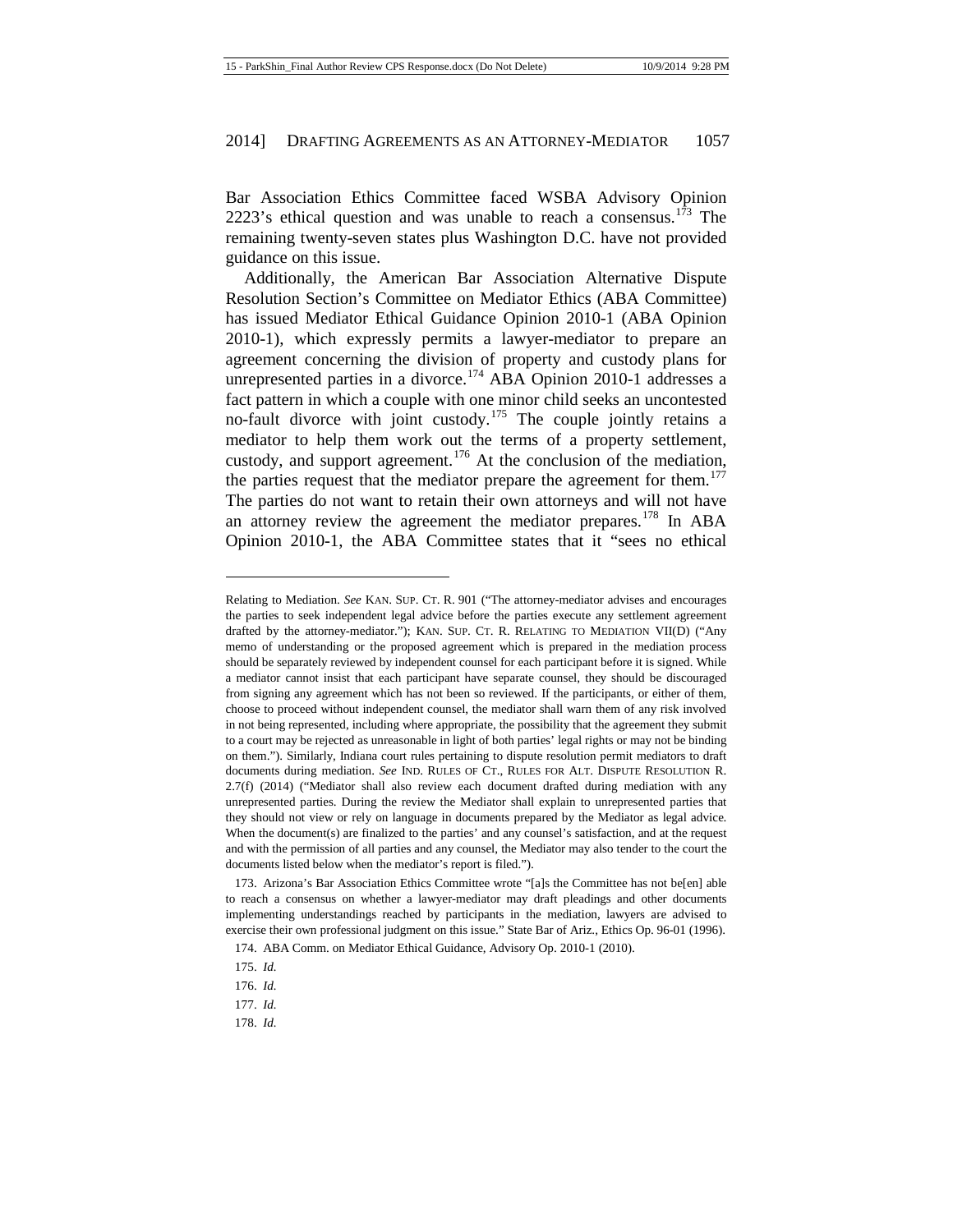impediment under the Model Standards to the mediator performing a drafting function that he or she is competent to perform by experience or training."<sup>[179](#page-24-0)</sup> The ABA Committee writes that in drafting the agreement the mediator may act as a "'scrivener'—simply memorializing the parties' agreement without adding terms or operative language."<sup>[180](#page-24-1)</sup> The ABA Committee also maintains that a "lawyer-mediator with the experience and training to competently provide additional drafting services could do so," if the attorney-mediator acts consistent with mediator standards concerning "party self-determination and mediator impartiality."<sup>[181](#page-24-2)</sup> ABA Opinion 2010-1 clarifies, however, that before entering a drafting role, the mediator must explain the role's implications, advise the parties of their right to consult a lawyer, and obtain the parties' consent.<sup>[182](#page-24-3)</sup>

In reaching these conclusions, ABA Opinion 2010-1 relies on the 2005 Model Standards of Conduct for Mediators<sup>[183](#page-24-4)</sup> as adopted by the American Bar Association, the American Arbitration Association, and the Association for Conflict Resolution.<sup>[184](#page-24-5)</sup> The ABA Committee also references, while specifically not interpreting, the Model Standards of Practice for Family and Divorce Mediation (Family Standards)<sup>[185](#page-24-6)</sup> approved by the ABA House of Delegates, the Association of Family and Conciliation Courts, and the Association for Conflict Resolution.<sup>[186](#page-24-7)</sup> The Family Standards provide that "[w]ith the agreement of the participants, the mediator may document the participants' resolution of their dispute. The mediator should inform the participants that any agreement should be reviewed by an independent attorney before it is signed."<sup>[187](#page-24-8)</sup> ABA Opinion 2010-1 notes that "the Family Standards" expressly contemplate the drafting role of the mediator, whether a lawyer-mediator or a mediator with another profession-of-origin."<sup>[188](#page-24-9)</sup> ABA Opinion 2010-1 does not rely on any state's ethics rules.<sup>[189](#page-24-10)</sup> The

<span id="page-24-0"></span><sup>179.</sup> *Id.*

<span id="page-24-1"></span><sup>180.</sup> *Id.*

<span id="page-24-2"></span><sup>181.</sup> *Id.*

<sup>182.</sup> *Id.*

<sup>183.</sup> MODEL STANDARDS OF CONDUCT FOR MEDIATORS (2005).

<sup>184.</sup> ABA Comm. on Mediator Ethical Guidance, Op. 2010-1 (2010).

<span id="page-24-6"></span><span id="page-24-5"></span><span id="page-24-4"></span><span id="page-24-3"></span><sup>185.</sup> MODEL STANDARDS OF PRACTICE FOR FAMILY AND DIVORCE MEDIATION (Ass'n of Family and Conciliation Courts 2000).

<sup>186.</sup> ABA Comm. on Mediator Ethical Guidance, Op. 2010-1 (2010).

<span id="page-24-10"></span><span id="page-24-9"></span><span id="page-24-8"></span><span id="page-24-7"></span><sup>187.</sup> MODEL STANDARDS OF PRACTICE FOR FAMILY AND DIVORCE MEDIATION § VI.E (Ass'n of Family and Conciliation Courts 2000).

<sup>188.</sup> ABA Comm. on Mediator Ethical Guidance, Op. 2010-1 (2010).

<sup>189.</sup> *See generally id.* ("The Committee is not applying any other mandatory aspirational codes of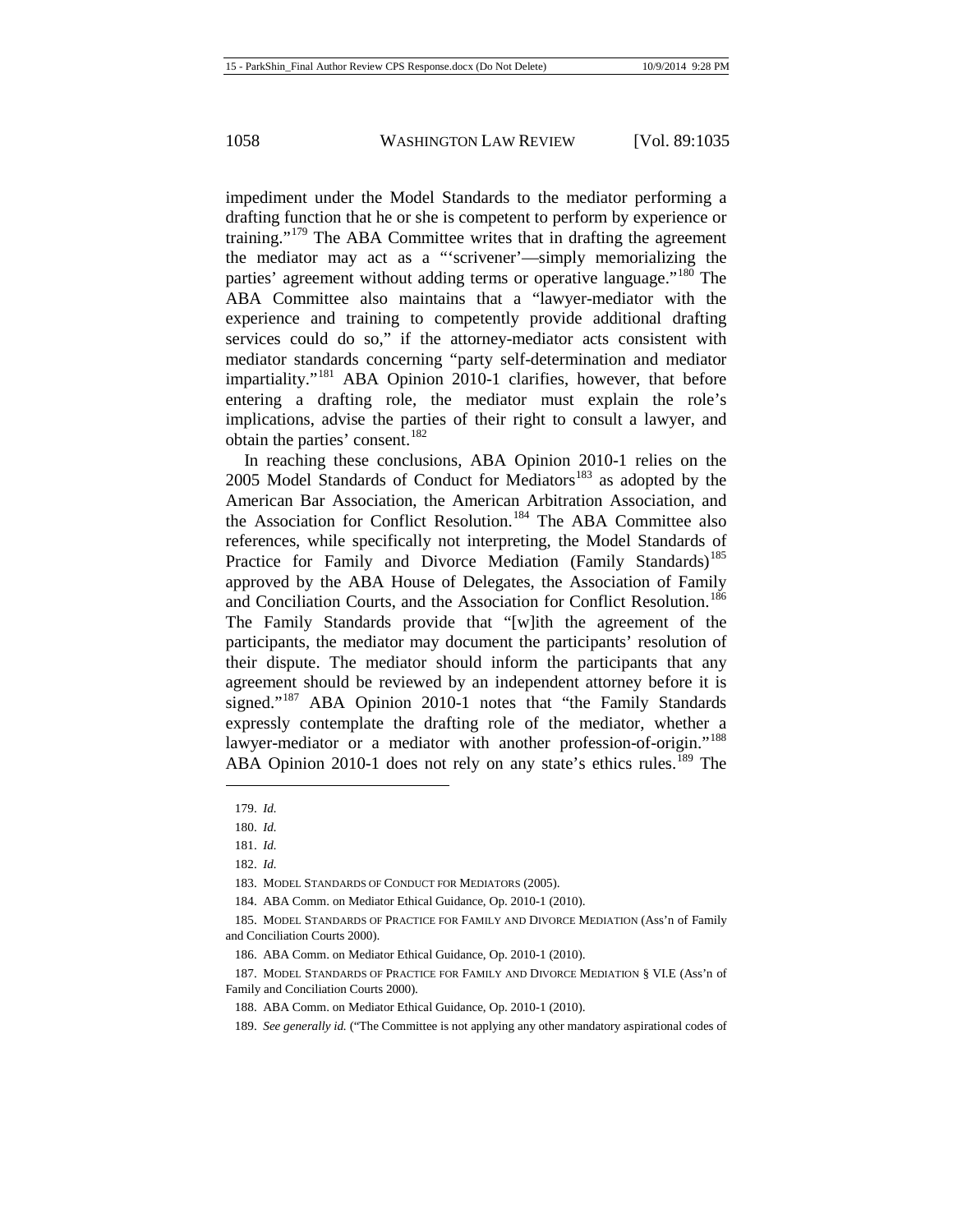ABA Committee cautions that professional codes of conduct for lawyers may be relevant, and advises "the lawyer-mediator to consider their possible application."[190](#page-25-0) ABA Opinion 2010-1 is therefore not expressly relevant under any state's ethics rules. It does, however, provide evidence that drafting agreements such as those at issue in WSBA Advisory Opinion 2223 is common practice for mediators across the country, and the concerns of WSBA Advisory Opinion 2223 have been considered, and found ethically permissible, by a national organization.

While TX Ethics Opinion 583 supports WSBA Advisory Opinion 2223's position, it represents only one of the many opinions concerning WSBA Advisory Opinion 2223's ethical dilemma. WSBA Advisory Opinion 2223 does not explain why it relies solely on TX Ethics Opinion 583, nor why it does not examine the opinions of other jurisdictions.<sup>[191](#page-25-1)</sup> This cursory glance at the extensive body of work discussing this ethical issue renders WSBA Advisory Opinion 2223's analysis incomplete.

*3. NY Ethics Opinion 736 Is an Example of How a Careful Consideration of Other Opinions Might Lead to a Conclusion Different from that Reached in WSBA Advisory Opinion 2223*

WSBA Advisory Opinion 2223 fails to consider extra-jurisdictional opinions based on facts and ethics rules that are essentially identical to those at issue in WSBA Advisory Opinion 2223—some of which reach an outcome directly contrary to that of WSBA Advisory Opinion 2223. This section examines one such opinion in detail: NY Ethics Opinion 736.<sup>[192](#page-25-2)</sup> NY Ethics Opinion 736 was issued in response to background facts and ethical considerations similar to that of WSBA Advisory Opinion 2223.

NY Ethics Opinion 736 addresses whether "an attorney engaged in matrimonial mediation [may] draft and file a separation agreement and divorce papers that incorporate terms agreed upon by the marital parties in the course of the mediation."[193](#page-25-3) NY Ethics Opinion 736 begins by stating that a lawyer serving as a mediator in a matrimonial context does not represent either party for the purposes of rules governing conflicts of

<span id="page-25-2"></span><span id="page-25-1"></span><span id="page-25-0"></span>ethics adopted by states or by other mediation organizations.").

<sup>190.</sup> *Id.*

<sup>191.</sup> *See generally WSBA Advisory Op. 2223*, *supra* not[e 1](#page-1-2)*.*

<sup>192.</sup> N.Y. State Bar Ass'n Comm. on Prof'l Ethics, Ethics Op. 736 (2001).

<span id="page-25-3"></span><sup>193.</sup> *Id.*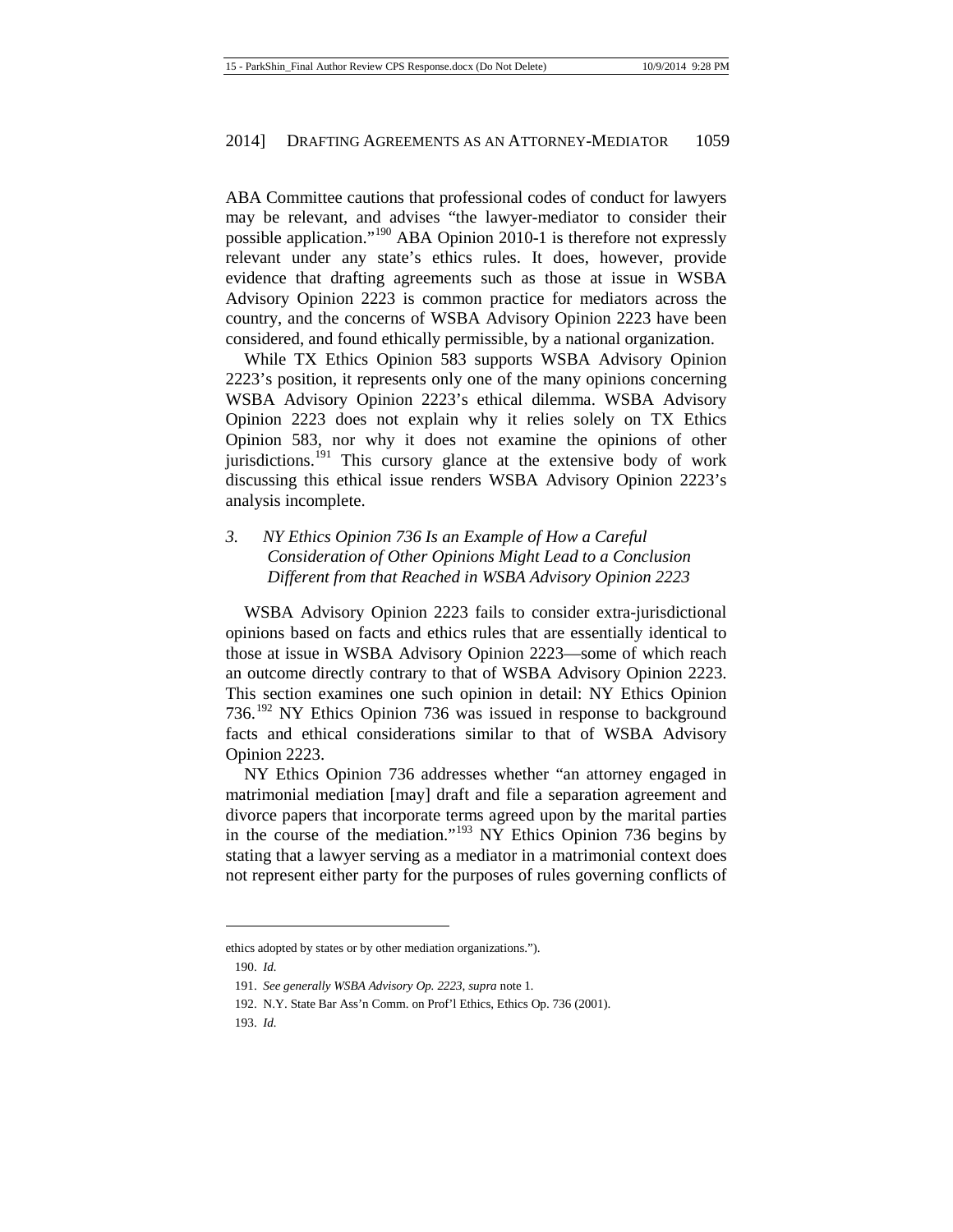interest.<sup>[194](#page-26-0)</sup> While NY Ethics Opinion 736 recognizes that sometimes a lawyer-mediator must not mediate in a particular situation because a party's interest cannot be adequately protected without obtaining legal representation, "the fact that the parties may begin with differing interests that would preclude joint representation does not, in and by itself, foreclose the possibility of mediation."[195](#page-26-1) NY Ethics Opinion 736 then discusses whether at the completion of a mediation the lawyermediator may "represent the parties and draft and file legal documents on their behalf—in particular, the separation agreement and divorce papers."<sup>[196](#page-26-2)</sup>

Like WSBA Advisory Opinion 2223, NY Ethics Opinion 736 assumes that in drafting these documents the attorney-mediator switches from a neutral role to a representational role.<sup>[197](#page-26-3)</sup> But unlike WSBA Advisory Opinion 2223, NY Ethics Opinion 736 concludes that when a disinterested lawyer would believe that the attorney-mediator could competently represent both parties' interests in preparing and filing the settlement agreement and divorce papers, the joint representation is permissible.<sup>[198](#page-26-4)</sup> NY Ethics Opinion 736 cautions that it is likely uncommon that a disinterested lawyer can conclude that he or she can competently represent both parties' interests.<sup>[199](#page-26-5)</sup> But NY Ethics Opinion 736 states that it may be possible if the lawyer objectively concludes that the parties are committed to the mediated terms, the terms are consistent with both spouses' goals and legal rights, there are no remaining points of disagreement, and "the lawyer can competently fashion the settlement agreement and divorce documents."[200](#page-26-6) In such a circumstance, the spouses should be permitted "to avoid the expense incident to separate representation and [permitted] to consummate a truly consensual parting, provided both spouses consent to the representation after full disclosure of the implications of the simultaneous representation and the advantages and risks involved."[201](#page-26-7)

The conclusion drawn in NY Ethics Opinion 736 applies to the factual inquiry and ethical considerations in WSBA Advisory Opinion

<sup>194.</sup> *Id.*

<sup>195.</sup> *Id.*

<sup>196.</sup> *Id.*

<span id="page-26-5"></span><span id="page-26-4"></span><span id="page-26-3"></span><span id="page-26-2"></span><span id="page-26-1"></span><span id="page-26-0"></span><sup>197.</sup> *See generally WSBA Advisory Op. 2223*, *supra* note [1;](#page-1-2) N.Y. State Bar Ass'n Comm. on Prof'l Ethics, Ethics Op. 736 (2001).

<sup>198.</sup> N.Y. State Bar Ass'n Comm. on Prof'l Ethics, Ethics Op. 736 (2001).

<sup>199.</sup> *Id.*

<sup>200.</sup> *Id.*

<span id="page-26-7"></span><span id="page-26-6"></span><sup>201.</sup> *Id.*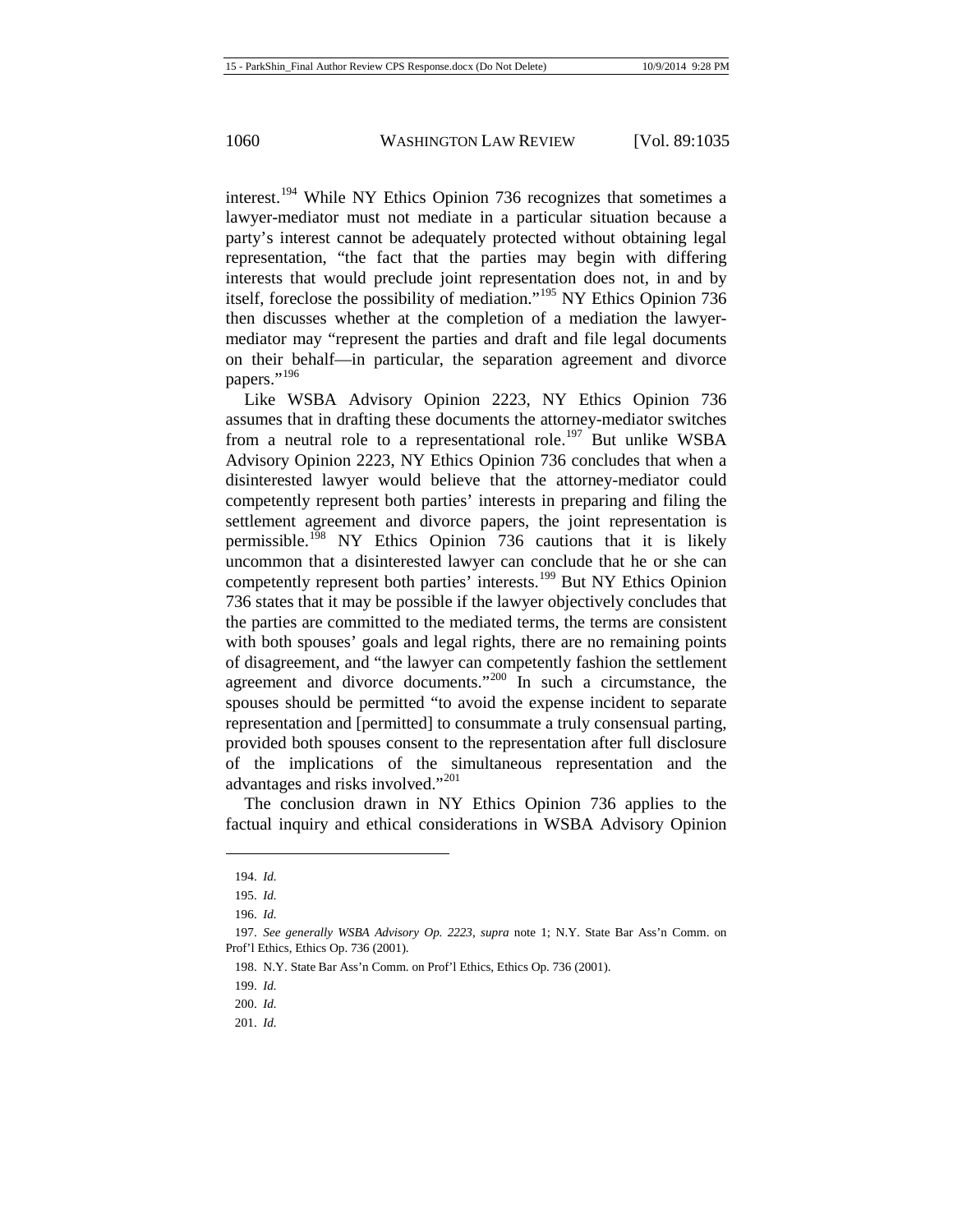2223. NY Ethics Opinion 736 recognizes that under the relevant ethics rules conflicts of interest do arise in joint representation of parties to a divorce. Nonetheless, NY Ethics Opinion 736 also recognizes that the conflict of interest rules do not prohibit all representations of parties with conflicting interests. The Washington RPC similarly do not prohibit all representations with conflicts of interest between current clients. RPC 1.7(a) states that "[e]xcept as provided in paragraph (b)," a lawyer may not engage in a representation with a concurrent conflict of interest.<sup>[202](#page-27-0)</sup> Paragraph (b) expressly permits dual representation where (1) the lawyer "reasonably believes" he or she can provide each client with "competent and diligent representation," (2) the law does not prohibit the representation, (3) "the representation does not involve the assertion of a claim by one client against another client represented by the lawyer in the same litigation or other proceeding before a tribunal," and (4) "each affected client gives informed consent, confirmed in writing."[203](#page-27-1) In WSBA Advisory Opinion 2223's factual scenario, element (2) is not at issue, because Washington law does not prohibit the drafting of documents for both parties to a divorce. Element (3) is not at issue because, as discussed in Part IV.A.1, RPC 1.7 comment 17 expressly permits this representation when it states that paragraph (b)(3) "does not preclude a lawyer's multiple representation of adverse parties to a mediation (because mediation is not a proceeding before a 'tribunal' under Rule  $1.0(m)$ ."<sup>[204](#page-27-2)</sup> Element (4) can be satisfied if the attorneymediator obtains informed consent, in writing, from each client. Finally, as explored further below, it is conceivable that there will be some situations in which the attorney-mediator can satisfy element (1). If these four requirements of paragraph (b) are satisfied, then the dual representation is permissible.

A lawyer can conceivably satisfy element (1). To do so, the lawyer must "reasonably believe"<sup>[205](#page-27-3)</sup> the lawyer can provide each client with "competent and diligent representation."[206](#page-27-4) NY Ethics Opinion 736 opines that this is rare but possible.[207](#page-27-5) WSBA Advisory Opinion 2223 does not give any reason why satisfying element  $(1)$  is impossible.<sup>[208](#page-27-6)</sup> If, as NY Ethics Opinion 736 requires, "the parties are firmly committed to

<span id="page-27-1"></span><span id="page-27-0"></span><sup>202.</sup> WASH. RULES OF PROF'L CONDUCT R. 1.7(a) (2006).

<sup>203.</sup> *Id.* at R. 1.7(b).

<span id="page-27-2"></span><sup>204.</sup> *Id.* at R. 1.7 cmt. 17.

<sup>205.</sup> *Id.* at R. 1.7(b).

<span id="page-27-5"></span><span id="page-27-4"></span><span id="page-27-3"></span><sup>206.</sup> *Id.*

<sup>207.</sup> N.Y. State Bar Ass'n Comm. on Prof'l Ethics, Ethics Op. 736 (2001).

<span id="page-27-6"></span><sup>208.</sup> *See generally WSBA Advisory Op. 2223*, *supra* not[e 1.](#page-1-2)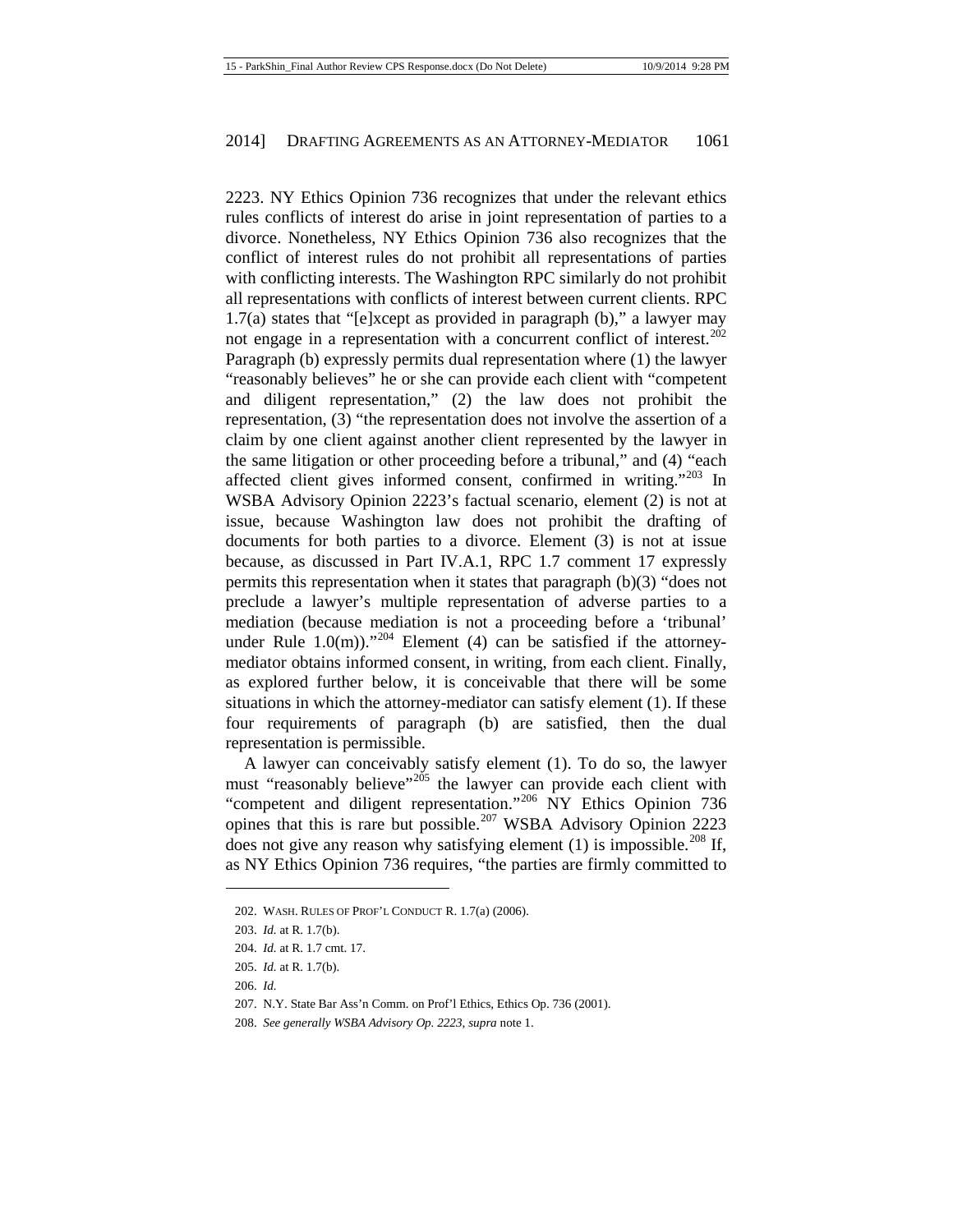the terms arrived at in mediation, the terms are faithful to both spouses' objectives and consistent with their legal rights, there are no remaining points of contention, and the lawyer can competently fashion the settlement agreement and divorce documents,"<sup>[209](#page-28-0)</sup> it seems that a lawyer could satisfy element (1), and therefore make this dual representation permissible under RPC 1.7.

The conclusion that an attorney-mediator may represent both parties to a divorce for the purpose of drafting agreements reached after mediation implicates one more ethical consideration. Under RPC 1.12 "Former Judge, Arbitrator, Mediator or Other Third-Party Neutral,"<sup>[210](#page-28-1)</sup> a former mediator may not "represent anyone in connection with a matter in which the lawyer participated personally and substantially . . . as an arbitrator, mediator or other third party neutral, unless all parties to the proceeding give informed consent, confirmed in writing."<sup>[211](#page-28-2)</sup> Furthermore, RPC 1.12(b) prohibits a lawyer from negotiating for employment with any person involved as a party in a matter in which the lawyer served "personally and substantially" as a mediator.<sup>[212](#page-28-3)</sup> Thus, an attorney-mediator drafting documents such as those in WSBA Advisory Opinion 2223 must not negotiate for this work and must be sure to obtain the parties' informed consent, confirmed in writing.

In sum, NY Ethics Opinion 736 provides guidance that addresses WSBA Advisory Opinion 2223's factual circumstances and ethical concerns, yet leads to a conclusion opposite from that of WSBA Advisory Opinion 2223. Consistent with the Washington RPC, and as reasoned in NY Ethics Opinion 736, it is conceivable that at the conclusion of a successful mediation an attorney-mediator may draft divorce documents, including a Property Settlement Agreement, Order of Child Support, and Parenting Plan, for unrepresented parties provided:

- 1. The lawyer does not negotiate with the parties for the document drafting work;
- 2. The lawyer reasonably believes he or she can provide each client with "competent and diligent representation" in the instant matter;
- 3. The parties are fully informed of the implications of the lawyer-mediators' drafting of the documents; and

<sup>209.</sup> N.Y. State Bar Ass'n Comm. on Prof'l Ethics, Ethics Op. 736 (2001).

<span id="page-28-2"></span><span id="page-28-1"></span><span id="page-28-0"></span><sup>210.</sup> WASH. RULES OF PROF'L CONDUCT R. 1.12 (2006).

<span id="page-28-3"></span><sup>211.</sup> *Id.* at R. 1.12(a).

<sup>212.</sup> *Id.* at R. 1.12(b).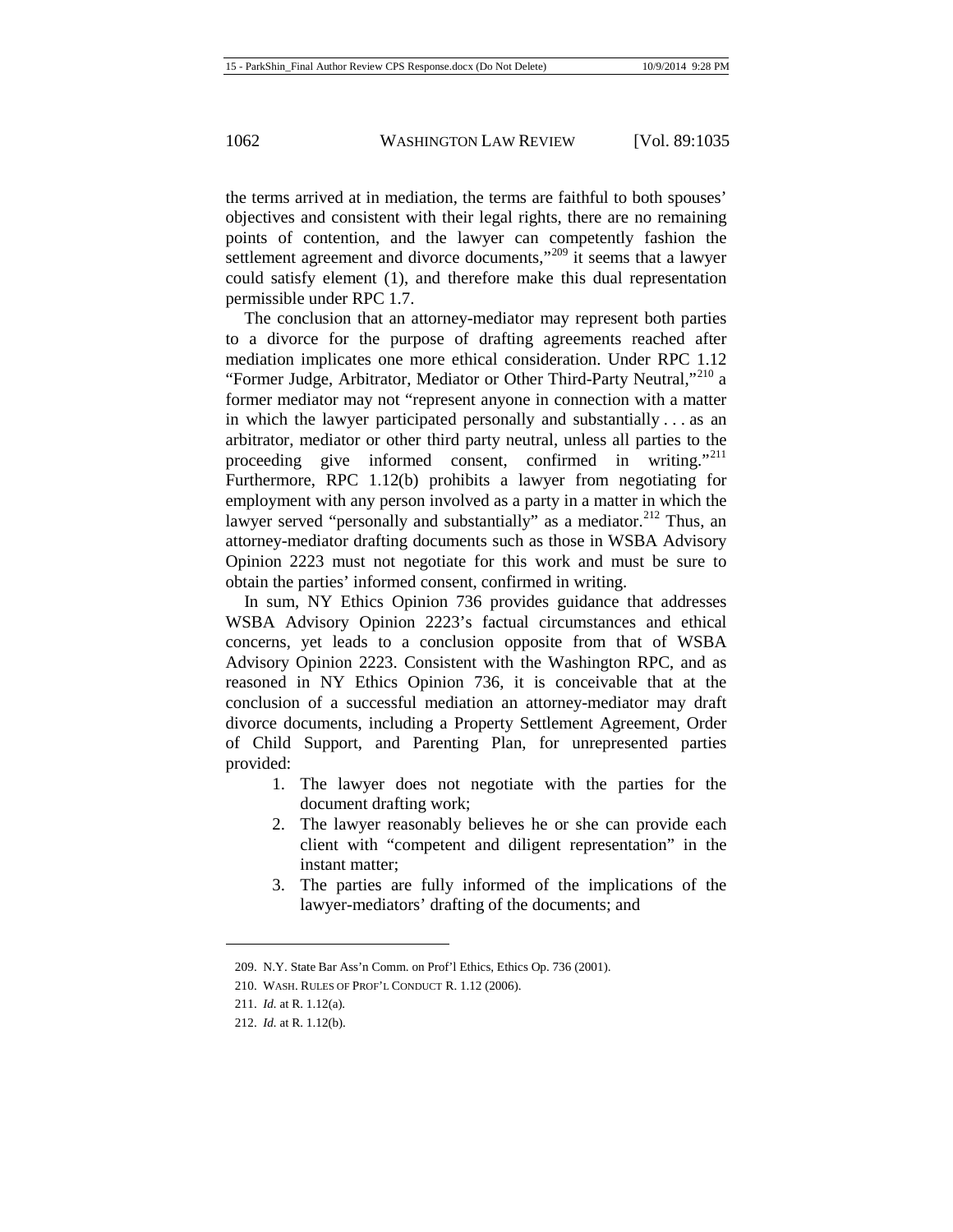4. The lawyer obtains informed consent from both parties in writing.

WSBA Advisory Opinion 2223's unqualified prohibition of the drafting of these documents does not consider this possibility.

WSBA Advisory Opinion 2223 does not discuss NY Ethics Opinion 736.[213](#page-29-0) Instead, WSBA Advisory Opinion 2223 relies solely on TX Ethics Opinion  $583.<sup>214</sup>$  $583.<sup>214</sup>$  $583.<sup>214</sup>$  WSBA Advisory Opinion 2223 does not explain why TX Ethics Opinion 582 is its favored authority, nor why other jurisdictions' opinions do not warrant examination.<sup>[215](#page-29-2)</sup> But as this section shows, consistent with the Washington RPC, WSBA Advisory Opinion 2223 could have relied on other opinions—such as New York's—to have reached a different conclusion. WSBA Advisory Opinion 2223 remains incomplete without an examination of all extra-jurisdictional authority.

# V. WSBA ADVISORY OPINION 2223'S PRACTICAL RAMIFICATIONS

WSBA Advisory Opinion 2223 has several serious practical ramifications for mediation in Washington. First, Washington's attorney-mediators may need to alter their current mediation practice. Some attorney-mediators may have previously believed it was ethically permissible to draft divorce documents at the conclusion of mediation.<sup>[216](#page-29-3)</sup> Since WSBA Advisory Opinion 2223's issuance, however, these attorney-mediators may have altered their practice in an attempt to comply with the Committee's opinion. Some attorney-mediators may no longer memorialize the agreements reached in the mediation, but instead require the parties to obtain their own independent legal counsel to formalize their agreement. This practice can be expensive, inefficient, and prone to error. Parties will now have to hire not only a mediator to facilitate the agreement, but also two additional attorneys to draft any agreement reached. This new procedure increases the cost of divorce mediation significantly. Involving more attorneys is also inefficient, especially compared to a practice in which the mediator can memorialize

<span id="page-29-0"></span><sup>213.</sup> *See generally WSBA Advisory Op. 2223*, *supra* not[e 1](#page-1-2)*.*

<sup>214.</sup> *Id.*

<sup>215.</sup> *Id.*

<span id="page-29-3"></span><span id="page-29-2"></span><span id="page-29-1"></span><sup>216.</sup> KOVACH, *supra* note [5,](#page-2-9) at 276; *see also supra* note [6](#page-2-10) (detailing the Washington attorneymediator community's concerns regarding WSBA Advisory Opinion 2223's practical implications); *supra* Part IV.B.2 (examining the many jurisdictions where this ethical issue has arisen, thus indicating that drafting these documents at the conclusion of a mediation for unrepresented parties is a common mediation practice).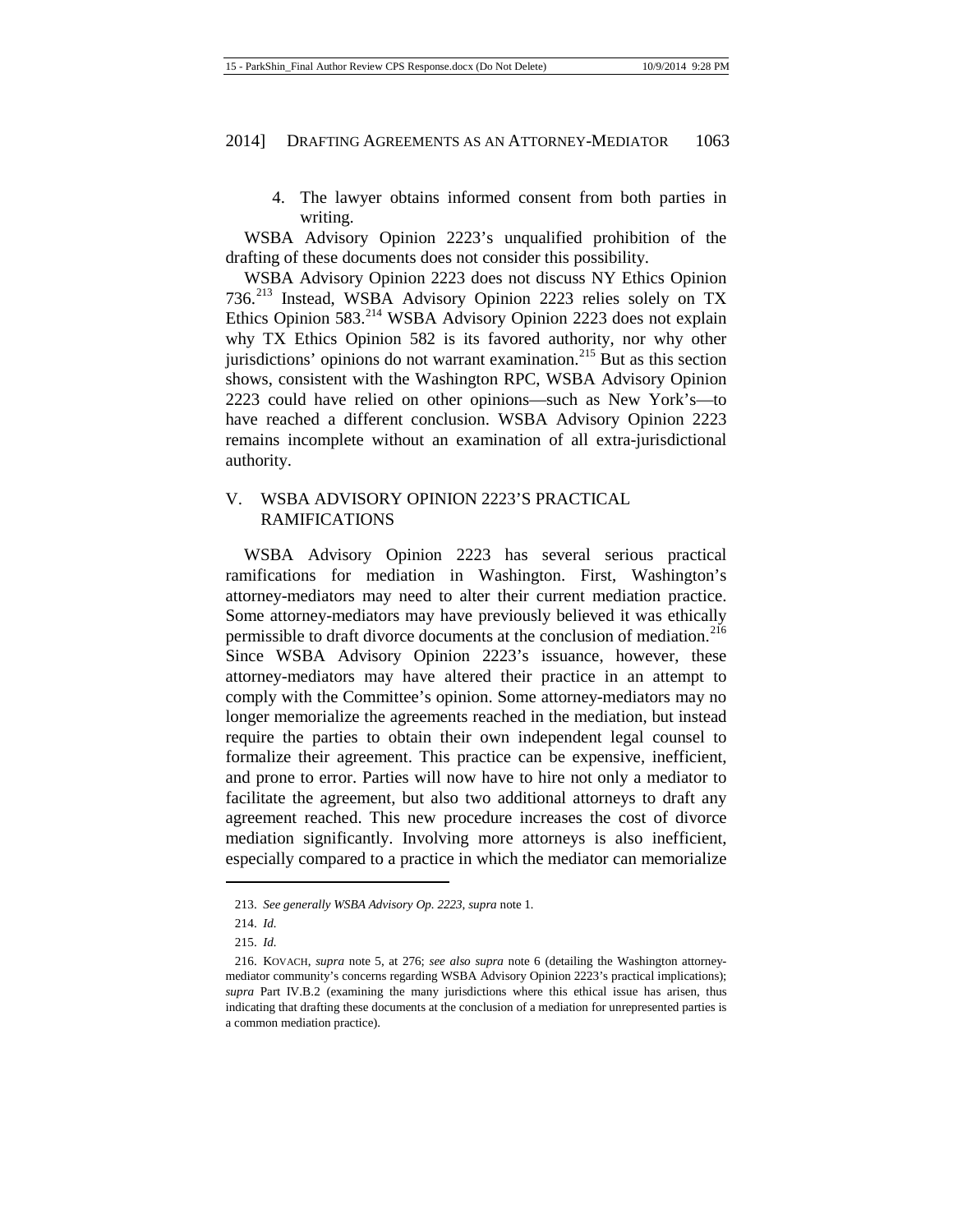the parties' agreement at the conclusion of the mediation, and the parties can leave knowing that their dispute is conclusively resolved. Furthermore, more hands drafting the agreement will likely lead to increased error. The mediator, having just worked with the parties, will likely have the best grasp of how to memorialize what the parties want.<sup>[217](#page-30-0)</sup> Requiring another attorney to draft the documents—an attorney who perhaps was not present at the mediation and likely will be drafting some time after the mediation's conclusion—increases the chance that the drafted document will not accurately reflect the parties' resolution.

Second, WSBA Advisory Opinion 2223 has potential social implications. As discussed in Part II.A, self-determination is a critical aspect of mediation. By prohibiting parties from choosing their attorneymediator as the one to memorialize their agreement, WSBA Advisory Opinion 2223 interferes with the parties' ability to fully direct their own mediation. Furthermore, WSBA Advisory Opinion 2223 could have serious implications for access to justice. Many parties seek divorce mediation because it is a lower cost alternative to traditional adversarial litigation. It may be very difficult, if not impossible, for some clients to afford to pay for a mediator and an independent attorney.

Altering common mediation practice to comply with WSBA Advisory Opinion 2223 will have significant practical consequences. Before taking such a step, Washington's attorney-mediators deserve comprehensive guidance concerning the ethics of this issue. WSBA advisory opinions are advisory only.<sup>[218](#page-30-1)</sup> Yet as discussed in Part III.A, attorneys look to the WSBA advisory opinions for direction in understanding their ethical obligations.<sup>[219](#page-30-2)</sup> WSBA Advisory Opinion 2223's practical ramifications make it particularly important that WSBA Advisory Opinion 2223 be clear, well-reasoned, and well-supported. In light of its practical effects, the Committee should revisit WSBA Advisory Opinion 2223 soon.

#### VI. WSBA ADVISORY OPINION 2223 SHOULD BE REVISITED

Given its flaws, WSBA Advisory Opinion 2223 should be revisited. In this reconsideration, the Committee should thoroughly examine all relevant comments to the RPC. Specifically, the Committee should discuss whether RPC 1.7 comment 17 and RPC 1.7 comment 28 have

<span id="page-30-2"></span><span id="page-30-1"></span><span id="page-30-0"></span><sup>217.</sup> KOVACH, *supra* not[e 5,](#page-2-9) at 206 ("In most instances, the mediator is in the best position to know and record the material aspects of the agreement.").

<sup>218.</sup> *See WSBA Advisory Op. 2223*, *supra* not[e 1;](#page-1-2) *see also supra* not[e 72](#page-9-9) and accompanying text.

<sup>219.</sup> *See supra* not[e 79](#page-9-0) and accompanying text.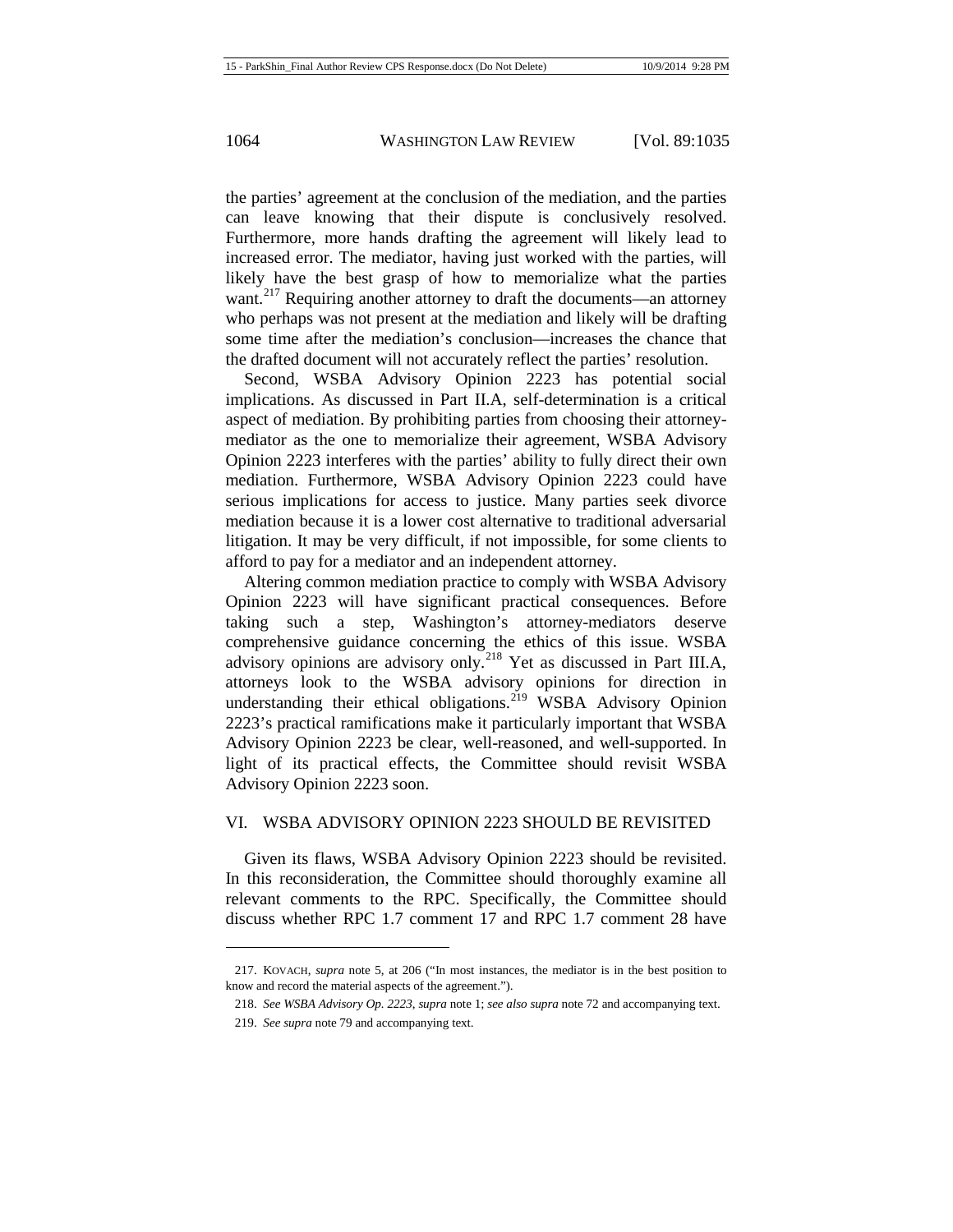bearing on the Committee's decision. The Committee should also consider guidance from the multitude of other jurisdictions that have faced the same question. The Committee should carefully examine which extra-jurisdictional authority the Committee wishes to rely on. The Oregon disciplinary cases cited in WSBA Advisory Opinion 2223 do not provide the authority the opinion needs. Additionally, TX Ethics Opinion 583 is only one of many opinions that discuss this ethical situation. Other jurisdictions' decisions are also relevant—for example, NY Ethics Opinion 736 grapples with similar facts and ethical concerns. A detailed analysis of both sides of the debate will provide Washington's attorney-mediators with a more complete opinion, and will provide answers to many of the questions that WSBA Advisory Opinion 2223 leaves open.

The Committee should consider an alternative conclusion to the inquiry in WSBA Advisory Opinion 2223. As discussed in Part IV.A, RPC 1.7 prohibits representation of a client when the representation involves a concurrent conflict of interest, which exists when (1) the representation of one client is directly adverse to another client, or (2) there is a significant risk client representation will be materially limited by the lawyer's responsibilities to another.  $^{220}$  $^{220}$  $^{220}$  Part IV.A.2 explored how, at the conclusion of a mediation after the parties have reached complete agreement resolving all disputed issues, the parties' interests may no longer be "adverse" because the parties now share the common goal of memorializing their agreement. If, however, the parties do still qualify as "adverse," or there is a risk the lawyer's responsibilities to another will materially limit the representation, RPC 1.7(a) cannot be read in isolation. RPC 1.7(b) details four elements that, if satisfied, permit representation despite a concurrent conflict of interest. As examined in Part IV.B.3, if certain conditions are satisfied it is possible that an attorney-mediator may reasonably believe he or she can provide "competent and diligent" representation to both clients, obtain written informed consent from both parties, and therefore satisfy RPC 1.7(b)'s requirements. In this perhaps rare, but not impossible, situation, the attorney-mediator's drafting of the documents described in WSBA Advisory Opinion 2223 would not violate RPC 1.7. Such a conclusion is aligned with the reasoning in NY Ethics Opinion 736.

WSBA Advisory Opinion 2223 addresses a particularly thorny ethical conundrum—one grappled with in a multitude of jurisdictions. The Committee may have responses to the questions this Comment raises—

<span id="page-31-0"></span><sup>220.</sup> WASH. RULES OF PROF'L CONDUCT R. 1.7 (2006).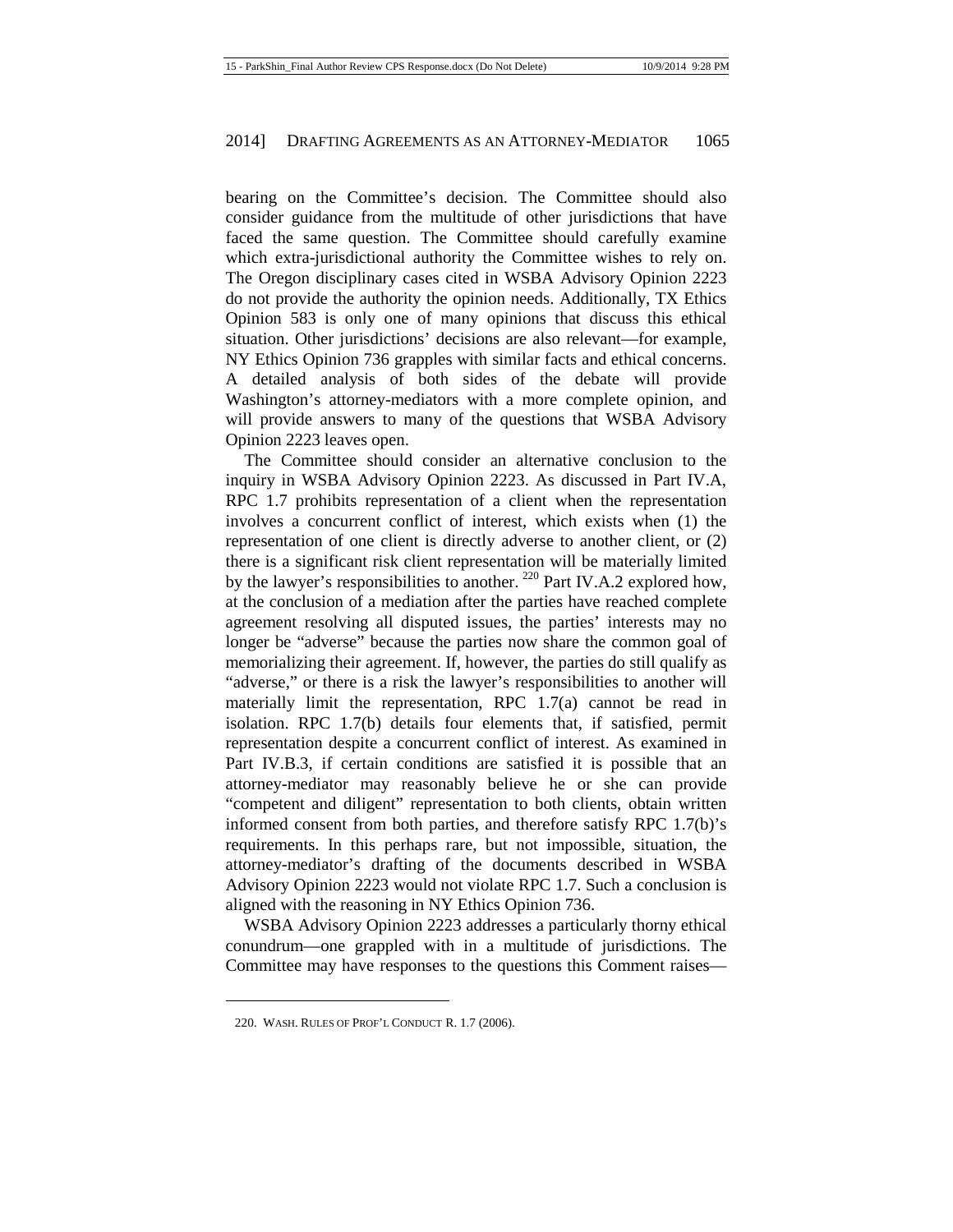responses that support WSBA Advisory Opinion 2223's conclusion. But WSBA Advisory Opinion 2223 itself does not provide the answers to these questions. Without a more thorough discussion of the issue, Washington's attorney-mediator community is left to ponder this matter without clear guidance.

WSBA Advisory Opinion 2223 has many practical ramifications, including implications for mediation cost and efficiency, mediation agreements' accuracy, party self-determination, and access to justice. Furthermore, while WSBA Advisory Opinions are "advisory only," Washington attorneys turn to these opinions for guidance on their ethical obligations.<sup>[221](#page-32-0)</sup> This reliance makes it particularly important that WSBA Advisory Opinions are accurate, comprehensive, and clear. In light of WSBA Advisory Opinion 2223's wide-reaching effects, and its important role in providing ethical guidance to Washington attorneymediators, the Committee should revisit WSBA Advisory Opinion 2223 soon.

# **CONCLUSION**

Advisory Opinion 2223 of the Washington State Bar Association's Rules of Professional Conduct Committee has created concern in the Washington mediation community.<sup>[222](#page-32-1)</sup> WSBA Advisory Opinion 2223 reaches the unqualified conclusion that attorney-mediators who draft legal documents such as Property Settlement Agreements, Orders of Child Support, or Parenting Plans for unrepresented parties are in violation of the Washington Rules of Professional Conduct. Drafting such documents, however, is common in mediation practice both in Washington and throughout the country. Washington's attorneymediators are therefore concerned about how WSBA Advisory Opinion 2223 affects both their mediation process and their ability to provide comprehensive service to mediation clients. WSBA Advisory Opinion 2223 creates confusion because it contains two significant flaws: (1) an omission of relevant comments to the RPC, and (2) an inconsistent reliance on extra-jurisdictional authority. Given WSBA Advisory Opinion 2223's practical ramifications, the Committee should reexamine this opinion. In doing so, the Committee should thoroughly discuss all applicable RPC comments and seek guidance from the many other jurisdictions that have faced the same question. The Committee should be open to the possibility that these considerations may lead to a

<span id="page-32-0"></span><sup>221.</sup> *See supra* not[e 72](#page-9-9) and accompanying text.

<span id="page-32-1"></span><sup>222.</sup> *See supra* not[e 6.](#page-2-10)